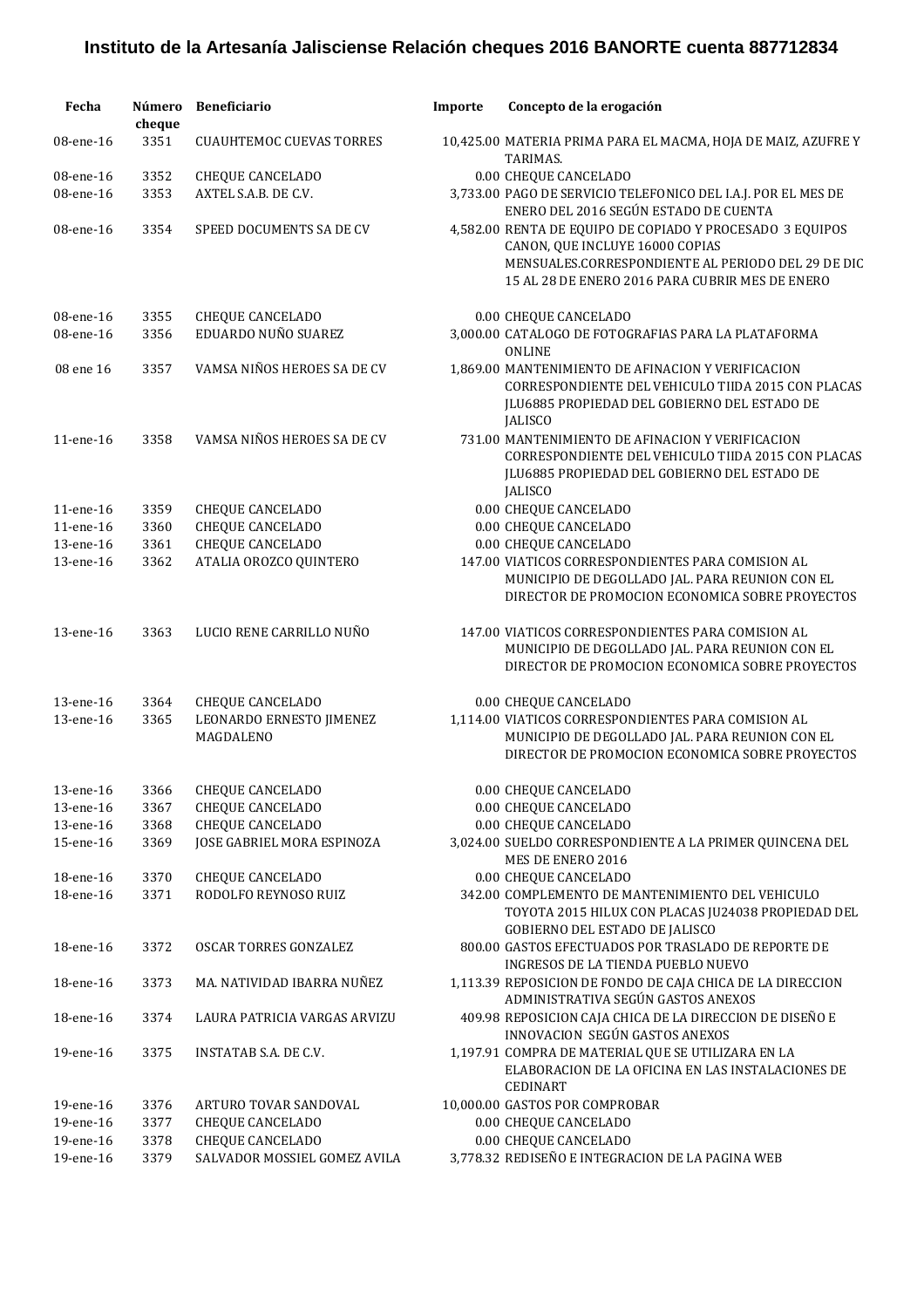| Fecha                  | Número<br>cheque | Beneficiario                                                                                                     | Importe | Concepto de la erogación                                                                                                                                                                                                              |
|------------------------|------------------|------------------------------------------------------------------------------------------------------------------|---------|---------------------------------------------------------------------------------------------------------------------------------------------------------------------------------------------------------------------------------------|
| 19-ene-16              | 3380             | MA. NATIVIDAD IBARRA NUÑEZ                                                                                       |         | 1,920.85 REPOSICION DE FONDO DE CAJA CHICA DE LA DIRECCION<br>ADMINISTRATIVA SEGÚN GASTOS ANEXOS                                                                                                                                      |
| 19-ene-16              | 3381             | OFIMEDIA PAPELERIA Y<br>CONSUMIBLES, S.A. DE C.V.                                                                |         | 7,992.18 COMPRA DE MATERIALES Y CONSUMIBLES DE PAPELERIA Y<br>OFICINA PARA ABASTECER EL ALMACEN DEL IAJ                                                                                                                               |
| 19-ene-16              | 3382             | LAURA PATRICIA VARGAS ARVIZU                                                                                     |         | 2,627.36 REPOSICION DE FONDO DE CAJA CHICA DE LA DIRECCION DE<br>DISEÑO E INNOVACION SEGÚN GASTOS ANEXOS                                                                                                                              |
| 20-ene-16              | 3383             | TELEFONOS DE MEXICO S.A.B. DE<br>C.V.                                                                            |         | 304.00 PAGO DEL RECIBO TELEFONICO DE LA TIENDA DE AJIJIC MES<br>DE FACTURACION DICIEMBRE DE 2015 FECHA A PAGAR 18<br>DE ENE 16 TEL. (376) 766 0548                                                                                    |
| 20-ene-16              | 3384             | TELEFONOS DE MEXICO S.A.B. DE<br>C.V.                                                                            |         | 666.00 PAGO RECIBO TELEFONICO DE LAS OFICINAS DE LA<br>DIRECCION DEL CENTRO DE DISEÑO E INNOVACION<br>ARTESANAL MES DE FACTURACION ENERO 2016 FECHA A<br>PAGAR 26 DE ENE 16 TEL: (33) 3657 7828                                       |
| 21-ene-16              | 3385             | <b>CHEQUE CANCELADO</b>                                                                                          |         | 0.00 CHEQUE CANCELADO                                                                                                                                                                                                                 |
| 21-ene-16              | 3386             | RUBEN DE JESUS GARCIA GONZALEZ                                                                                   |         | 1,740.00 REPARACION Y EMBOBINADO DE BOMBA DE AGUA QUE ES<br>PARTE DEL HIDRONEUMATICO                                                                                                                                                  |
| 25-ene-16<br>25-ene-16 | 3387<br>3388     | <b>CHEQUE CANCELADO</b><br><b>CHEQUE CANCELADO</b>                                                               |         | 0.00 CHEQUE CANCELADO<br>0.00 CHEQUE CANCELADO                                                                                                                                                                                        |
| 25-ene-16              | 3389             | CAMILO SALVADOR RAMIREZ<br>MURGUIA                                                                               |         | 1,530.00 VIATICOS CORRESPONDIENTES PARA COMISION A OFICINAS<br>DE FONART EN LA CIUDAD DE MEXICO PARA TRATAR TEMA<br>DE LAS REGLAS DE OPERACIÓN DE PROGRAMAS DEL FONDO<br>NACIONAL DE FOMENTO A LAS ARTESANIAS                         |
| 25-ene-16              | 3390             | ALDO VILLA ESTRELLA                                                                                              |         | 2,325.00 VIATICOS CORRESPONDIENTES PARA COMISION A<br>HUEJUQUILLA EL ALTO JAL DEL DIA 26 DE ENERO AL 30 DE<br>ENERO DE 2016 PARA APOYO EN LA ELABORACION DE<br>MURAL EN EL CENTRO DE SALUD QUE PROXIMAMENTE SE<br><b>INAUGURARA</b>   |
| 27-ene-16              | 3391             | CAMILO SALVADOR RAMIREZ<br>MURGUIA                                                                               |         | 1,061.00 VIATICOS CORRESPONDIENTES PARA COMISION AL<br>MUNICIPIO DE TAMAZULA DE GORDIANO JAL. PARA ASISTIR<br>A LA EXPOSICION ARTESANAL DE LA REGION SURESTE EN<br>EL TEATRO MARGARITA MORENO EN EL JARDIN PRINCIPAL<br>DEL MUNICIPIO |
| 27-ene-16              | 3392             | <b>CHEQUE CANCELADO</b>                                                                                          |         | 0.00 CHEQUE CANCELADO                                                                                                                                                                                                                 |
| 27-ene-16              | 3393             | <b>J GUADALUPE MORALES SOTELO</b>                                                                                |         | 15,408.68 FINIQUITO POR TERMINACION LABORAL                                                                                                                                                                                           |
| 27-ene-16              | 3394             | CAMILO SALVADOR RAMIREZ<br>MURGUIA                                                                               |         | 1,408.00 VIATICOS CORRESPONDIENTES PARA COMISION AL<br>MUNICIPIO DE HUEJUQUILLA EL ALTO JAL PARA INICIAR<br>CON LOS TRABAJOS PARA ELABORACION DE MURAL EN EL<br>CENTRO DE SALUD QUE PROXIMAMENTE SE INAUGURARA<br>EN EL MUNICIPIO.    |
| 28-ene-16              | 3395             | J GUADALUPE MORALES SOTELO                                                                                       |         | 2,211.20 PAGO DE NOMINA CORRESPONDIENTE A LA SEGUNDA<br>QUINCENA DE ENERO 2016                                                                                                                                                        |
| 28-ene-16              | 3396             | <b>CHEQUE CANCELADO</b>                                                                                          |         | 0.00 CHEQUE CANCELADO                                                                                                                                                                                                                 |
| 28-ene-16              | 3397             | ABEL TORRES ALVARADO                                                                                             |         | 4,790.00 PAGO DE NOMINA CORRESPONDIENTE DEL 19 AL 31 DE<br><b>ENERO DE 2016</b>                                                                                                                                                       |
| 28-ene-16              | 3398             | JOSE GABRIEL MORA ESPINOZA                                                                                       |         | 2,552.20 PAGO DE NOMINA CORRESPONDIENTE A LA SEGUNDA<br>QUINCENA DE ENERO 2016                                                                                                                                                        |
| 29-ene-16              | 3399             | CHEQUE CANCELADO                                                                                                 |         | 0.00 CHEQUE CANCELADO                                                                                                                                                                                                                 |
| 02-feb-16              | 3400             | <b>GUILLERMO REAL ZARATE</b>                                                                                     |         | 2,676.00 SERVICIO DE LIMPIEZA DE LA MANTELERIA QUE SE<br>ENCUENTRA AL SERVICIO DEL IAJ                                                                                                                                                |
| 02-feb-16              | 3401             | <b>CHEQUE CANCELADO</b>                                                                                          |         | 0.00 CHEQUE CANCELADO                                                                                                                                                                                                                 |
| 03-feb-16              | 3402             | SINDICATO DE TRABAJADORES Y<br><b>EMPLEADOS EN OFICINAS Y</b><br>SERVICIOS A USUARIOS EN EL<br>ESTADO DE JALISCO |         | 120.00 CUOTAS PATRONALES CORRESPONDIENTES AL MES DE<br><b>ENERO 2016</b>                                                                                                                                                              |
| 03-feb-16              | 3403             | SINDICATO DE TRABAJADORES Y<br><b>EMPLEADOS EN OFICINAS Y</b><br>SERVICIOS A USUARIOS EN EL<br>ESTADO DE JALISCO |         | 101.14 PAGO DE CUOTAS SINDICALES DEL PERSONAL DEL IAJ POR<br>EL MES DE ENERO DE 2016                                                                                                                                                  |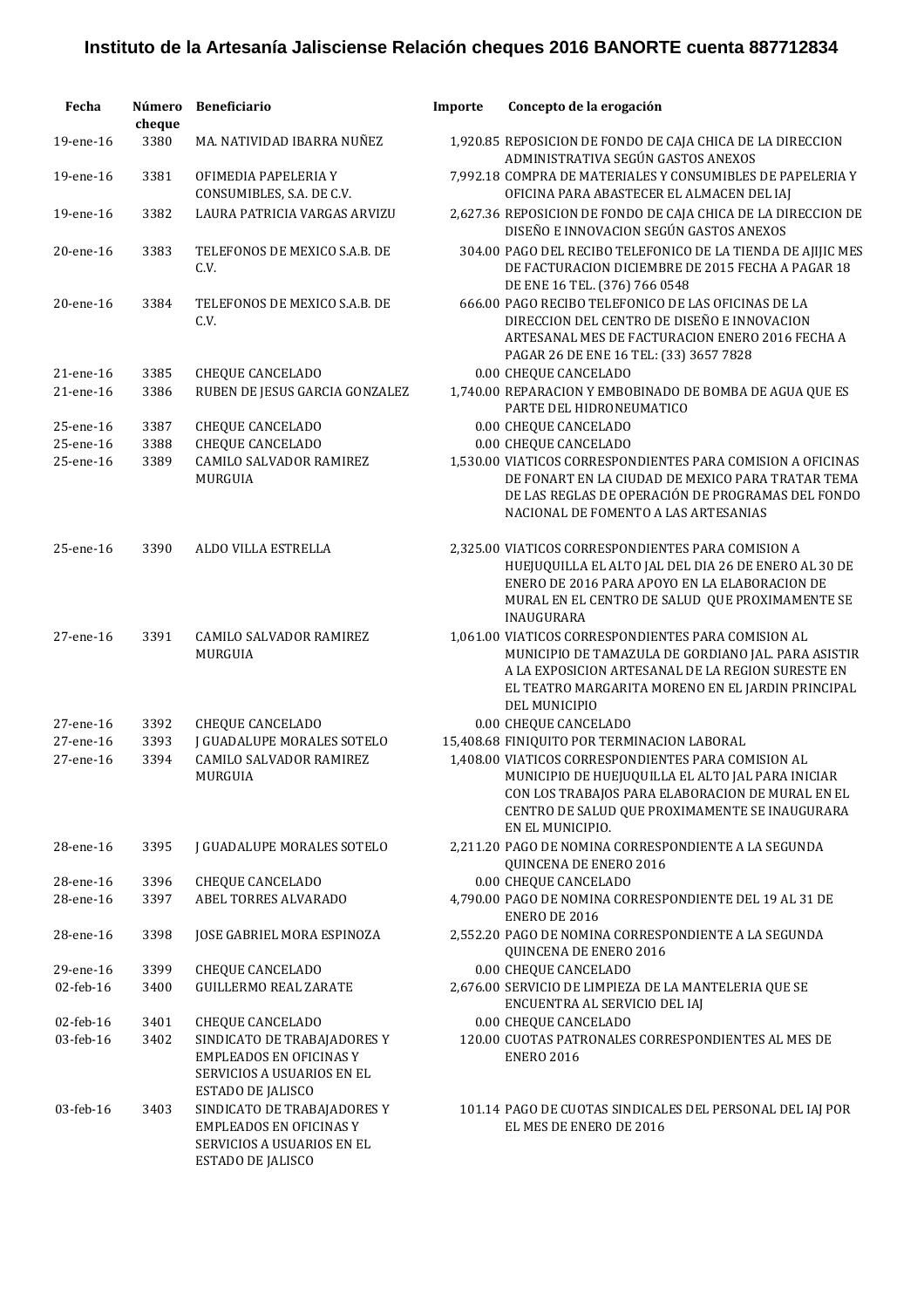| Fecha        | Número<br>cheque | <b>Beneficiario</b>                                                            | Importe | Concepto de la erogación                                                                                                                                                                              |
|--------------|------------------|--------------------------------------------------------------------------------|---------|-------------------------------------------------------------------------------------------------------------------------------------------------------------------------------------------------------|
| 03-feb-16    | 3404             | FEDERACION DE SINDICATOS<br>F.S.E.S.E.J                                        |         | 1,204.54 PAGO DE CUOTAS SINDICALES DEL PERSONAL DEL IAJ POR<br>EL MES DE ENERO DE 2016                                                                                                                |
| 04-feb-16    | 3405             | MA. NATIVIDAD IBARRA NUÑEZ                                                     |         | 3,290.07 REPOSICION DE FONDO FIJO DE CAJA DE LA DIRECCION<br>ADMINISTRATIVA SEGÚN GASTOS ANEXOS                                                                                                       |
| 04-feb-16    | 3406             | CHEQUE CANCELADO                                                               |         | 0.00 CHEQUE CANCELADO                                                                                                                                                                                 |
| 04-feb-16    | 3407             | TELEFONOS DE MEXICO S.A.B. DE<br>C.V.                                          |         | 799.00 PAGO DEL RECIBO TELEFONICO DE LAS OFICINAS<br>GENERALES DEL IAJ POR EL MES DE FEBRERO DE 2016 TEL.<br>(33) 36198973                                                                            |
| 04-feb-16    | 3408             | <b>CHEQUE CANCELADO</b>                                                        |         | 0.00 CHEQUE CANCELADO                                                                                                                                                                                 |
| 04-feb-16    | 3409             | TELEFONOS DE MEXICO S.A.B. DE<br>C.V.                                          |         | 549.00 PAGO RECIBO TELEFONICO DEL MUSEO REGIONAL DE LA<br>CERAMICA POR EL MES DE FEBRERO DE 2016 TEL: (33) 3635<br>5404                                                                               |
| 04-feb-16    | 3410             | TELEFONOS DE MEXICO S.A.B. DE<br>C.V.                                          |         | 303.00 PAGO DEL RECIBO TELEFONICO DE LA TIENDA AJIJIC POR EL<br>MES DE FEBRERO DE 2016 TEL. (376) 766 0548                                                                                            |
| 04-feb-16    | 3411             | TELEFONOS DE MEXICO S.A.B. DE<br>C.V.                                          |         | 649.00 PAGO DE RECIBO TELEFONICO DEL MUSEO REGIONAL DE LA<br>CERAMICA EN TLAQUEPAQUE POR EL MES DE FEBRERO<br>2016 TEL: (33) 38601177                                                                 |
| $04$ -feb-16 | 3412             | SPEED DOCUMENTS SA DE CV                                                       |         | 4,582.00 RENTA DE EQUIPO DE COPIADO Y PROCESADO 3 EQUIPOS<br>CANON, QUE INCLUYE 16000 COPIAS<br>MENSUALES.CORRESPONDIENTE AL PERIODO DEL 29 DE<br>ENE 15 AL 28 DE FEB 2016 PARA CUBRIR MES DE FEBRERO |
| 04-feb-16    | 3413             | <b>COMISION FEDERAL DE</b><br><b>ELECTRICIDAD</b>                              |         | 8,034.00 PAGO SERVICIO DE ENERGIA ELECTRICA DE LAS OFICINAS Y<br>TIENDA DEL IAJ SERVICIO 436 990 302 033 DEL 28 DE DIC 15<br>AL 27 DE ENE 16 SEGÚN RECIBO ANEXO                                       |
| 04-feb-16    | 3414             | <b>JOSE MANUEL PAREDES AMANTE</b>                                              |         | 8,004.00 APOYO DE AMBIENTACION Y ADECUACION EN LA<br>INAUGURACION DEL HOSPITAL DE HUEJUQUILLA EL ALTO<br>JAL POR INDICACIONES DEL DESPACHO DEL GOBERNADOR                                             |
| 05-feb-16    | 3415             | LAURA PATRICIA VARGAS ARVIZU                                                   |         | 2,140.00 REPOSICION DE FONDO DE CAJA CHICA DE LA DIRECCION DE<br>DISEÑO E INNOVACION SEGÚN GASTOS ANEXOS                                                                                              |
| 10-feb-16    | 3416             | <b>CHEQUE CANCELADO</b>                                                        |         | 0.00 CHEQUE CANCELADO                                                                                                                                                                                 |
| 10-feb-16    | 3417             | CAMILO SALVADOR RAMIREZ<br><b>MURGUIA</b>                                      |         | 731.00 VIATICOS CORRESPONDIENTES PARA COMISION A<br>TEPATITLAN DE MORELOS JAL.                                                                                                                        |
| 11-feb-16    | 3418             | KENIA GARCIA VILLA                                                             |         | 978.36 REPOSICION DE FONDO FIJO DE CAJA DE DIRECCION<br>GENERAL SEGÚN GASTOS ANEXOS                                                                                                                   |
| 11-feb-16    | 3419             | JOSE GABRIEL MORA ESPINOZA                                                     |         | 2,552.20 PAGO DE NOMINA CORRESPONDIENTE A LA PRIMERA<br>QUINCENA DE FEBRERO 2016                                                                                                                      |
| 11-feb-16    | 3420             | CAMILO SALVADOR RAMIREZ<br>MURGUIA                                             |         | 426.00 COMPLEMENTO DE VIATICOS DEL CH 3394 POR COMISION A<br>EL MPIO DE HUEJUQUILLA JAL PARA ELABORACION DE<br>MURAL EN EL CENTRO DE SALUD MULTICULTURAL Y<br>AMBIENTACION ARTISTICA                  |
| 11-feb-16    | 3421             | SISTEMA INTERMUNICIPAL DE LOS<br>SERVICIOS DE AGUA POTABLE Y<br>ALCANTARILLADO |         | 11,635.00 PAGO DE SERVICIO DE AGUA POTABLE, ESTIMADO ANUAL<br>2015 PARA EL MUSEO DE LA CERAMICA EN TLAQUEPAQUE                                                                                        |
| 11-feb-16    | 3422             | RADIOMOVIL DIPSA, S.A. DE C.V.                                                 |         | 4,251.00 PAGO RECIBOS TELEFONICOS DE LOS CELULARES<br>EMPRESARIALES DE LOS DIRECTORES DE AREA POR EL MES<br>DE DICIEMBRE DE 2015 SEGÚN NUMEROS ANEXOS                                                 |
| 12-feb-16    | 3423             | AXTEL S.A.B. DE C.V.                                                           |         | 6,223.00 PAGO DE SERVICIO TELEFONICO DEL I.A.J. POR EL MES DE<br>FEBRERO DEL 2016 SEGÚN ESTADO DE CUENTA                                                                                              |
| 16-feb-16    | 3424             | MA. NATIVIDAD IBARRA NUÑEZ                                                     |         | 5,418.47 REPOSICION DE FONDO FIJO DE CAJA DE LA DIRECCION<br>ADMINISTRATIVA SEGÚN GASTOS ANEXOS                                                                                                       |
| 16-feb-16    | 3425             | <b>SEGUROS BANORTE SA DE CV</b><br><b>GRUPO FINANCIERO BANORTE</b>             |         | 56,794.02 ASEGURAMIENTO DE PARQUE VEHICULAR DE ESTE<br>ORGANISMO POR EL PAGO DEL 2DO PERIODO ANUAL QUE<br>COMPRENDE DEL 30 DE NOV 2015 A EL 30 DE NOV 2016                                            |
| 16-feb-16    | 3426             | <b>CARMEN LIZBETH SORIANO FLORES</b>                                           |         | 2,436.00 MANTENIMIENTO DEL HIDRONEUMATICO DE CEDINART<br>CAMBIO DE IMPULSOR CAMBIO DE SELLOS CAMBIO DE<br>EMPAQUES LIMPIEZA Y BARNIZADO DE EMBOBINADO<br>CAMBIO DE PICHANCHA CALIBRACION              |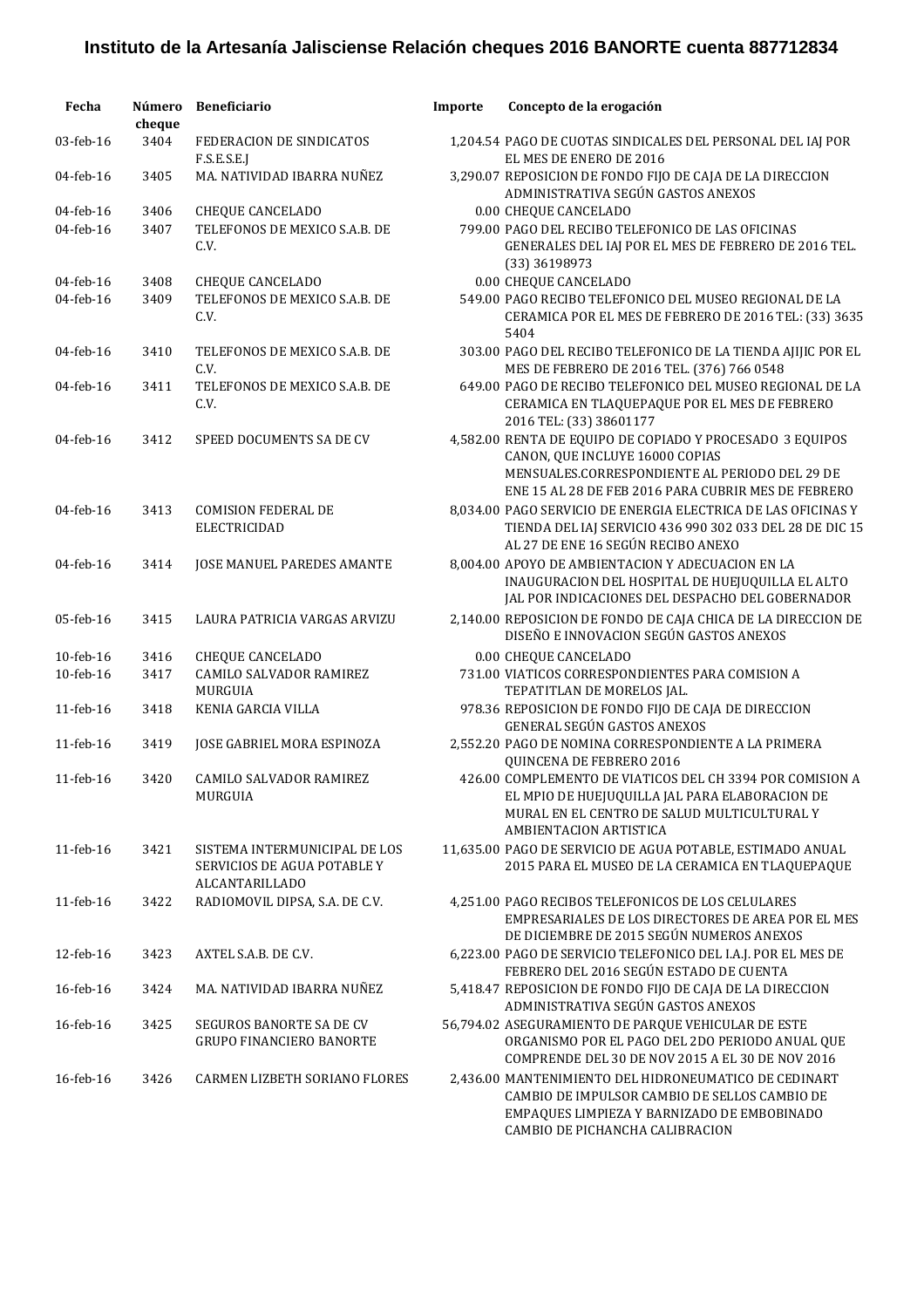| Fecha     | cheque | Número Beneficiario                       | Importe | Concepto de la erogación                                                                                                                                                                                                                                                                                                                     |
|-----------|--------|-------------------------------------------|---------|----------------------------------------------------------------------------------------------------------------------------------------------------------------------------------------------------------------------------------------------------------------------------------------------------------------------------------------------|
| 18-feb-16 | 3427   | TELEFONOS DE MEXICO S.A.B. DE<br>C.V.     |         | 649.00 PAGO RECIBO TELEFONICO DE LAS OFICINAS DE LA<br>DIRECCION DEL CENTRO DE DISEÑO E INNOVACION<br>ARTESANAL MES DE FACTURACION FEBRERO A PAGAR 26<br>DE FEB 2016 TEL: (33) 3657 7828                                                                                                                                                     |
| 18-feb-16 | 3428   | CAMILO SALVADOR RAMIREZ<br>MURGUIA        |         | 939.00 VIATICOS CORRESPONDIENTES A COMISION EN COLOTLAN<br>JAL. PARA ATENDER REUNION CON EL PRESIDENTE<br>MUNICIPAL EN RELACION AL PROYECTO CENTRO INTEGRAL<br>TALABARTERO                                                                                                                                                                   |
| 18-feb-16 | 3429   | <b>JULIO CESAR MARTINEZ GARCIA</b>        |         | 239.00 VIATICOS CORRESPONDIENTES A COMISION EN COLOTLAN<br>JAL. PARA ATENDER REUNION CON EL PRESIDENTE<br>MUNICIPAL EN RELACION AL PROYECTO CENTRO INTEGRAL<br>TALABARTERO                                                                                                                                                                   |
| 18-feb-16 | 3430   | CAMILO SALVADOR RAMIREZ<br>MURGUIA        |         | 346.00 VIATICOS CORRESPONDIENTES A COMISION EN CHAPALA<br>JAL. EL DIA 17 DE FEB 2016 PARA ENTREVISTA CON EL<br>PRESIDENTE MPAL EN RELACION A LA RENOVACION EN EL<br>COMODATO DE LA TIENDA AJIJIC                                                                                                                                             |
| 18-feb-16 | 3431   | LUCIO RENE CARRILLO NUÑO                  |         | 128.00 VIATICOS CORRESPONDIENTES A COMISION EN CHAPALA<br>JAL. EL DIA 17 DE FEB 2016 PARA ENTREVISTA CON EL<br>PRESIDENTE MPAL EN RELACION A LA RENOVACION EN EL<br>COMODATO DE LA TIENDA AJIJIC                                                                                                                                             |
| 18-feb-16 | 3432   | RODOLFO REYNOSO RUIZ                      |         | 4,788.00 PAGO DE REFRENDO ANUAL 2016 DE LOS VEHICULOS HILUX<br>PICK UP JU24038 2015, NISSAN TIIDA JGL8375 2008, NISSAN<br>TIIDA JLU6885 2015, FORD RANGER JP91546 2009, JEEP<br>WRANGLER JEC5156 2005, CAM NISSAN 3.8 TON JP91588<br>2008, NISSAN TSURU HZK2473 2002, CAM INTERNACIONAL<br>14 TON JN65533 2003, NISSAN PICK UP JJ95795 2001. |
| 22-feb-16 | 3433   | CAMILO SALVADOR RAMIREZ<br>MURGUIA        |         | 73.13 COMPLEMENTO DE VIATICOS POR LA COMISION A<br>COLOTLAN JAL PARA LA REUNICON CON AUTORIDADES Y<br>ARTESANOS DEL MPIO CHEQUE 3428                                                                                                                                                                                                         |
| 22-feb-16 | 3434   | CAMILO SALVADOR RAMIREZ<br><b>MURGUIA</b> |         | 586.00 VIATICOS CORRESPONDIENTES PARA COMISION A TEQUILA<br>JAL REUNION CON EL PRESEIDENTE MUNICIPAL DIA 24 FEB<br>16                                                                                                                                                                                                                        |
| 23-feb-16 | 3435   | ARTURO ALEJANDRO RODRIGUEZ<br>DE HARO     |         | 358.00 VIATICOS CORRESPONDIENTES PARA COMISION A<br>ZACOALCO DE TORRES JAL. PARA DAR ATENCION Y<br>RECABAR FIRMAS DE LOS ARTESANOS QUE CONFORMAN LA<br>COOPERATIVA LA ROSA PANAL                                                                                                                                                             |
| 23-feb-16 |        | 3436 CAMELIA RODRIGUEZ RODRIGUEZ          |         | 128.00 VIATICOS CORRESPONDIENTES PARA COMISION A<br>ZACOALCO DE TORRES JAL. PARA DAR ATENCION Y<br>RECABAR FIRMAS DE LOS ARTESANOS QUE CONFORMAN LA<br>COOPERATIVA LA ROSA PANAL                                                                                                                                                             |
| 23-feb-16 | 3437   | ALMA BERENICE REZA MIJAREZ                |         | 1,000.00 COMBUSTIBLE PARA TRASLADO DE VENTAS DE LA<br>ENCARGADA DE TIENDA SAN ANDRES COHAMIATA A<br>GDL,JAL.                                                                                                                                                                                                                                 |
| 25-feb-15 | 3438   | JOSE GABRIEL MORA ESPINOZA                |         | 2,552.00 PAGO DE NOMINA CORRESPONDIENTE A LA SEGUNDA<br>QUINCENA DE FEBRERO 2016                                                                                                                                                                                                                                                             |
| 25-feb-16 | 3439   | SALVADOR MOSSIEL GOMEZ AVILA              |         | 4,640.00 ELABORACION DE ALBUM FOTOGRAFICO DIGITAL PARA EL<br>IAI                                                                                                                                                                                                                                                                             |
| 26-feb-16 | 3440   | DAVID JARERO CAMPECHANO                   |         | 338.00 VIATICOS CORRESPONDIENTES PARA COMISION EN SAN<br>ISIDRO MAZATEPEC, TALA JAL. PARA ASISTIR AL TALLER DE<br>COOPERATIVISMO EMPRENDURISMO                                                                                                                                                                                               |
| 26-feb-16 | 3441   | HAYDE MICHELLE GUINEA<br><b>FERNANDEZ</b> |         | 128.00 VIATICOS CORRESPONDIENTES PARA COMISION EN SAN<br>ISIDRO MAZATEPEC, TALA JAL. PARA ASISTIR AL TALLER DE<br>COOPERATIVISMO EMPRENDURISMO                                                                                                                                                                                               |
| 26-feb-16 | 3442   | JORGE EVERARDO ESPINOSA<br>GONZALEZ       |         | 128.00 VIATICOS CORRESPONDIENTES PARA COMISION EN SAN<br>ISIDRO MAZATEPEC, TALA JAL. PARA ASISTIR AL TALLER DE<br>COOPERATIVISMO EMPRENDURISMO                                                                                                                                                                                               |
| 26-feb-16 | 3443   | KENIA GARCIA VILLA                        |         | 3,516.41 REPOSICION DE FONDO FIJO DE CAJA DE LA DIRECCION<br>GENERAL SEGÚN GASTOS ANEXOS                                                                                                                                                                                                                                                     |
| 26-feb-16 | 3444   | MA. NATIVIDAD IBARRA NUÑEZ                |         | 5,697.10 REPOSICION DE FONDO FIJO DE CAJA DE LA DIRECCION<br>ADMINISTRATIVA SEGÚN GASTOS ANEXOS                                                                                                                                                                                                                                              |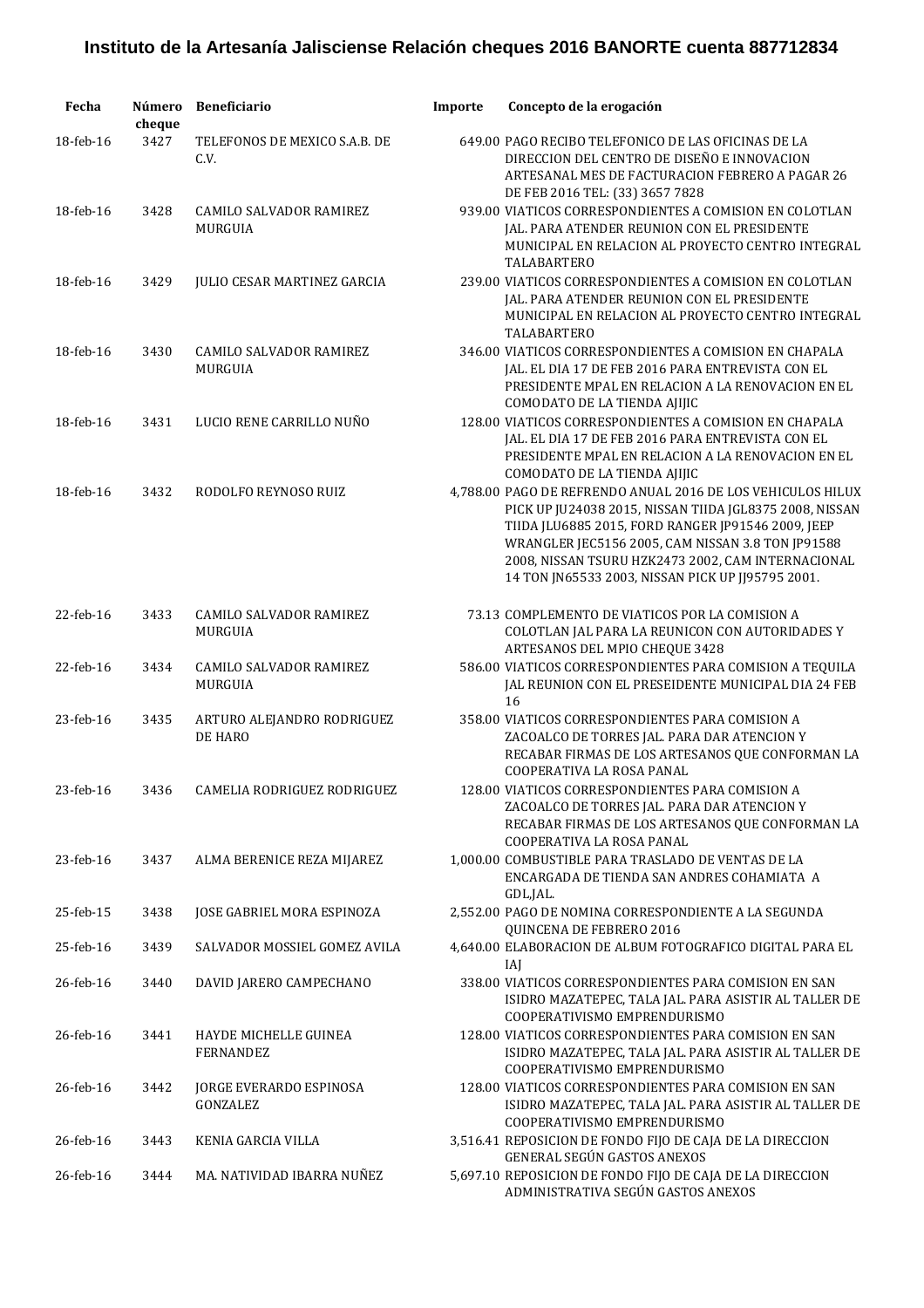| Fecha          | Número<br>cheque | <b>Beneficiario</b>                                                                                              | Importe | Concepto de la erogación                                                                                                                                                                                |
|----------------|------------------|------------------------------------------------------------------------------------------------------------------|---------|---------------------------------------------------------------------------------------------------------------------------------------------------------------------------------------------------------|
| 26-feb-16      | 3445             | FEDERACION DE SINDICATOS<br>F.S.E.S.E.J                                                                          |         | 1,002.26 PAGO DE CUOTAS SINDICALES DEL PERSONAL DEL IAJ POR<br>EL MES DE FEBRERO DE 2016                                                                                                                |
| 26-feb-16      | 3446             | SINDICATO DE TRABAJADORES Y<br><b>EMPLEADOS EN OFICINAS Y</b><br>SERVICIOS A USUARIOS EN EL<br>ESTADO DE JALISCO |         | 101.14 PAGO DE CUOTAS SINDICALES DEL PERSONAL DEL IAJ POR<br>EL MES DE FEBRERO DE 2016                                                                                                                  |
| 26-feb-16      | 3447             | SINDICATO DE TRABAJADORES Y<br><b>EMPLEADOS EN OFICINAS Y</b><br>SERVICIOS A USUARIOS EN EL<br>ESTADO DE JALISCO |         | 120.00 CUOTAS PATRONALES CORRESPONDIENTES AL MES DE<br>FEBRERO 2016                                                                                                                                     |
| 26-feb-16      | 3448             | <b>CHEQUE CANCELADO</b>                                                                                          |         | 0.00 CHEQUE CANCELADO                                                                                                                                                                                   |
| 26-feb-16      | 3449             | CAMILO SALVADOR RAMIREZ<br>MURGUIA                                                                               |         | 346.40 COMPLEMENTO DE VIATICOS A CHAPALA JAL. CH 3430 DEL<br>DIA 17 DE FEB 16 ENTREVISTA CON EL PRESIDENTE<br>MUNICIPAL PARA LA RENOVACION DEL COMODATO DE<br>TIENDA AJIJIC                             |
| 26-feb-16      | 3450             | CHEQUE CANCELADO                                                                                                 |         | 0.00 CHEQUE CANCELADO                                                                                                                                                                                   |
| 26-feb-16      | 3451             | <b>CHEQUE CANCELADO</b>                                                                                          |         | 0.00 CHEQUE CANCELADO                                                                                                                                                                                   |
| 26-feb-16      | 3452             | <b>JUAN PABLO RAMIREZ GARCIA</b>                                                                                 |         | 75,441.48 FINIQUITO POR TERMINACION LABORAL                                                                                                                                                             |
| 29-feb-16      | 3453             | <b>LAURA PATRICIA VARGAS ARVIZU</b>                                                                              |         | 966.68 REPOSICION DE FONDO DE CAJA CHICA DE LA DIRECCION DE<br>DISEÑO E INNOVACION SEGÚN GASTOS ANEXOS                                                                                                  |
| $1$ -mar- $16$ | 3454             | <b>CAMILO SALVADOR RAMIREZ</b><br><b>MURGUIA</b>                                                                 |         | 795.00 VIATICOS CORRESPONDIENTES PARA COMISION A GOMEZ<br>FARIAS JAL PARA ATENDER REUNION CON LOS MIEMBROS<br>DEL CONSEJO MPAL DE DESARROLLO ARTESANAL PARA<br>FOMENTAR LA INNOVACION DE NUEVOS DISEÑOS |
| $1$ -mar- $16$ | 3455             | LAURA PATRICIA VARGAS ARVIZU                                                                                     |         | 128.00 VIATICOS CORRESPONDIENTES PARA COMISION A GOMEZ<br>FARIAS JAL PARA ATENDER REUNION CON LOS MIEMBROS<br>DEL CONSEJO MPAL DE DESARROLLO ARTESANAL PARA<br>FOMENTAR LA INNOVACION DE NUEVOS DISEÑOS |
| $1$ -mar- $16$ | 3456             | MICHELLE GUADALUPE POLANCO<br>AVALOS                                                                             |         | 128.00 VIATICOS CORRESPONDIENTES PARA COMISION A GOMEZ<br>FARIAS JAL PARA ATENDER REUNION CON LOS MIEMBROS<br>DEL CONSEJO MPAL DE DESARROLLO ARTESANAL PARA<br>FOMENTAR LA INNOVACION DE NUEVOS DISEÑOS |
| $1$ -mar- $16$ | 3457             | INSTITUTO DE LA ARTESANIA<br><b>JALISCIENSE</b>                                                                  |         | 1.712.00 PARA PROMOCION Y DIFUSION DE LA ARTESANIA DE<br>JALISCO SEGÚN OFICIO ANEXO                                                                                                                     |
| $1$ -mar- $16$ | 3458             | <b>CHEQUE CANCELADO</b>                                                                                          |         | 0.00 CHEQUE CANCELADO                                                                                                                                                                                   |
| $1$ -mar- $16$ | 3459             | JUAN PABLO RAMIREZ GARCIA                                                                                        |         | 1,712.00 REINTEGRO DE COBRO REALIZADO VIA NOMINA                                                                                                                                                        |
| $1$ -mar- $16$ | 3460             | <b>INSTITUTO DE LA ARTESANIA</b><br><b>JALISCIENSE</b>                                                           |         | 3,800.00 PARA PROMOCION Y DIFUSION DE LA ARTESANIA DE<br>NUESTRO ESTADO EN EL FORO INTERNACIONAL DE                                                                                                     |
|                |                  |                                                                                                                  |         | INNOVACION EN LA GOBERNANZA METROPOLITANA                                                                                                                                                               |
| $1$ -mar- $16$ | 3461             | <b>INSTITUTO DE LA ARTESANIA</b><br><b>JALISCIENSE</b>                                                           |         | 1,188.80 PARA PROMOCION Y DIFUSION DE LA ARTESANIA DE<br>JALISCO SEGÚN OFICIO ANEXO PIEZAS ASIGNADAS A<br>DISTINTOS MEDIOS DE COMUNICACIÓN                                                              |
| $1$ -mar-16    |                  | <b>INSTITUTO DE LA ARTESANIA</b>                                                                                 |         | 12,256.00 PARA PROMOCION Y DIFUSION DE LA ARTESANIA DE                                                                                                                                                  |
|                | 3462             | <b>JALISCIENSE</b>                                                                                               |         | JALISCO SEGÚN OFICIO ANEXO PARA LA SECRETARIA DE<br>DESARROLLO ECONOMICO                                                                                                                                |
| $1$ -mar- $16$ | 3463             | INSTITUTO DE LA ARTESANIA<br><b>JALISCIENSE</b>                                                                  |         | 5,520.00 PARA PROMOCION Y DIFUSION DE LA ARTESANIA DE<br>JALISCO SEGÚN OFICIO ANEXO PARA LA SECRETARIA DE<br>DESARROLLO ECONOMICO                                                                       |
| $1$ -mar- $16$ | 3464             | <b>CHEQUE CANCELADO</b>                                                                                          |         | 0.00 CHEQUE CANCELADO                                                                                                                                                                                   |
| $1$ -mar- $16$ | 3465             | <b>INSTITUTO DE LA ARTESANIA</b><br><b>JALISCIENSE</b>                                                           |         | 2,112.00 PARA PROMOCION Y DIFUSION DE LA ARTESANIA DE<br>JALISCO SEGÚN OFICIO ANEXO PARA LA COMISION DE<br>FOMENTO ARTESANAL DEL H CONGRESO DEL ESTADO                                                  |
| $1$ -mar- $16$ | 3466             | RODOLFO REYNOSO RUIZ                                                                                             |         | 365.00 INFRACCIONES DE VEHICULO TIIDA 2008 PLACAS JGL8375                                                                                                                                               |
| $1$ -mar-16    | 3467             | TELEFONOS DE MEXICO S.A.B. DE<br>C.V.                                                                            |         | 799.00 PAGO DEL RECIBO TELEFONICO DE LAS OFICINAS<br>GENERALES DEL IAJ POR EL MES DE MARZO DE 2016 TEL.<br>(33) 36198973                                                                                |
| $1$ -mar-16    | 3468             | TELEFONOS DE MEXICO S.A.B. DE<br>C.V.                                                                            |         | 799.00 PAGO DEL RECIBO TELEFONICO DE LAS OFICINAS<br>GENERALES DEL IAJ POR EL MES DE MARZO DE 2016 TEL.<br>(33) 36193152                                                                                |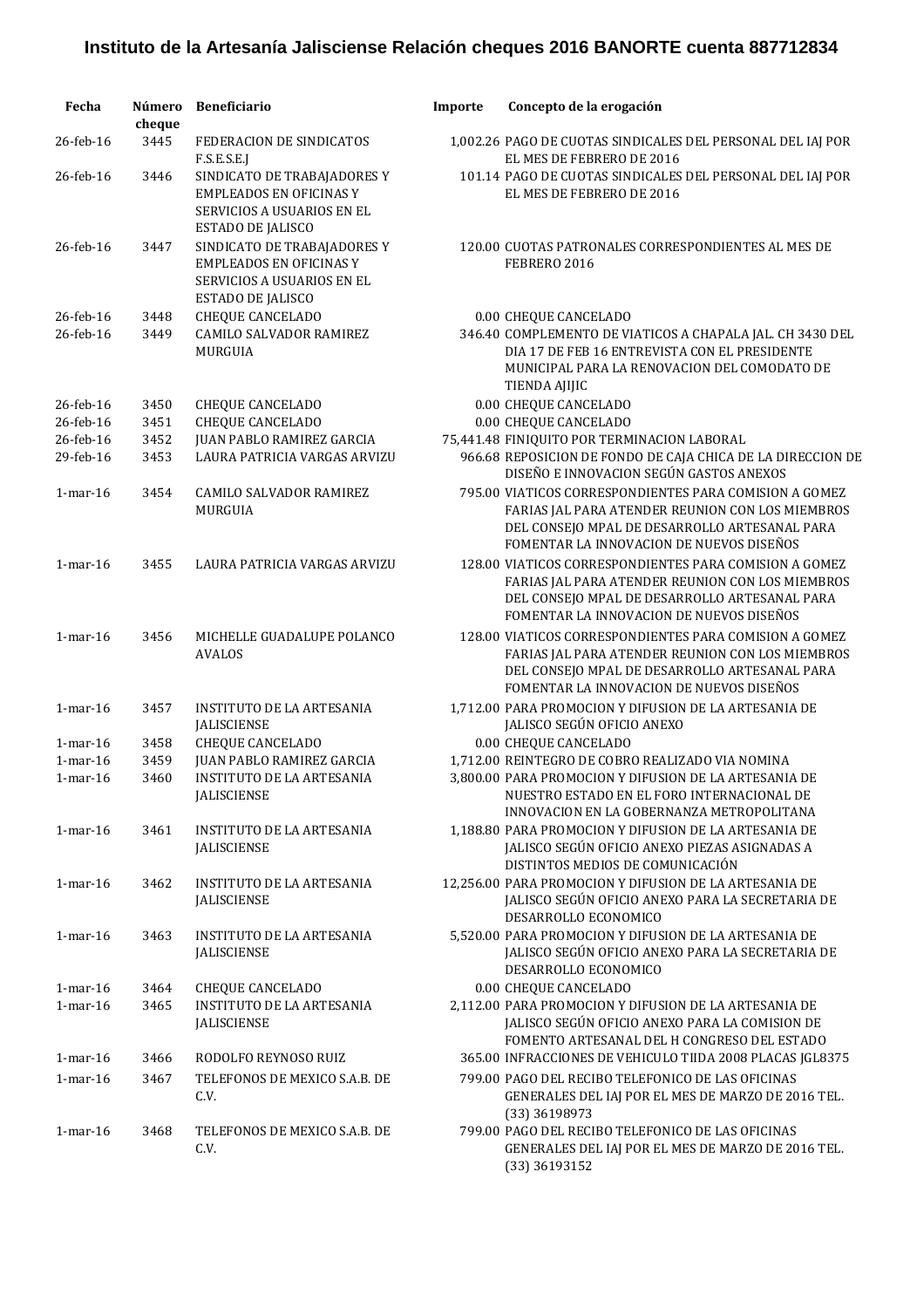| Fecha                      | cheque       | Número Beneficiario                                 | Importe | Concepto de la erogación                                                                                                                                                                                                                    |
|----------------------------|--------------|-----------------------------------------------------|---------|---------------------------------------------------------------------------------------------------------------------------------------------------------------------------------------------------------------------------------------------|
| $1$ -mar- $16$             | 3469         | TELEFONOS DE MEXICO S.A.B. DE<br>C.V.               |         | 549.00 PAGO RECIBO TELEFONICO DEL MUSEO REGIONAL DE LA<br>CERAMICA POR EL MES DE MARZO DE 2016 TEL: (33) 3635<br>5404                                                                                                                       |
| $1$ -mar- $16$             | 3470         | TELEFONOS DE MEXICO S.A.B. DE<br>C.V.               |         | 399.00 PAGO DEL RECIBO TELEFONICO DE LA TIENDA AJIJIC POR EL<br>MES DE MARZO DE 2016 TEL. (376) 766 0548                                                                                                                                    |
| $1$ -mar- $16$             | 3471         | TELEFONOS DE MEXICO S.A.B. DE<br>C.V.               |         | 649.00 PAGO DE RECIBO TELEFONICO DEL MUSEO REGIONAL DE LA<br>CERAMICA EN TLAQUEPAQUE POR EL MES DE MARZO 2016<br>TEL: (33) 38601177                                                                                                         |
| $1$ -mar-16                | 3472         | <b>COMISION FEDERAL DE</b><br><b>ELECTRICIDAD</b>   |         | 2,039.00 PAGO SERVICIO DE ENERGIA ELECTRICA DEL CENTRO DE<br>DISEÑO DEL 30 DE DIC 15 AL 26 DE FEB DE 16 SEGÚN<br>RECIBO ANEXO SERVICIO 434 120 500 678.                                                                                     |
| $1$ -mar-16                | 3473         | <b>COMISION FEDERAL DE</b><br><b>ELECTRICIDAD</b>   |         | 9,221.00 PAGO SERVICIO DE ENERGIA ELECTRICA DE LAS OFICINAS Y<br>TIENDA DEL IAJ DEL 27 DE ENE 16 AL 25 DE FEB 16 SEGÚN<br>RECIBO ANEXO SERVICIO 436 990 302 033                                                                             |
| $1$ -mar-16                | 3474         | <b>COMISION FEDERAL DE</b><br><b>ELECTRICIDAD</b>   |         | 6,915.00 PAGO DE SERVICIO DE ENERGIA ELECTRICA DEL MUSEO<br>REGIONAL DE LA CERAMICA DEL 30 DE DIC 15 AL 26 DE FEB<br>16 SEGÚN RECIBO ANEXO SERVICIO 434 860 300 389                                                                         |
| $1$ -mar-16                | 3475         | ABNER SIFUENTES GONZALEZ                            |         | 2,614.00 VIATICOS CORRESPONDIENTES PARA COMISION A<br>HUEJUQUILLA, COLOTLAN Y BOLAÑOS JAL PARA RECOGER<br>MERCANCIA 2 MARZO                                                                                                                 |
| $2$ -mar-16                | 3476         | ARTURO ALEJANDRO RODRIGUEZ<br>DE HARO               |         | 1,133.67 CUMPLIMIENTO DE PAGO PARA 3 PREVENCIONES QUE HACE<br>EL INSTITUTO MEXICANO DE LA PROPIEDAD INDUSTRIAL<br>(IMPI) PARA LAS TRAMITACIONES DEL TITULO DE MARCA<br>"DOÑA HILDA", "ART FUSSION" Y "GUITARRAS SELECTAS"                   |
| $2$ -mar-16                | 3477         | DANIEL PRESA MARTINEZ                               |         | 654.00 COMPRA DE POPOTES Y SU RESPECTIVO PALO PARA HACER<br>ESCOBAS PARA SU USO EN EL EVENTO EL ARTESANO<br>CORAZON DE JAL 2016                                                                                                             |
| $2$ -mar-16                | 3478         | <b>CAMILO SALVADOR RAMIREZ</b><br>MURGUIA           |         | 366.00 VIATICOS CORRESPONDIENTES PARA COMISION EN SAN<br>CRISTOBAL DE LA BARRANCA JAL PARA ATENDER REUNION<br>CON MIEMBROS DEL CONSEJO MPAL DE DESARROLLO<br>ARTESANAL PARA FOMENTAR LA INNOVACION DE NUEVOS<br>DISEÑOS AL SECTOR ARTESANAL |
| $2$ -mar-16                | 3479         | <b>CHEQUE CANCELADO</b>                             |         | 0.00 CHEQUE CANCELADO                                                                                                                                                                                                                       |
| $2$ -mar-16<br>$2$ -mar-16 | 3480<br>3481 | <b>CHEQUE CANCELADO</b><br>SPEED DOCUMENTS SA DE CV |         | 0.00 CHEQUE CANCELADO<br>4,582.00 RENTA DE EQUIPO DE COPIADO Y PROCESADO 3 EQUIPOS<br>CANON, QUE INCLUYE 16000 COPIAS<br>MENSUALES.CORRESPONDIENTE AL PERIODO DEL 29 DE<br>FEB 16 AL 28 DE MAR 2016 PARA CUBRIR MES DE FEBRERO<br>2016      |
| $2$ -mar-16                | 3482         | LAURA PATRICIA VARGAS ARVIZU                        |         | 166.00 VIATICOS CORRESPONDIENTES PARA COMISION EN SAN<br>CRISTOBAL DE LA BARRANCA JAL PARA ATENDER REUNION<br>CON MIEMBROS DEL CONSEJO MPAL DE DESARROLLO<br>ARTESANAL PARA FOMENTAR LA INNOVACION DE NUEVOS<br>DISEÑOS AL SECTOR ARTESANAL |
| $2$ -mar-16                | 3483         | SARAI TAPIA TELLO                                   |         | 166.00 VIATICOS CORRESPONDIENTES PARA COMISION EN SAN<br>CRISTOBAL DE LA BARRANCA JAL PARA ATENDER REUNION<br>CON MIEMBROS DEL CONSEJO MPAL DE DESARROLLO<br>ARTESANAL PARA FOMENTAR LA INNOVACION DE NUEVOS<br>DISEÑOS AL SECTOR ARTESANAL |
| $2$ -mar-16                | 3484         | KENIA GARCIA VILLA                                  |         | 166.00 COMPLEMENTO DE VIATICOS DE LA COMISION A TEQUILA<br>JAL PARA ENTREVISTA CON EL PRESIDENTE MPAL Y<br>REGIDOR DE LA COMISION DE FOMENTO ARTESANAL                                                                                      |
| $4$ -mar-16                | 3485         | MA. NATIVIDAD IBARRA NUÑEZ                          |         | 1,142.23 REPOSICION DE FONDO FIJO DE CAJA DE LA DIRECCION<br>ADMINISTRATIVA SEGÚN GASTOS ANEXOS                                                                                                                                             |
| $4$ -mar-16                | 3486         | RODOLFO REYNOSO RUIZ                                |         | 17,587.00 PAGO DE MULTAS DE LOS VEHICULOS DEL IAJ PROPIEDAD<br>DEL GOBIERNO DEL ESTADO                                                                                                                                                      |
| $10$ -mar- $16$            | 3487         | <b>CHEQUE CANCELADO</b>                             |         | 0.00 CHEQUE CANCELADO                                                                                                                                                                                                                       |
| 10-mar-16                  | 3488         | JOSE GABRIEL MORA ESPINOZA                          |         | 2,552.20 PAGO DE NOMINA CORRESPONDIENTE A LA PRIMERA<br>QUINCENA DE MARZO 2016                                                                                                                                                              |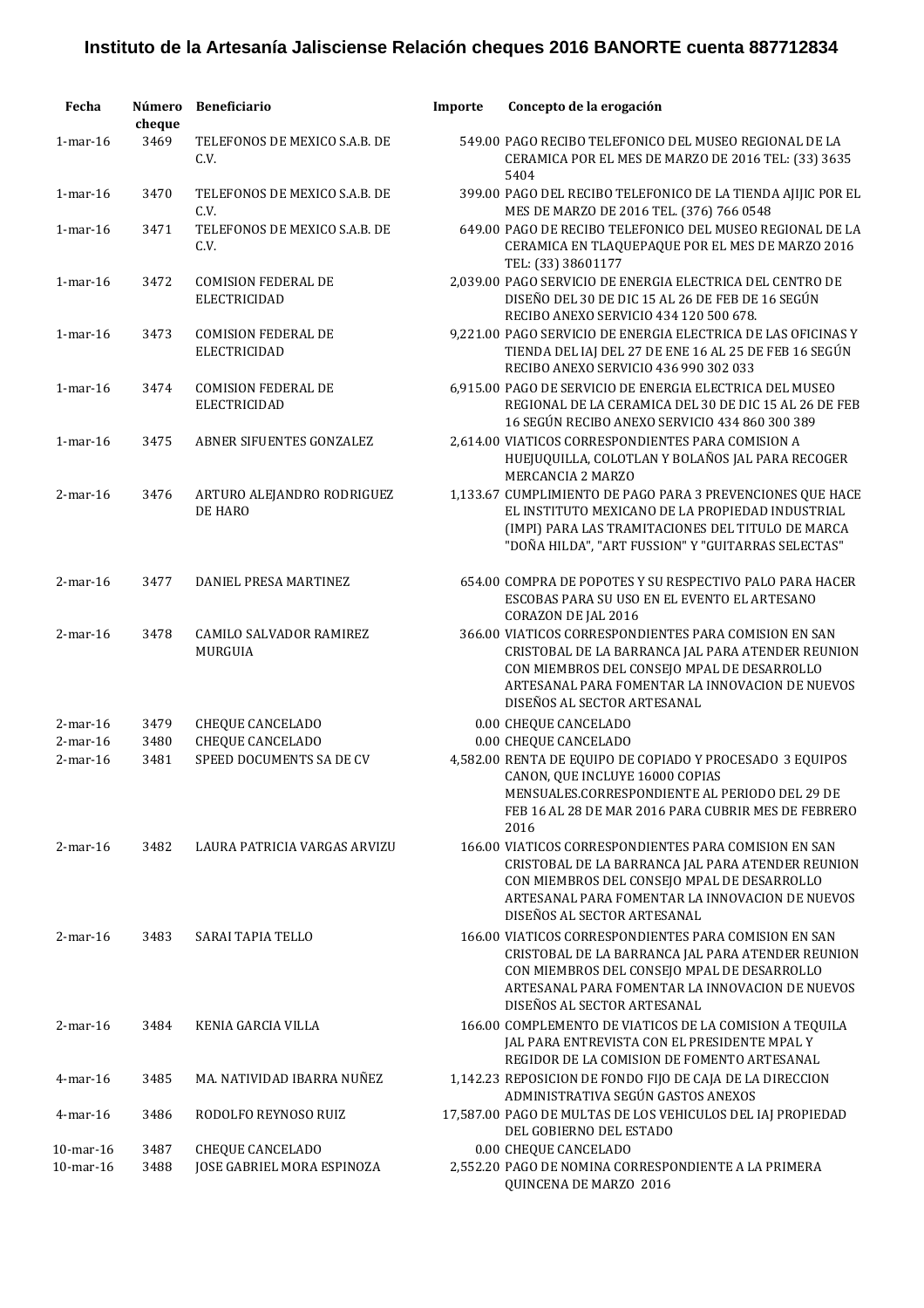| Fecha           | Número<br>cheque | <b>Beneficiario</b>                               | Importe | Concepto de la erogación                                                                                                                                                                        |
|-----------------|------------------|---------------------------------------------------|---------|-------------------------------------------------------------------------------------------------------------------------------------------------------------------------------------------------|
| $11$ -mar-16    | 3489             | AXTEL S.A.B. DE C.V.                              |         | 8,323.00 PAGO DE SERVICIO TELEFONICO DEL I.A.J. POR EL MES DE<br>MARZO DEL 2016 SEGÚN ESTADO DE CUENTA                                                                                          |
| $11$ -mar- $16$ | 3490             | MA. NATIVIDAD IBARRA NUÑEZ                        |         | 170.00 REPOSICION DE FONDO FIJO DE CAJA DE LA DIRECCION<br>ADMINISTRATIVA SEGÚN GASTOS ANEXOS                                                                                                   |
| 11-mar-16       | 3491             | <b>CHEQUE CANCELADO</b>                           |         | 0.00 CHEQUE CANCELADO                                                                                                                                                                           |
| 14-mar-16       | 3492             | MA. NATIVIDAD IBARRA NUÑEZ                        |         | 3,912.80 REPOSICION DE FONDO FIJO DE CAJA DE LA DIRECCION<br>ADMINISTRATIVA SEGÚN GASTOS ANEXOS                                                                                                 |
| 14-mar-16       | 3493             | <b>GUILLERMO REAL ZARATE</b>                      |         | 892.00 SERVICIO DE LIMPIEZA DE LA MANTELERIA QUE SE<br>ENCUENTRA AL SERVICIO DEL IAJ                                                                                                            |
| $15$ -mar- $16$ | 3494             | RODOLFO REYNOSO RUIZ                              |         | 3,959.00 COMPLEMENTO AL CHEQUE 3486 PARA EL PAGO DE<br>MULTAS POR LA ACTUALIZACION Y PAGO DE RECARGOS DE<br>LOS MISMOS VEHICULOS PROPIEDAD DEL GOBIERNO DEL<br><b>ESTADO</b>                    |
| $15$ -mar- $16$ | 3495             | <b>CONASESP SC</b>                                |         | 11,600.00 SERVICIO DE CONSULTORIA Y SESORIA JURIDICA, ASI COMO<br>REPRESENTACION LABORAL EN JUICIOS DURANTE EL MES<br>DE ENERO DE 2016.                                                         |
| 15-mar-16       | 3496             | RADIOMOVIL DIPSA, S.A. DE C.V.                    |         | 4,914.00 PAGO RECIBOS TELEFONICOS DE LOS CELULARES<br>EMPRESARIALES DE LOS DIRECTORES DE AREA FACTURA DE<br>FEBRERO PAGO AL 17 DE MARZO DE 2016 SEGÚN NUMEROS<br><b>ANEXOS</b>                  |
| 16-mar-16       | 3497             | <b>CAMILO SALVADOR RAMIREZ</b><br>MURGUIA         |         | 1,571.00 VIATICOS CORRESPONDIENTES PARA COMISION EN LEON<br>GTO. EXPOSICION DE DIVERSAS TECNICAS ARTESANALES                                                                                    |
| 16-mar-16       | 3498             | RODOLFO REYNOSO RUIZ                              |         | 2,000.00 COMPRA DE MATERIAL PARA LA ELABORACION DE<br>LOGOTIPO DEL TIANGUIS TURISTICO                                                                                                           |
| 16-mar-16       | 3499             | RODOLFO REYNOSO RUIZ                              |         | 563.00 GASTOS DE MANTENIMIENTO MUSEO REGIOAL DE LA<br>CERAMICA Y EL TRASLADO DE MUEBLES DEL IAJ AL MUSEO                                                                                        |
| 17-mar-16       | 3500             | JOSE GABRIEL MORA ESPINOZA                        |         | 2,552.00 SUELDO 2DA QNA DE MARZO 2016                                                                                                                                                           |
| 17-mar-16       | 3501             | JOSE GABRIEL MORA ESPINOZA                        |         | 6,838.50 AGUINALDO PRIMAVERA                                                                                                                                                                    |
| 17-mar-16       | 3502             | CAMILO SALVADOR RAMIREZ<br>MURGUIA                |         | 462.00 COMPLEMENTO DE VIATICOS LEON GTO                                                                                                                                                         |
| 18-mar-16       | 3503             | <b>CAMILO SALVADOR RAMIREZ</b><br>MURGUIA         |         | 220.00 COMPLEMENTO DE VIATICOS DEL DIA 10 DE DIC 15 POR LA<br>COMISION A ZACOALCO DE TORRES JAL PARA ASISTIR EN<br>REPRESENTACION DEL GOBERNADOR AL EVENTO<br>INAUGURAL DE LA FERIA DEL EQUIPAL |
| 18-mar-16       | 3504             | LAURA PATRICIA VARGAS ARVIZU                      |         | 3,563.01 REPOSICION DE FONDO FIJO DE CAJA DE LA DIRECCION DE<br>DISEÑO E INNOVACION SEGÚN GASTOS ANEXOS                                                                                         |
| 18-mar-16       | 3505             | TELEFONOS DE MEXICO S.A.B. DE<br>C.V.             |         | 649.00 PAGO RECIBO TELEFONICO DE LAS OFICINAS DE LA<br>DIRECCION DEL CENTRO DE DISEÑO E INNOVACION<br>ARTESANAL MES DE FACTURACION MARZO A PAGAR 26 DE<br>MAR 2016 TEL: (33) 3657 7828          |
| 18-mar-16       | 3506             | LAURA PATRICIA VARGAS ARVIZU                      |         | 4,646.91 REPOSICION DE FONDO FIJO DE CAJA DE LA DIRECCION DE<br>DISEÑO E INNOVACION SEGÚN GASTOS ANEXOS                                                                                         |
| 29-mar-16       | 3507             | CANCELADO                                         |         | 0.00 CHEQUE CANCELADO                                                                                                                                                                           |
| 29-mar-16       | 3508             | JAIME IVAN PIÑON GONZALEZ                         |         | 2,555.63 REEMBOLSO POR GASTOS VARIOS DURANTE EL EVENTO EL<br>ARTESANO CORAZON DE JALISCO 2016                                                                                                   |
| 29-mar-16       | 3509             | OFIMEDIA PAPELERIA Y<br>CONSUMIBLES, S.A. DE C.V. |         | 4,787.69 COMPRA DE MATERIAL Y CONSUMIBLES DE OFICINA Y<br>PAPELERIA PARA SER USADOS EN EL EVENTO "EL<br>ARTESANO CORAZON DE JALISCO 2016"                                                       |
| 29-mar-16       | 3510             | JAIME IVAN PIÑON GONZALEZ                         |         | 1,845.99 MATERIAL NECESARIO PARA LA ELABORACION DEL<br>LOGOTIPO JUMBO PARA LA SECRETARIA DE TURISMO                                                                                             |
| 30-mar-16       | 3511             | LUCIO RENE CARRILLO NUÑO                          |         | 673.00 GASTOS POR COMBUSTIBLE Y ESTACIONAMIENTO DURANTE<br>EL EVENTO "EL ACJ 2016"                                                                                                              |
| 31-mar-16       | 3512             | SALVADOR MOSSIEL GOMEZ AVILA                      |         | 3,480.00 DISEÑO DE ALBUM FOTOGRAFICO DIGITAL                                                                                                                                                    |
| 31-mar-16       | 3513             | MA. NATIVIDAD IBARRA NUÑEZ                        |         | 5,389.77 REPOSICION DE FONDO FIJO DE CAJA DE LA DIRECCION<br>ADMINISTRATIVA SEGÚN GASTOS ANEXOS                                                                                                 |
| 31-mar-16       | 3514             | KENIA GARCIA VILLA                                |         | 1,264.50 REPOSICION DE FONDO FIJO DE CAJA DE LA DIRECCION<br>GENERAL SEGÚN GASTOS ANEXOS                                                                                                        |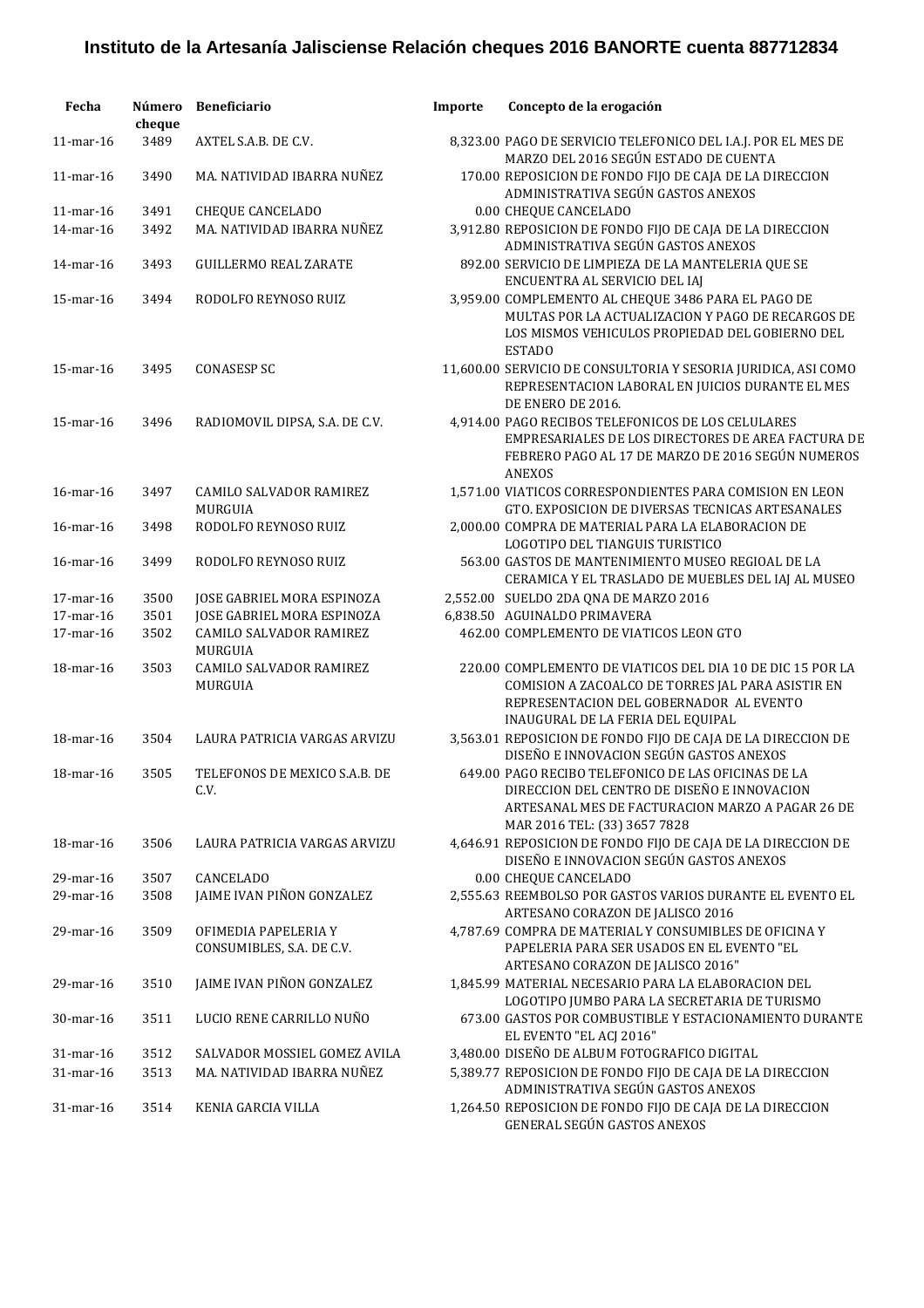| Fecha                  | cheque       | Número Beneficiario                                                                                                     | Importe | Concepto de la erogación                                                                                                                                                                                    |
|------------------------|--------------|-------------------------------------------------------------------------------------------------------------------------|---------|-------------------------------------------------------------------------------------------------------------------------------------------------------------------------------------------------------------|
| 31-mar-16              | 3515         | SINDICATO DE TRABAJADORES Y<br><b>EMPLEADOS EN OFICINAS Y</b><br><b>SERVICIOS A USUARIOS EN EL</b><br>ESTADO DE JALISCO |         | 101.14 PAGO DE CUOTAS SINDICALES DEL PERSONAL DEL IAJ POR<br>EL MES DE MARZO DE 2016                                                                                                                        |
| 31-mar-16              | 3516         | FEDERACION DE SINDICATOS<br>F.S.E.S.E.J                                                                                 |         | 1,002.26 PAGO DE CUOTAS SINDICALES DEL PERSONAL DEL IAJ POR<br>EL MES DE MARZO DE 2016                                                                                                                      |
| 31-mar-16              | 3517         | SINDICATO DE TRABAJADORES Y<br><b>EMPLEADOS EN OFICINAS Y</b><br>SERVICIOS A USUARIOS EN EL<br>ESTADO DE JALISCO        |         | 120.00 CUOTAS PATRONALES CORRESPONDIENTES AL MES DE<br><b>MARZO 2016</b>                                                                                                                                    |
| $4$ -abr-16            | 3518         | TELEFONOS DE MEXICO S.A.B. DE<br>C.V.                                                                                   |         | 799.00 PAGO DEL RECIBO TELEFONICO DE LAS OFICINAS<br>GENERALES DEL IAJ POR EL MES DE ABRIL DE 2016 TEL.<br>(33) 36198973                                                                                    |
| $4$ -abr-16            | 3519         | TELEFONOS DE MEXICO S.A.B. DE<br>C.V.                                                                                   |         | 799.00 PAGO DEL RECIBO TELEFONICO DE LAS OFICINAS<br>GENERALES DEL IAJ POR EL MES DE ABRIL DE 2016 TEL.<br>(33) 36193152                                                                                    |
| $4$ -abr-16            | 3520         | TELEFONOS DE MEXICO S.A.B. DE<br>C.V.                                                                                   |         | 681.00 PAGO RECIBO TELEFONICO DEL MUSEO REGIONAL DE LA<br>CERAMICA POR EL MES DE ABRIL DE 2016 TEL: (33) 3635<br>5404                                                                                       |
| $4$ -abr-16            | 3521         | TELEFONOS DE MEXICO S.A.B. DE<br>C.V.                                                                                   |         | 649.00 PAGO DE RECIBO TELEFONICO DEL MUSEO REGIONAL DE LA<br>CERAMICA EN TLAQUEPAQUE POR EL MES DE ABRIL 2016<br>TEL: (33) 38601177                                                                         |
| $4$ -abr-16            | 3522         | TELEFONOS DE MEXICO S.A.B. DE<br>C.V.                                                                                   |         | 399.00 PAGO DEL RECIBO TELEFONICO DE LA TIENDA AJIJIC POR EL<br>MES DE ABRIL DE 2016 TEL. (376) 766 0548                                                                                                    |
| $4$ -abr-16            | 3523         | <b>COMISION FEDERAL DE</b><br><b>ELECTRICIDAD</b>                                                                       |         | 10,060.00 PAGO SERVICIO DE ENERGIA ELECTRICA DE LAS OFICINAS Y<br>TIENDA DEL IAJ DEL 25 DE FEB 16 AL 29 DE MAR 16 SEGÚN<br>RECIBO ANEXO SERVICIO 436 990 302 033                                            |
| $5$ -abr-16            | 3524         | RODOLFO REYNOSO RUIZ                                                                                                    |         | 2,001.01 PAGO POR LA COMPRA DE PIEZAS PARA DARLE<br>MANTENIMIENTO AL VEHICULO CHEVY MODELO 2003<br>PLACAS JHZ3888 PROPIEDAD DEL GOBIERNO DEL ESTADO                                                         |
| $6$ -abr-16            | 3525         | RODOLFO REYNOSO RUIZ                                                                                                    |         | 788.80 PARA PAGO POR EL MANTENIMIENTO DEL AIRE<br>ACONDICIONADO Y DEL FARO IZQ DEL VEHICULO NISSAN<br>TIIDA 2008 PLACAS JJGL8375 PROPIEDAD DEL GOBIERNO<br><b>DEL ESTADO</b>                                |
| $6$ -abr-16            | 3526         | VICTOR ALONSO FIGUEROA OCHOA                                                                                            |         | 2,030.00 PAGO POR LA REPARACION DEL SWITCH Y PASTILLA DEL<br>ENCENDIDO DEL VEHICULO JEEP WRANGLER 2005 PLACAS<br>JEC5165 PROPIEDAD DEL GOBIERNO DEL ESTADO                                                  |
| $11$ -abr- $16$        | 3527         | RODOLFO REYNOSO RUIZ                                                                                                    |         | 1,276.00 PAGO POR EL MANTENIMIENTO DEL MOFLE DEL VEHICULO<br>CHEVY 2003 PLACAS JHZ3888 PROPIEDAD DEL ESTADO DE<br><b>JALISCO</b>                                                                            |
| 11-abr-16              | 3528         | RADIOMOVIL DIPSA, S.A. DE C.V.                                                                                          |         | 3,315.00 PAGO RECIBOS TELEFONICOS DE LOS CELULARES<br>EMPRESARIALES DE LOS DIRECTORES DE AREA FACTURA DE<br>MARZO PAGO AL 16 DE ABRIL DE 2016 SEGÚN NUMEROS<br><b>ANEXOS</b>                                |
| 13-abr-16<br>13-abr-16 | 3529<br>3530 | RODOLFO REYNOSO RUIZ<br>JORGE ALBERTO RESENDIZ FLORES                                                                   |         | 9,448.71 FINIQUITO<br>14,740.25 FINIQUITO                                                                                                                                                                   |
| 13-abr-16              | 3531         | HERMELINDA MENDOZA<br><b>CONTRERAS</b>                                                                                  |         | 3,567.00 SUELDO 1ER QUINCENA ABRIL DE 2016                                                                                                                                                                  |
| 13-abr-16              | 3532         | JOSE LORENZO AGUIRRE CARRILLO                                                                                           |         | 1,250.00 SE LE AUTORIZO UN 50% DE DESCUENTO EN EL PAGO DE<br>STANDS DURANTE EL EVENTO EL ARTESANO CORAZON DE<br>JALISCO 2016                                                                                |
| $14$ -abr- $16$        | 3533         | SPEED DOCUMENTS SA DE CV                                                                                                |         | 4,582.00 RENTA DE EQUIPO DE COPIADO Y PROCESADO 3 EQUIPOS<br>CANON, QUE INCLUYE 16000 COPIAS<br>MENSUALES.CORRESPONDIENTE AL PERIODO DEL 29 DE<br>MAR 16 AL 28 DE ABR 2016 PARA CUBRIR MES DE MARZO<br>2016 |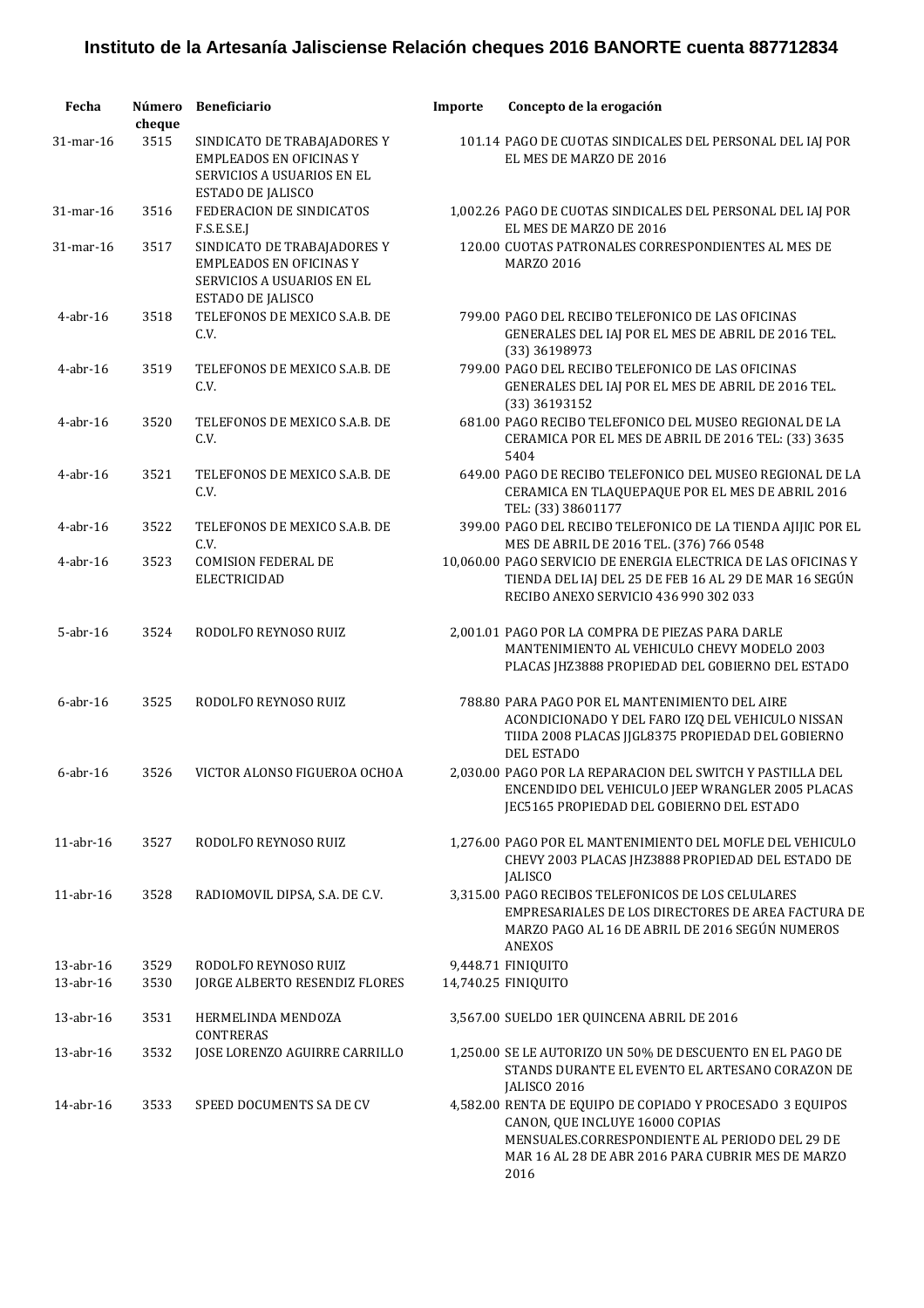| Fecha           | Número<br>cheque | Beneficiario                                                       | Importe | Concepto de la erogación                                                                                                                                                                 |
|-----------------|------------------|--------------------------------------------------------------------|---------|------------------------------------------------------------------------------------------------------------------------------------------------------------------------------------------|
| 14-abr-16       | 3534             | AXTEL S.A.B. DE C.V.                                               |         | 5,309.00 PAGO DE SERVICIO TELEFONICO DEL I.A.J. POR EL MES DE<br>ABRIL DEL 2016 SEGÚN ESTADO DE CUENTA                                                                                   |
| 14-abr-16       | 3535             | <b>SEGUROS BANORTE SA DE CV</b><br><b>GRUPO FINANCIERO BANORTE</b> |         | 163,145.18 AMPARA EL ASEGURAMIENTO DE BIENES MUEBLES E<br>INMUEBLES, EFECTIVO, VALORES, RESPONSABILIDAD CIVIL<br>GENERAL, EQUIPO ELECTRONICO Y MAQUINARIA PESADA<br>DEL IAJ              |
| 18-abr-16       | 3536             | <b>CHEQUE CANCELADO</b>                                            |         | 0.00 CHEQUE CANCELADO                                                                                                                                                                    |
| 18-abr-16       | 3537             | CHEQUE CANCELADO                                                   |         | 0.00 CHEQUE CANCELADO                                                                                                                                                                    |
| 14-abr-16       | 3538             | <b>CHEQUE CANCELADO</b>                                            |         | 0.00 CHEQUE CANCELADO                                                                                                                                                                    |
| 18-abr-16       | 3539             | <b>CHEQUE CANCELADO</b>                                            |         | 0.00 CHEQUE CANCELADO                                                                                                                                                                    |
| 14-abr-16       | 3540             | LUIS ROBERTO ALVAREZ PULIDO                                        |         | 348.00 VIATICOS CORRESPONDIENTES PARA COMISION A SAN<br>CRISTOBAL JOCOTEPEC PARA DAR SEGUIMIENTO AL<br>PROYECTO MACMA EN EL TALLER DE AZUFRADO                                           |
| 18-abr-16       | 3541             | MA. NATIVIDAD IBARRA NUÑEZ                                         |         | 4,555.22 REPOSICION DE FONDO FIJO DE CAJA DE LA DIRECCION<br>ADMINISTRATIVA SEGÚN GASTOS ANEXOS                                                                                          |
| 18-abr-16       | 3542             | <b>GUILLERMO REAL ZARATE</b>                                       |         | 1,427.20 SERVICIO DE LIMPIEZA DE LA MANTELERIA QUE SE<br>ENCUENTRA AL SERVICIO DEL IAJ                                                                                                   |
| 18-abr-16       | 3543             | <b>CORPORATIVO DE SERVICIOS Y</b><br>ASESORES CSA SC               |         | 1,160.00 PAGO POR LA RENTA DE EQUIPO PARA GRABACION DE<br>VIDEO INSTITUCIONAL DEL IAJ                                                                                                    |
| 19-abr-16       | 3544             | LAURA PATRICIA VARGAS ARVIZU                                       |         | 1,022.00 VIATICOS CORRESPONDIENTES PARA LA COMISION A<br>TECALITLAN JAL. PARA ASISTIR COMO JURADO EN EL<br>CONCURSO ARTESANAL MANOS TECALITLENSES EN EL<br>CENTRO SOCIAL.                |
| 19-abr-16       | 3545             | MICHELLE GUADALUPE POLANCO<br><b>AVALOS</b>                        |         | 128.00 VIATICOS CORRESPONDIENTES PARA LA COMISION A<br>TECALITLAN JAL. PARA ASISTIR COMO JURADO EN EL<br>CONCURSO ARTESANAL MANOS TECALITLENSES EN EL<br>CENTRO SOCIAL.                  |
| 19-abr-16       | 3546             | RAMIRO MIRANDA MIRANDA                                             |         | 128.00 VIATICOS CORRESPONDIENTES PARA LA COMISION A<br>TECALITLAN JAL. PARA ASISTIR COMO JURADO EN EL<br>CONCURSO ARTESANAL MANOS TECALITLENSES EN EL<br>CENTRO SOCIAL.                  |
| 19-abr-16       | 3547             | PATRONATO NACIONAL DE LA<br>CERAMICA O.P.D.                        |         | 25,000.00 "APORTACION PARA EL PREMIO NACIONAL DE LA CERAMICA<br>2015"                                                                                                                    |
| $20$ -abr-16    | 3548             | <b>CHEQUE CANCELADO</b>                                            |         | 0.00 CHEQUE CANCELADO                                                                                                                                                                    |
| $20$ -abr-16    | 3549             | CHEQUE CANCELADO                                                   |         | 0.00 CHEQUE CANCELADO                                                                                                                                                                    |
| $20$ -abr-16    | 3550             | CAMILO SALVADOR RAMIREZ<br>MURGUIA                                 |         | 506.00 VIATICOS CORRESPONDIENTES A COMISION EN SAN<br>MARCOS JAL.                                                                                                                        |
| 23-abr-16       | 3551             | LUIS ROBERTO ALVAREZ PULIDO                                        |         | 1,646.00 VIATICOS CORRESPONDIENTES PARA COMISION A<br>ENCARNACION DE DIAZ JAL PARA HACER LA ENTREGA DE<br>APOYOS A LA PRODUCCION EN CONJUNTO CON FONART                                  |
| $23$ -abr-16    | 3552             | <b>JORGE EVERARDO ESPINOSA</b><br>GONZALEZ                         |         | 128.00 VIATICOS CORRESPONDIENTES PARA COMISION A<br>ENCARNACION DE DIAZ JAL PARA HACER LA ENTREGA DE<br>APOYOS A LA PRODUCCION EN CONJUNTO CON FONART                                    |
| $23$ -abr-16    | 3553             | TELEFONOS DE MEXICO S.A.B. DE<br>C.V.                              |         | 777.00 PAGO RECIBO TELEFONICO DE LAS OFICINAS DE LA<br>DIRECCION DEL CENTRO DE DISEÑO E INNOVACION<br>ARTESANAL MES DE FACTURACION ABRIL A PAGAR 26 DE<br>ABRIL 2016 TEL: (33) 3657 7828 |
| $25$ -abr- $16$ | 3554             | <b>CAMILO SALVADOR RAMIREZ</b><br>MURGUIA                          |         | 260.05 COMPLEMENTO DE VIATICOS CORRESPONDIENTES A LA<br>CMISION EN TEQUILA JAL PARA MANTENER REUNION CON<br>EL PRESIDENTE MPAL EL DIA 24 FEB 16 DEL CH 3434                              |
| $25$ -abr-16    | 3555             | JERONIMO SANCHEZ GARCIA                                            |         | 166.00 COMPLEMENTO DE VIATICOS CORRESPONDIENTE A SAN<br>MARCOS JAL DAL DIA 21 DE ABRIL 16 CON LA FINALIDAD DE<br>REALIZAR UNA REUNION CON ARTESANOS Y AUTORIDADES<br>DEL MPIO.           |
| $25$ -abr-16    | 3556             | SALVADOR MOSSIEL GOMEZ AVILA                                       |         | 1,131.00 COMPRA DE 15 USB PARA LA DISTRIBUCION CON<br>AUTORIDADES CORRESPONDIENTES PARA EL PROYECTO<br>DEL CENTRO DE INNOVACION ARTESANAL EN TONALA JAL                                  |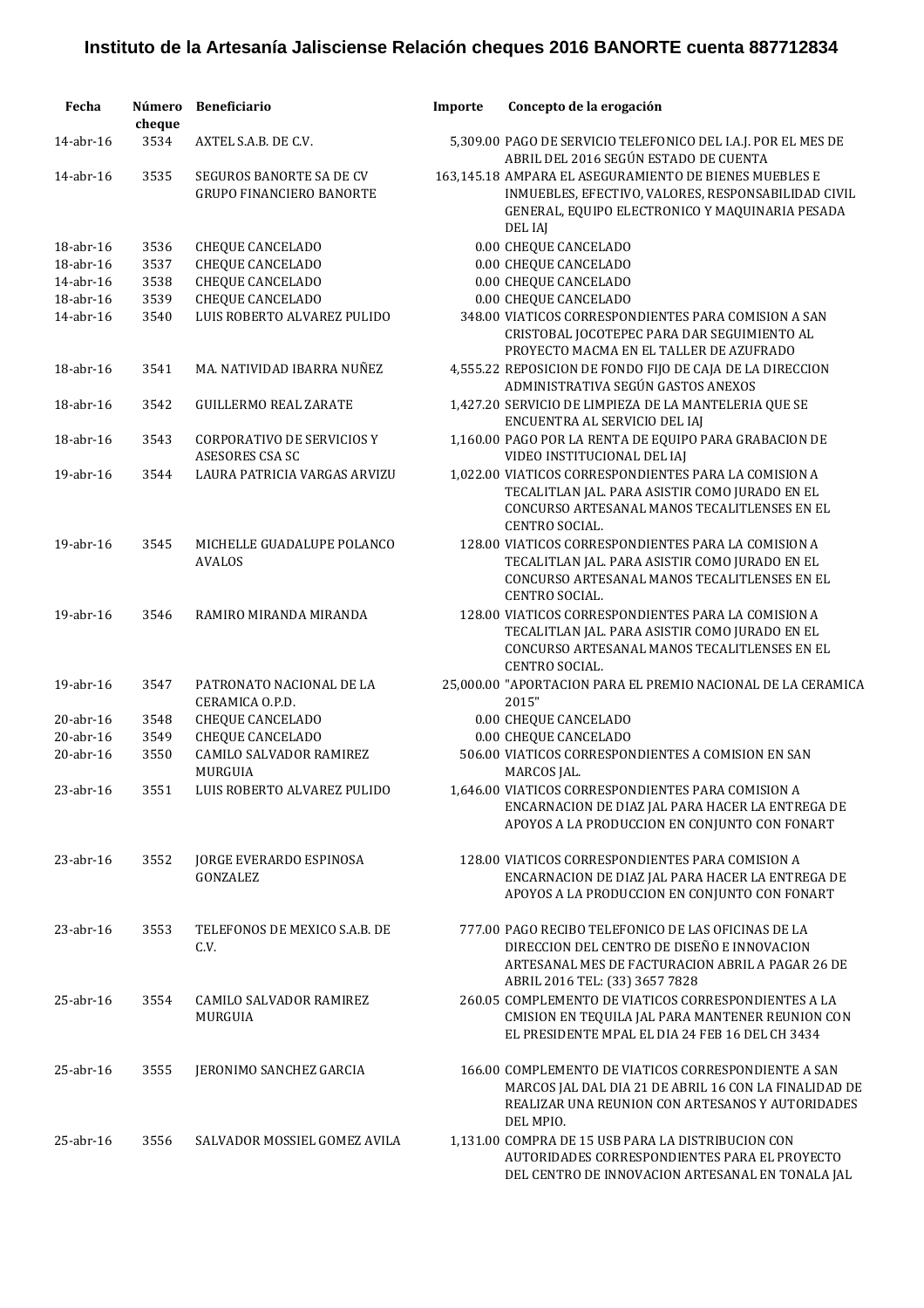| Fecha                            | Número<br>cheque | <b>Beneficiario</b>                                                                                                     | Importe  | Concepto de la erogación                                                                                                                                                                                                                  |
|----------------------------------|------------------|-------------------------------------------------------------------------------------------------------------------------|----------|-------------------------------------------------------------------------------------------------------------------------------------------------------------------------------------------------------------------------------------------|
| 25-abr-16                        | 3557             | MA. NATIVIDAD IBARRA NUÑEZ                                                                                              |          | 3,236.01 REPOSICION DE FONDO FIJO DE CAJA DE LA DIRECCION<br>ADMINISTRATIVA SEGÚN GASTOS ANEXOS                                                                                                                                           |
| $27$ -abr-16                     | 3558             | ARTURO ALEJANDRO RODRIGUEZ<br>DE HARO                                                                                   |          | 25,659.36 3 PREVENCIONES DE PAGO QUE HACE EL IMPI EN LAS<br>TRAMITACIONES DEL TITULO DE MARCA A "EL PORTON DE<br>RODOLFO","ARTESANIAS SOCORRO GUZMAN" Y "PAKTIA".                                                                         |
| 28-abr-16                        | 3559             | HERMELINDA MENDOZA<br><b>CONTRERAS</b>                                                                                  |          | 3,567.00 PAGO DE NOMINA 2DA QUINCENA DE ABRIL 2016                                                                                                                                                                                        |
| 28-abr-16                        | 3560             | <b>CAMILO SALVADOR RAMIREZ</b><br>MURGUIA                                                                               |          | 1,712.00 VIATICOS CORRESPONDIENTES PARA COMISION A<br>COLOTLAN JAL CON LA FINALIDAD DE REUNIRSE CON<br>AUTORIDADES MUNICIPALES Y TRATAR TEMA DEL CENTRO<br>TALABARTERO Y REALIZAR SUPERVISION CON ARTESANOS<br>Y AUTORIDADES INVOLUCRADAS |
| $28$ -abr- $16$                  | 3561             | JERONIMO SANCHEZ GARCIA                                                                                                 |          | 1,012.00 VIATICOS CORRESPONDIENTES PARA COMISION A<br>COLOTLAN JAL CON LA FINALIDAD DE REUNIRSE CON<br>AUTORIDADES MUNICIPALES Y TRATAR TEMA DEL CENTRO<br>TALABARTERO Y REALIZAR SUPERVISION CON ARTESANOS<br>Y AUTORIDADES INVOLUCRADAS |
| $28$ -abr- $16$                  | 3562             | MA. NATIVIDAD IBARRA NUÑEZ                                                                                              |          | 6,801.80 REPOSICION DE FONDO FIJO DE CAJA DE LA DIRECCION<br>ADMINISTRATIVA SEGÚN GASTOS ANEXOS                                                                                                                                           |
| $29$ -abr-16                     | 3563             | JORGE ALBERTO GUERRA NOCEDAL                                                                                            |          | 2,320.00 FORMATEO, RESPALDO Y SUSTITUCION DE DISCO DURO<br>PARA EL EQUIPO DE COMPUTO IMAC DE DIRECCION DE<br>DISEÑO E INNOVACION ARTESANAL EN EL MUSEO<br>REGIONAL DE LA CERAMICA                                                         |
| $29$ -abr- $16$                  | 3564             | OFIMEDIA PAPELERIA Y<br>CONSUMIBLES, S.A. DE C.V.                                                                       |          | 5,863.43 COMPRA DE MATERIALES Y CONSUMIBLES DE PAPELERIA Y<br>OFICINA PARA ABASTECER EL EVENTO DEL ARETSANO<br>CORAZON DE JALISCO 2016 IAJ                                                                                                |
| $29$ -abr- $16$                  | 3565             | SINDICATO DE TRABAJADORES Y<br><b>EMPLEADOS EN OFICINAS Y</b><br>SERVICIOS A USUARIOS EN EL<br>ESTADO DE JALISCO        |          | 101.14 PAGO DE CUOTAS SINDICALES DEL PERSONAL DEL IAJ POR<br>EL MES DE ABRIL DE 2016                                                                                                                                                      |
| 29-abr-16                        | 3566             | FEDERACION DE SINDICATOS<br>F.S.E.S.E.J                                                                                 |          | 1,002.26 PAGO DE CUOTAS SINDICALES DEL PERSONAL DEL IAJ POR<br>EL MES DE ABRIL DE 2016                                                                                                                                                    |
| 29-abr-16                        | 3567             | SINDICATO DE TRABAJADORES Y<br><b>EMPLEADOS EN OFICINAS Y</b><br><b>SERVICIOS A USUARIOS EN EL</b><br>ESTADO DE JALISCO |          | 120.00 CUOTAS PATRONALES CORRESPONDIENTES AL MES DE<br>ABRIL 2016                                                                                                                                                                         |
| 29-abr-16                        | 3568             | MA. NATIVIDAD IBARRA NUÑEZ                                                                                              | 1,994.48 | REPOSICION DE FONDO FIJO DE CAJA DE LA DIRECCION<br>ADMINISTRATIVA SEGÚN GASTOS ANEXOS                                                                                                                                                    |
| 29-abr-16                        | 3569             | KENIA GARCIA VILLA                                                                                                      | 3,915.50 | REPOSICION DE FONDO FIJO DE CAJA DE LA DIRECCION<br>GENERAL SEGÚN GASTOS ANEXOS                                                                                                                                                           |
| 29-abr-16                        | 3570             | LAURA PATRICIA VARGAS ARVIZU                                                                                            | 3,711.88 | REPOSICION DE FONDO FIJO DE CAJA DE LA DIRECCION DE<br>DISEÑO E INNOVACION SEGÚN GASTOS ANEXOS                                                                                                                                            |
| $2$ -may- $16$<br>$2$ -may- $16$ | 3571<br>3572     | <b>CHEQUE CANCELADO</b><br>JERONIMO SANCHEZ GARCIA                                                                      |          | 0.00 CHEQUE CANCELADO<br>128.00 VIATICOS CORRESPONDIENTES PARA VIAJAR A TEUCHITLAN<br>JAL PARA MANTENER REUNION CON AUTORIDADES DE LA<br>COMUNIDAD                                                                                        |
| $2$ -may- $16$                   | 3573             | ATALIA OROZCO QUINTERO                                                                                                  |          | 128.00 VIATICOS CORRESPONDIENTES PARA VIAJAR A TEUCHITLAN<br>JAL PARA MANTENER REUNION CON AUTORIDADES DE LA<br>COMUNIDAD                                                                                                                 |
| $2$ -may- $16$                   | 3574             | LEONARDO ERNESTO JIMENEZ<br>MAGDALENO                                                                                   |          | 328.00 VIATICOS CORRESPONDIENTES PARA VIAJAR A TEUCHITLAN<br>JAL PARA MANTENER REUNION CON AUTORIDADES DE LA<br>COMUNIDAD                                                                                                                 |
| $2$ -may- $16$                   | 3575             | <b>CHEQUE CANCELADO</b>                                                                                                 |          | 0.00 CHEQUE CANCELADO                                                                                                                                                                                                                     |
| $2$ -may- $16$<br>4-may-16       | 3576<br>3577     | <b>CHEQUE CANCELADO</b><br><b>CHEQUE CANCELADO</b>                                                                      |          | 0.00 CHEQUE CANCELADO<br>0.00 CHEQUE CANCELADO                                                                                                                                                                                            |
| 4-may-16                         | 3578             | <b>CHEQUE CANCELADO</b>                                                                                                 |          | 0.00 CHEQUE CANCELADO                                                                                                                                                                                                                     |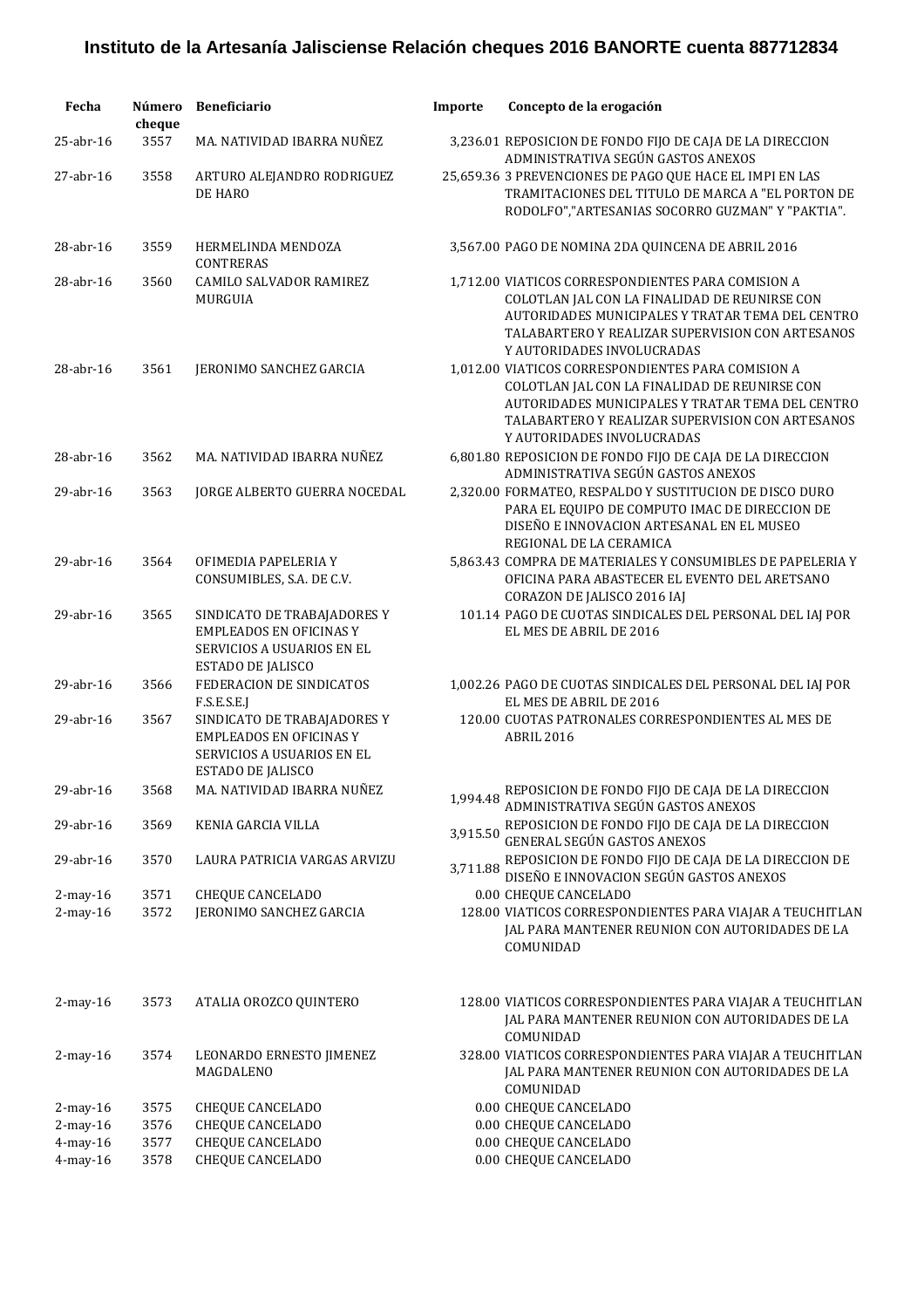| Fecha                      | Número<br>cheque | <b>Beneficiario</b>                                    | Importe | Concepto de la erogación                                                                                                                                                                                       |
|----------------------------|------------------|--------------------------------------------------------|---------|----------------------------------------------------------------------------------------------------------------------------------------------------------------------------------------------------------------|
| $4$ -may- $16$             | 3579             | GERARDO REYMUNDO AVIÑA MORA                            |         | 1,206.35 COMPRA DE PIEZAS PARA MANTENIMIENTO DE JEEP<br>WRANGLER 2005 PLACAS JEC5165 PROPIEDAD DEL<br><b>GOBIERNO DEL ESTADO</b>                                                                               |
| $4$ -may-16                | 3580             | JOSE ANTONIO CASTAÑEDA LIMON                           |         | 1,538.99 GASTO POR PIEZAS PARA DARLE MANTENIMIENTO AL<br>VEHICULO CHEVY 2003 PLACAS JHZ3888 PROPIEDAD DEL<br><b>GOBIERNO DEL ESTADO</b>                                                                        |
| $4$ -may- $16$             | 3581             | GERARDO REYMUNDO AVIÑA MORA                            |         | 1,229.65 GASTO POR PIEZAS PARA DARLE MANTENIMIENTO AL<br>VEHICULO FORD RANGER 2009 PLACAS JP91546 PROPIEDAD<br>DEL GOBIERNO DEL ESTADO                                                                         |
| 4-may-16                   | 3582             | TELEFONOS DE MEXICO S.A.B. DE<br>C.V.                  |         | 799.00 PAGO DEL RECIBO TELEFONICO DE LAS OFICINAS<br>GENERALES DEL IAJ FACTURACION MES DE ABRIL PARA<br>PAGAR AL 6 DE MAYO DE 2016 TEL. (33) 36198973                                                          |
| $4$ -may- $16$             | 3583             | TELEFONOS DE MEXICO S.A.B. DE<br>C.V.                  |         | 799.00 PAGO DEL RECIBO TELEFONICO DE LAS OFICINAS<br>GENERALES DEL IAJ FACTURACION MES DE ABRIL PARA<br>PAGAR AL 5 DE MAYO DE 2016 TEL. (33) 36193152                                                          |
| $4$ -may- $16$             | 3584             | TELEFONOS DE MEXICO S.A.B. DE<br>C.V.                  |         | 563.00 PAGO RECIBO TELEFONICO DEL MUSEO REGIONAL DE LA<br>CERAMICA FACTURACION MES DE ABRIL PARA PAGAR AL 6<br>DE MAYO DE 2016 TEL: (33) 3635 5404                                                             |
| $4$ -may-16                | 3585             | TELEFONOS DE MEXICO S.A.B. DE<br>C.V.                  |         | 649.00 PAGO DE RECIBO TELEFONICO DEL MUSEO REGIONAL DE LA<br>CERAMICA EN TLAQUEPAQUE FACTURACION MES DE ABRIL<br>PARA PAGAR AL 19 DE MAYO DE 2016 TEL: (33) 38601177                                           |
| $4$ -may- $16$             | 3586             | TELEFONOS DE MEXICO S.A.B. DE<br>C.V.                  |         | 399.00 PAGO DEL RECIBO TELEFONICO DE LA TIENDA AJIJIC<br>FACTURACION MES DE ABRIL PARA PAGAR AL 18 DE MAYO<br>DE 2016 TEL. (376) 766 0548                                                                      |
| $4$ -may- $16$             | 3587             | <b>COMISION FEDERAL DE</b><br><b>ELECTRICIDAD</b>      |         | 2,104.00 PAGO SERVICIO DE ENERGIA ELECTRICA DEL CENTRO DE<br>DISEÑO DEL 26 DE FEB 16 AL 28 DE ABR DE 16 PARA PAGAR<br>AL 13 DE MAYO DE 2016 SEGÚN RECIBO ANEXO SERVICIO<br>434 120 500 678.                    |
| $4$ -may- $16$             | 3588             | <b>COMISION FEDERAL DE</b><br><b>ELECTRICIDAD</b>      |         | 10,897.00 PAGO SERVICIO DE ENERGIA ELECTRICA DE LAS OFICINAS Y<br>TIENDA DEL IAJ DEL 29 DE MAR 16 AL 27 DE ABR 16 PARA<br>PAGAR AL 12 DE MAYO DEL 2016 SEGÚN RECIBO ANEXO<br>SERVICIO 436 990 302 033          |
| $4$ -may-16                | 3589             | <b>COMISION FEDERAL DE</b><br><b>ELECTRICIDAD</b>      |         | 7,559.00 PAGO DE SERVICIO DE ENERGIA ELECTRICA DEL MUSEO<br>REGIONAL DE LA CERAMICA DEL 26 DE FEB 16 AL 28 DE ABR<br>16 PARA PAGAR AL 13 DE MAYO SEGÚN RECIBO ANEXO<br>SERVICIO 434 860 300 389                |
| $4$ -may- $16$             | 3590             | SPEED DOCUMENTS SA DE CV                               |         | 4,582.00 RENTA DE EQUIPO DE COPIADO Y PROCESADO 3 EQUIPOS<br>CANON, QUE INCLUYE 16000 COPIAS<br>MENSUALES.CORRESPONDIENTE AL PERIODO DEL 29 DE<br>ABR 16 AL 28 DE MAY 2016 PARA CUBRIR MES DE ABR 2016         |
| $4$ -may- $16$             | 3591             | LUIS ROBERTO ALVAREZ PULIDO                            |         | 1,798.00 VIATICOS CORRESPONDIENTES PARA COMISION EN<br>JILOTLAN DE LOS DOLORES JAL CON LA FINALIDAD DE<br>ASISTIR A LA EXPOSICION ARTESANAL PARA CONOCER LAS<br>ARTESANIAS QUE SON ELABORADAS EN ESE MUNICIPIO |
| 5-may-16                   | 3592             | <b>CHEQUE CANCELADO</b>                                |         | 0.00 CHEQUE CANCELADO                                                                                                                                                                                          |
| 5-may-16                   | 3593             | <b>INSTITUTO DE LA ARTESANIA</b><br><b>JALISCIENSE</b> |         | 851.99 PARA PROMOCION Y DIFUSION DE LA ARTESANIA DE<br>JALISCO SEGÚN OFICIO ANEXO PARA LA COMISION DE<br>FOMENTO ARTESANAL DEL H CONGRESO DEL ESTADO                                                           |
| 5-may-16                   | 3594             | RAMON HERNANDEZ GARCIA                                 |         | 4,000.00 PAGO DE HONORARIOS POR LA CAPACITACION DE ESMALTE<br>VIDRIADO LIBRE DE PLOMO A UN GRUPO DE ARTESANOS EN<br>EL MUNICIPIO DE ENCARNACION DE DIAZ                                                        |
| $5$ -may-16<br>$5$ -may-16 | 3595<br>3596     | <b>CHEQUE CANCELADO</b><br><b>CHEQUE CANCELADO</b>     |         | 0.00 CHEQUE CANCELADO<br>0.00 CHEQUE CANCELADO                                                                                                                                                                 |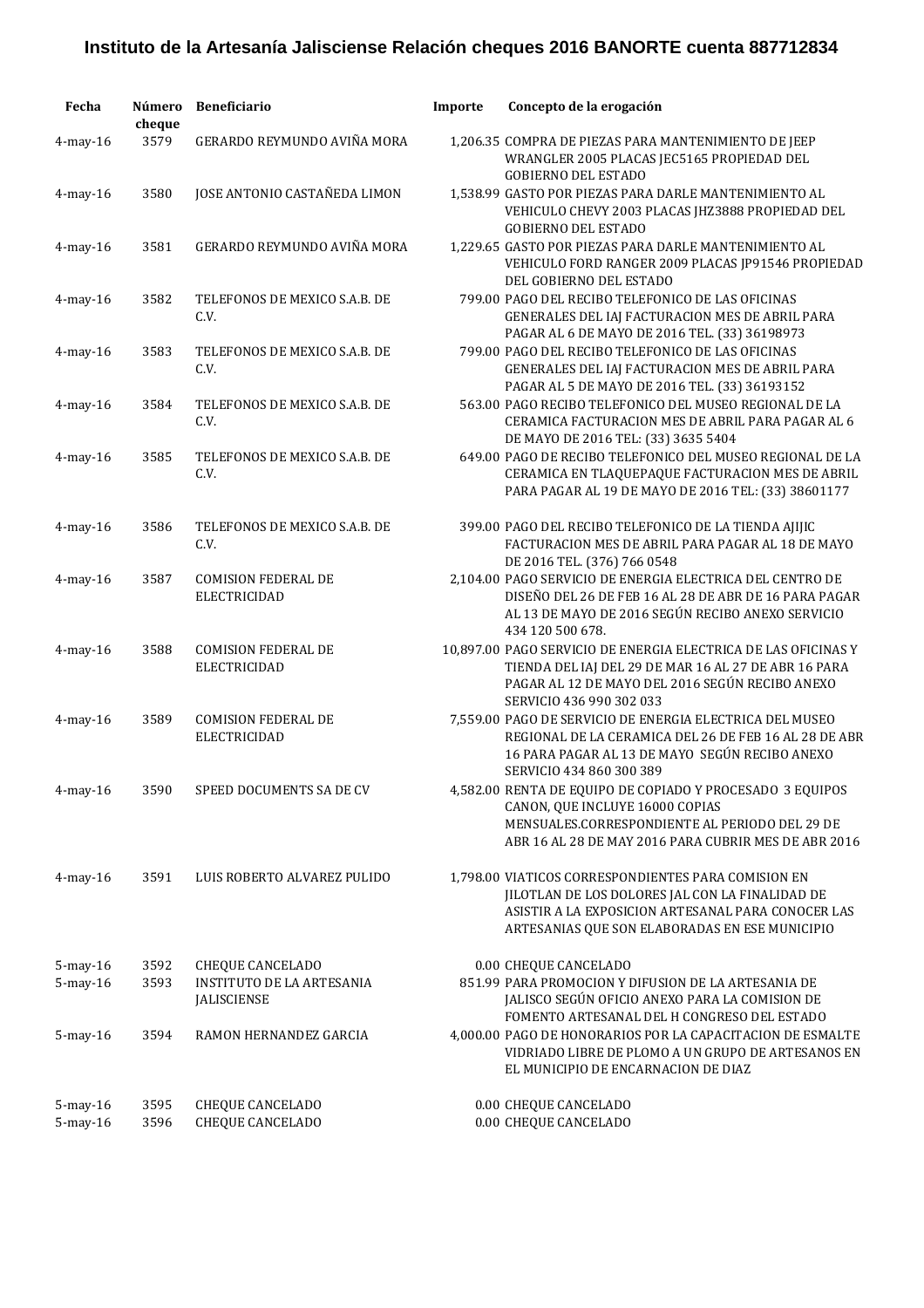| Fecha                  | Número<br>cheque | Beneficiario                                                       | Importe | Concepto de la erogación                                                                                                                                                                                                       |
|------------------------|------------------|--------------------------------------------------------------------|---------|--------------------------------------------------------------------------------------------------------------------------------------------------------------------------------------------------------------------------------|
| $5$ -may- $16$         | 3597             | ABNER SIFUENTES GONZALEZ                                           |         | 32.318.00 VIATICOS CORRESPONDIENTES PARA COMISION A CD<br>JUAREZ CHIHUAHUA PARA TRASLADAR MERCANCIA DE LOS<br>ARTESANOS QUE PARTICIPARAN EN EL EVENTO EXPO<br>ARTESANAL JUAREZ 2016 DEL 12 AL 15 DE MAYO 2016                  |
| 9-may-16<br>09-may-16  | 3598<br>3599     | <b>CHEQUE CANCELADO</b><br>MARIO ALBERTO MORALES<br><b>MORALES</b> |         | 0.00 CHEQUE CANCELADO<br>1,299.20 GASTO POR PIEZAS PARA DARLE MANTENIMIENTO AL<br>VEHICULO FORD RANGER 2009 PLACAS JP91546 PROPIEDAD<br>DEL GOBIERNO DEL ESTADO                                                                |
| 09-may-16              | 3600             | <b>ARTPHORIA SA DE CV</b>                                          |         | 2,123.20 COMPRA DE BLUSAS BORDADAS PARA EVENTO EN MUSEO<br>REGIONAL DE LA CERAMICA                                                                                                                                             |
| 09-may-16              | 3601             | AXTEL S.A.B. DE C.V.                                               |         | 8,849.00 PAGO DE SERVICIO TELEFONICO DEL I.A.J. POR EL MES DE<br>MAYO DEL 2016 SEGÚN ESTADO DE CUENTA                                                                                                                          |
| 09-may-16              | 3602             | ELPIDIA RAMIREZ CHAVEZ                                             |         | 500.00 DEVOLUCION DEL 50% POR SER PERSONA DE LA TERCERA<br>EDAD, EVENTO ARTESANO CORAZON DE JALISCO 2016                                                                                                                       |
| 09-may-16<br>11-may-16 | 3603<br>3604     | LUCIO RENE CARRILLO NUÑO<br><b>CHEQUE CANCELADO</b>                |         | 9,560.53 VIATICOS CORRESPONDIENTES PARA COMISION EN CD<br>JUAREZ CHIHUAHUA MEX PARA ORGANIZAR Y APOYAR EN<br>EL MONTAJE DE LOS ARTESANOS QUE ESTARAN<br>PARTICIPANDO EN LA EXPO ARTESANAL JUAREZ 2016<br>0.00 CHEQUE CANCELADO |
| 11-may-16              | 3605             | JOSE ANTONIO CASTAÑEDA LIMON                                       |         | 2,000.00 COMPRA DE MATERIAL PARA MANTENIMIENTO DEL MUSEO<br>REGIONAL DE LA CERAMICA EN TLAQUEPAQUE, PINTURA,<br>CAL, BROCHAS, SELLADOR ENTRE OTROS                                                                             |
| 11-may-16              | 3606             | JOSE ANTONIO CASTAÑEDA LIMON                                       |         | 197.20 COMPRA DE MATERIAL PARA MANTENIMIENTO A LA<br>DIRECCION DE DISEÑO E INNOVACION                                                                                                                                          |
| 12-may-16              | 3607             | <b>CHEQUE CANCELADO</b>                                            |         | 0.00 CHEQUE CANCELADO                                                                                                                                                                                                          |
| 12-may-16              | 3608             | JERONIMO SANCHEZ GARCIA                                            |         | 166.00 VIATICOS CORRESPONDIENTES PARA COMISION A SAN<br>CRISTOBAL JOCOTEPEC PARA MANTENER REUNION CON<br>AUTORIDADES MUNICIPALES Y ARTESANAS DE LA<br>COMUNIDAD                                                                |
| 12-may-16              | 3609             | LUCIO RENE CARRILLO NUÑO                                           |         | 166.00 VIATICOS CORRESPONDIENTES PARA COMISION A SAN<br>CRISTOBAL JOCOTEPEC PARA MANTENER REUNION CON<br>AUTORIDADES MUNICIPALES Y ARTESANAS DE LA<br>COMUNIDAD                                                                |
| 13-may-16              | 3610             | <b>CAMILO SALVADOR RAMIREZ</b><br>MURGUIA                          |         | 166.00 VIATICOS CORRESPONDIENTES PARA COMISION A SAN<br>CRISTOBAL JOCOTEPEC PARA MANTENER REUNION CON<br>AUTORIDADES MUNICIPALES Y ARTESANAS DE LA<br>COMUNIDAD                                                                |
| 13-may-16              | 3611             | ELECTRO PAT SOLUCIONES SA DE<br>CV                                 |         | 1,890.00 COMPRA DE JUEGO DE DIADEMAS PARA LOS RADIOS QUE SE<br>UTILIZARAN EL LOS EVENTOS DEL IAJ                                                                                                                               |
| $16$ -may- $16$        | 3612             | RADIOMOVIL DIPSA, S.A. DE C.V.                                     |         | 3,668.00 PAGO RECIBOS TELEFONICOS DE LOS CELULARES<br>EMPRESARIALES DE LOS DIRECTORES DE AREA FACTURA DE<br>ABRIL PAGO AL 17 DE MAYO DE 2016 SEGÚN NUMEROS<br><b>ANEXOS</b>                                                    |
| 17-may-16              | 3613             | MA. NATIVIDAD IBARRA NUÑEZ                                         |         | 4,564.60 REPOSICION DE FONDO FIJO DE CAJA DE LA DIRECCION<br>ADMINISTRATIVA SEGÚN GASTOS ANEXOS                                                                                                                                |
| 17-may-16              | 3614             | CHEQUE CANCELADO                                                   |         | 0.00 CHEQUE CANCELADO                                                                                                                                                                                                          |
| 18-may-16              | 3615             | SALVADOR GONZALEZ FLORES                                           |         | 6,960.00 ELABORACION DE PROYECTO EJECUTIVO, CENTRO DE<br>INNOVACION ARTESANAL EN TLAQUEPAQUE.                                                                                                                                  |
| 19-may-16              | 3616             | LAURA PATRICIA VARGAS ARVIZU                                       |         | 4,934.40 REPOSICION DE FONDO FIJO DE CAJA DE LA DIRECCION DE<br>DISEÑO E INNOVACION SEGÚN GASTOS ANEXOS                                                                                                                        |
| 19-may-16              | 3617             | <b>FORZA RECURSOS SC</b>                                           |         | 1,200.01 GUARDIA DE SEGURIDAD DEL DIA 20 DE MARZO 2016 EN EL<br>EVENTO EL ARTESANO CORAZON DE JALISCO 2016                                                                                                                     |
| $20$ -may- $16$        | 3618             | NORMA ANGELICA LOPEZ RAMIREZ                                       |         | 1,336.32 COMPRA DE MATERIAL PARA DAR MANTENIMIENTO A LA<br>DIRECCION DE DESIÑO E INNOVACION EN EL MUSEO<br>REGIONAL DE LA CERAMICA EN TLAQUEPAQUE                                                                              |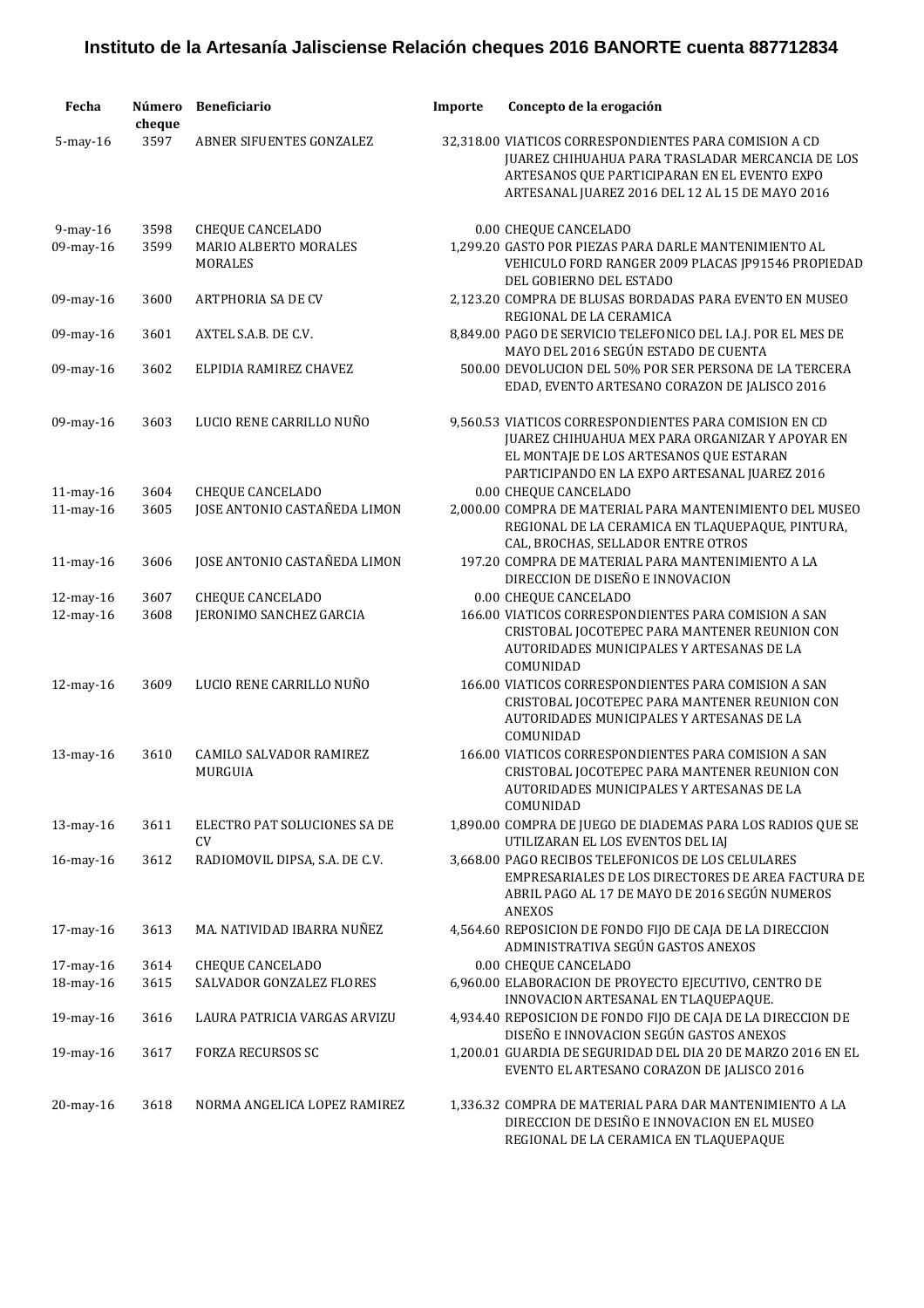| Fecha        | Número<br>cheque | <b>Beneficiario</b>                               | Importe | Concepto de la erogación                                                                                                                                                                                                                |
|--------------|------------------|---------------------------------------------------|---------|-----------------------------------------------------------------------------------------------------------------------------------------------------------------------------------------------------------------------------------------|
| 20-may-16    | 3619             | ARTURO ALEJANDRO RODRIGUEZ<br>DE HARO             |         | 348.00 VIATICOS CORRESPONDIENTES PARA COMISION A SAN<br>CRISTOBAL ZAPOTITLAN, PARA PARTICIPAR EN LA 1ER<br>REUNION ORDINARIA DEL CENTRO MANOS CREATIVAS DE<br>MAIZ.                                                                     |
| 20-may-16    | 3620             | JERONIMO SANCHEZ GARCIA                           |         | 128.00 VIATICOS CORRESPONDIENTES PARA COMISION A SAN<br>CRISTOBAL ZAPOTITLAN, PARA PARTICIPAR EN LA 1ER<br>REUNION ORDINARIA DEL CENTRO MANOS CREATIVAS DE<br>MAIZ.                                                                     |
| 20-may-16    | 3621             | ARTURO ALEJANDRO RODRIGUEZ<br>DE HARO             |         | 1,519.56 CUMPLIMIENTO A 4 PREVENCIONES DE PAGO QUE HACE EL<br>INSTITUTO MEXICANO DE LA PROPIEDAD INDUSTRIAL<br>(IMPI), EN LAS TRAMITACIONES DE TITULO DE MARCA A;<br>"MACMA", "MAS PANZANO", "ALICIA LOPEZ" Y "GLORIA<br>MARIN".        |
| 23-may-16    | 3622             | <b>CHEQUE CANCELADO</b>                           |         | 0.00 CHEQUE CANCELADO                                                                                                                                                                                                                   |
| 23-may-16    | 3623             | <b>CHEQUE CANCELADO</b>                           |         | 0.00 CHEQUE CANCELADO                                                                                                                                                                                                                   |
| 23-may-16    | 3624             | ABNER SIFUENTES GONZALEZ                          |         | 10,000.00 APOYO PARA EL TRASLADO DE ARTESANOS EN EL EVENTO<br>"VENTA ARTESANAL 2016" EN EL CONGRESO SAN LAZARO<br>EN LA CD DE MEXICO, LOS GASTOS DE ALIMENTACION<br>FUERON CUBIERTOS POR PARTE DE LOS ARTESANOS<br><b>PARTICIPANTES</b> |
| 23-may-16    | 3625             | <b>CHEQUE CANCELADO</b>                           |         | 0.00 CHEQUE CANCELADO                                                                                                                                                                                                                   |
| 23-may-16    | 3626             | PROMETEO EDITORES SA DE CV                        |         | 4,060.00 PUBLICACION DE ANUNCIO DE LA PRIMER GALA DE<br>GRANDES MAESTROS DE JALISCO MARIO MONTOYA EN LA<br>REVISTA AHUEHUETE TERCER EPOCA ENERO-FEBRERO<br>2016                                                                         |
| 24-may-16    | 3627             | TELEFONOS DE MEXICO S.A.B. DE<br>C.V.             |         | 649.00 PAGO RECIBO TELEFONICO DE LAS OFICINAS DE LA<br>DIRECCION DEL CENTRO DE DISEÑO E INNOVACION<br>ARTESANAL MES DE FACTURACION MAYO A PAGAR 26 DE<br>MAYO 2016 TEL: (33) 3657 7828                                                  |
| 25-may-16    | 3628             | OFIMEDIA PAPELERIA Y<br>CONSUMIBLES, S.A. DE C.V. |         | 10,275.28 COMPRA DE TONNERS PARA IMPRESORAS DEL IAJ                                                                                                                                                                                     |
| 25-may-16    | 3629             | <b>CHEQUE CANCELADO</b>                           |         | 0.00 CHEQUE CANCELADO                                                                                                                                                                                                                   |
| 25-may-16    | 3630             | ARTURO ALEJANDRO RODRIGUEZ<br>DE HARO             |         | 458.00 VIATICOS CORRESPONDIENTES PARA COMISION A SAN<br>MARCOS JAL PARA IMPARTIR LA CAPACITACION<br>COPERATIVISMO A LOS ARTESANOS DEL MPIO.                                                                                             |
| 26-may-16    | 3631             | ABNER SIFUENTES GONZALEZ                          |         | 1,771.00 VIATICOS CORRESPONDIENTES PARA COMISION A<br>TECHALUTA DE MONTENEGRO, PARA TRASLADAR A LOS<br>ARTESANOS PARTICIPANTES EN "LA FERIA DE LA PITAYA<br>2016"                                                                       |
| 26-may-16    | 3632             | LUIS FERNANDO GONZALEZ<br>CAMARENA                |         | 3,000.00 GASTOS POR COMPROBAR, PARA ASISTIR A LA FERIA DEL<br>MAR EN SAN DIEGO CALIFORNIA.                                                                                                                                              |
| 26-may-16    | 3633             | LUCIO RENE CARRILLO NUÑO                          |         | 150.00 COPLEMENTO DE VIATICOS DE LA COMISION A CD JUAREZ<br>CHIHUAHUA DEL DIA 12 DE MAYO 2016, PARA ASISTIR AL<br>EVENTO EXPO ARTESANAL CD JUAREZ 2016                                                                                  |
| 26-may-16    | 3634             | <b>CHEQUE CANCELADO</b>                           |         | 0.00 CHEQUE CANCELADO                                                                                                                                                                                                                   |
| 30-may-16    | 3635             | <b>CHEQUE CANCELADO</b>                           |         | - CHEQUE CANCELADO                                                                                                                                                                                                                      |
| 30-may-16    | 3636             | LUIS ROBERTO ALVAREZ PULIDO                       |         | 901.00 VIATICOS CORRESPONDIENTES PARA LA COMISION A<br>COLOTLAN JAL PARA DAR A CONOCER LOS APOYOS Y DE LOS<br>PROYECTOS ESTRATEGICOS QUE BRINDA EL IAJ                                                                                  |
| 30-may-16    | 3637             | JORGE EVERARDO ESPINOSA<br>GONZALEZ               |         | 201.00 VIATICOS CORRESPONDIENTES PARA LA COMISION A<br>COLOTLAN JAL PARA DAR A CONOCER LOS APOYOS Y DE LOS                                                                                                                              |
| $30$ -may-16 | 3638             | <b>CUAUHTEMOC CUEVAS TORRES</b>                   |         | PROYECTOS ESTRATEGICOS QUE BRINDA EL IAJ<br>526.40 COMBUSTIBLE PARA TRASLADO Y PODER SURTIR DE<br>MATERIA PRIMA PARA MACMA, ASI COMO PARA ASISTIR A<br>REUNION CON EL MAESTRO CAMILO ASI COMO TAMBIEN<br>REUNION EN TLAJOMULCO.         |
| 31-may-16    | 3639             | <b>CHEQUE CANCELADO</b>                           |         | 0.00 CHEQUE CANCELADO                                                                                                                                                                                                                   |
| 31-may-16    | 3640             | <b>CHEQUE CANCELADO</b>                           |         | 0.00 CHEQUE CANCELADO                                                                                                                                                                                                                   |
| 31-may-16    | 3641             | <b>CHEQUE CANCELADO</b>                           |         | 0.00 CHEQUE CANCELADO                                                                                                                                                                                                                   |
| 31-may-16    | 3642             | <b>CHEQUE CANCELADO</b>                           |         | 0.00 CHEQUE CANCELADO                                                                                                                                                                                                                   |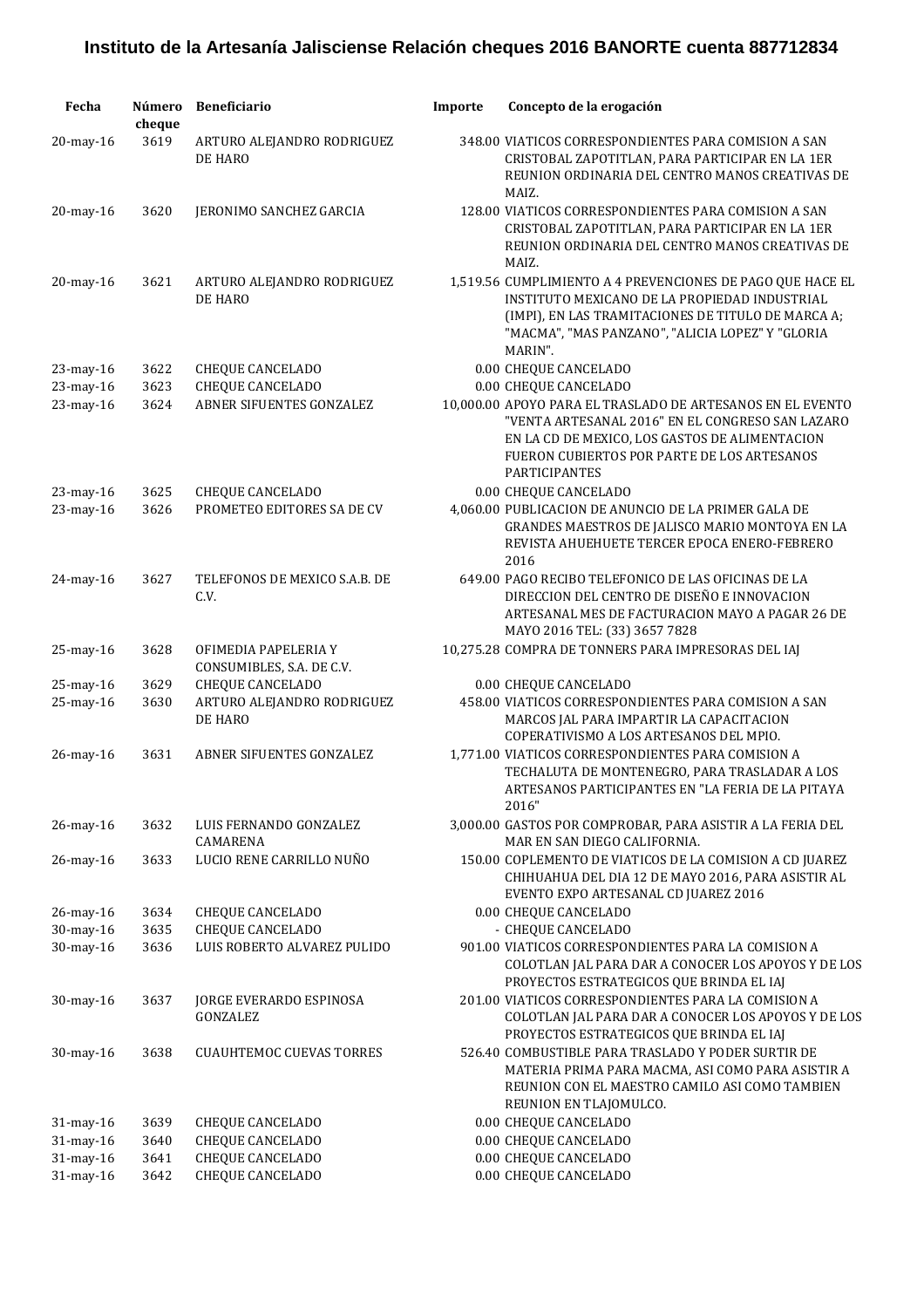| Fecha        | Número<br>cheque | <b>Beneficiario</b>                                                                                              | Importe | Concepto de la erogación                                                                                                                                                                                             |
|--------------|------------------|------------------------------------------------------------------------------------------------------------------|---------|----------------------------------------------------------------------------------------------------------------------------------------------------------------------------------------------------------------------|
| 31-may-16    | 3643             | MA. NATIVIDAD IBARRA NUÑEZ                                                                                       |         | 5,307.62 REPOSICION DE FONDO FIJO DE CAJA DE LA DIRECCION<br>ADMINISTRATIVA SEGÚN GASTOS ANEXOS                                                                                                                      |
| 31-may-16    | 3644             | SINDICATO DE TRABAJADORES Y<br><b>EMPLEADOS EN OFICINAS Y</b><br>SERVICIOS A USUARIOS EN EL<br>ESTADO DE JALISCO |         | 103.02 PAGO DE CUOTAS SINDICALES DEL PERSONAL DEL IAJ POR<br>EL MES DE MAYO DE 2016                                                                                                                                  |
| 31-may-16    | 3645             | FEDERACION DE SINDICATOS<br>F.S.E.S.E.J                                                                          |         | 1,025.51 PAGO DE CUOTAS SINDICALES DEL PERSONAL DEL IAJ POR<br>EL MES DE MAYO DE 2016                                                                                                                                |
| 31-may-16    | 3646             | SINDICATO DE TRABAJADORES Y<br><b>EMPLEADOS EN OFICINAS Y</b><br>SERVICIOS A USUARIOS EN EL<br>ESTADO DE JALISCO |         | 120.00 CUOTAS PATRONALES CORRESPONDIENTES AL MES DE<br>MAYO 2016                                                                                                                                                     |
| 31-may-16    | 3647             | MAURICIO OLIVARES ALTAMIRANO                                                                                     |         | 2,784.00 RENTA DE ALFOMBRA ROJA PARA LA INAUGURACION DEL<br>EVENTO CICLO ARTISTAS PLASTICOS EN EL CINE CON<br>ALBINO ALVAREZ CINEASTA DEL REPORTE DE TOLEDO EN<br>EL MUSEO REGIONAL DE LA CERAMICA EN TLAQUEPAQUE    |
| 31-may-16    | 3648             | SARAI TAPIA TELLO                                                                                                |         | 3,717.99 REEMBOLSO POR LA COMPRA DEL BOLETO DE AVION DEL<br>CINEASTA ALBINO ALVAREZ QUIEN FUE INVITADO PARA<br>DAR UNA CHARLA Y PARTIDA PARA EL CICLO ARTISTAS<br>PLASTICOS EN EL CINE MUSEO REGIONAL DE LA CERAMICA |
| 31-may-16    | 3649             | LAURA PATRICIA VARGAS ARVIZU                                                                                     |         | 4,934.56 REPOSICION DE FONDO FIJO DE CAJA DE LA DIRECCION DE<br>DISEÑO E INNOVACION SEGÚN GASTOS ANEXOS                                                                                                              |
| 31-may-16    | 3650             | MA. NATIVIDAD IBARRA NUÑEZ                                                                                       |         | 400.00 REPOSICION DE FONDO FIJO DE CAJA DE LA DIRECCION<br>ADMINISTRATIVA SEGÚN GASTOS ANEXOS                                                                                                                        |
| 31-may-16    | 3651             | KENIA GARCIA VILLA                                                                                               |         | 3,298.74 REPOSICION DE FONDO FIJO DE CAJA DE LA DIRECCION<br>GENERAL SEGÚN GASTOS ANEXOS                                                                                                                             |
| 31-may-16    | 3652             | CAMILO SALVADOR RAMIREZ<br>MURGUIA                                                                               |         | 166.00 VIATICOS CORRESPONDIENTES PARA COMISION EN SAN<br>CRISTOBAL ZAPOTITLAN PARA ESTAR PRESENTE EN EL<br>TALLER EMPRENDURISMO                                                                                      |
| 31-may-16    | 3653             | <b>KENIA GARCIA VILLA</b>                                                                                        |         | 166.00 VIATICOS CORRESPONDIENTES PARA COMISION EN SAN<br>CRISTOBAL ZAPOTITLAN PARA ESTAR PRESENTE EN EL<br>TALLER EMPRENDURISMO                                                                                      |
| $02$ -jun-16 | 3654             | HUGO ARECHIGA GONZALEZ                                                                                           |         | 17,660.04 CUBOS PARA EXPOSICIÓN DE GRANDES MAESTROS<br>(GUSTAVO PEREZ)                                                                                                                                               |
| $02$ -jun-16 | 3655             | ELIAS ANGUIANO ESTRADA                                                                                           |         | 1,044.00 COMPRA DE 30 BASTONES DE BARRO PARA SU USO EN LOS<br>TALLERES DEL MUSEO REGIONAL DE LA CERAMICA ESTO A<br>PETICION DE DIRECCION DE DISEÑO E INNOVACION                                                      |
| $03$ -jun-16 | 3656             | DAVID JARERO CAMPECHANO                                                                                          |         | 201.00 VIATICOS CORRESPONDIENTES PARA LA COMISION A<br>COLOTLAN JAL PARA DAR A CONOCER LOS APOYOS Y DE LOS<br>PROYECTOS ESTRATEGICOS QUE BRINDA EL IAJ                                                               |
| $03$ -jun-16 | 3657             | PROYECTA Y EVALUATE SA DE CV                                                                                     |         | 27,000.00 CAPACITACION PARA EL FOMENTO DE UNA VISION<br>EMPRENDEDORA QUE FACILITE AL GRUPO DE ARTESANOS<br>MADEREROS DE TEOCALTICHE LA INSERCION DE LOS<br><b>MERCADOS REGIONALES</b>                                |
| 03-jun-16    | 3658             | TELEFONOS DE MEXICO S.A.B. DE<br>C.V.                                                                            |         | 799.00 PAGO DEL RECIBO TELEFONICO DE LAS OFICINAS<br>GENERALES DEL IAJ FACTURACION MES DE MAYO TEL. (33)<br>36198973                                                                                                 |
| 03-jun-16    | 3659             | TELEFONOS DE MEXICO S.A.B. DE<br>C.V.                                                                            |         | 799.00 PAGO DEL RECIBO TELEFONICO DE LAS OFICINAS<br>GENERALES DEL IAJ FACTURACION MES DE MAYO. TEL. (33)<br>36193152                                                                                                |
| $03$ -jun-16 | 3660             | TELEFONOS DE MEXICO S.A.B. DE<br>C.V.                                                                            |         | 549.00 PAGO RECIBO TELEFONICO DEL MUSEO REGIONAL DE LA<br>CERAMICA FACTURACION MES DE MAYO TEL: (33) 3635<br>5404                                                                                                    |
| $03$ -jun-16 | 3661             | <b>COMISION FEDERAL DE</b><br><b>ELECTRICIDAD</b>                                                                |         | 11,920.00 PAGO SERVICIO DE ENERGIA ELECTRICA DE LAS OFICINAS Y<br>TIENDA DEL IAJ DEL 27 DE ABR 16 AL 27 DE MAY 2016.<br>SEGÚN RECIBO ANEXO SERVICIO 436 990 302 033                                                  |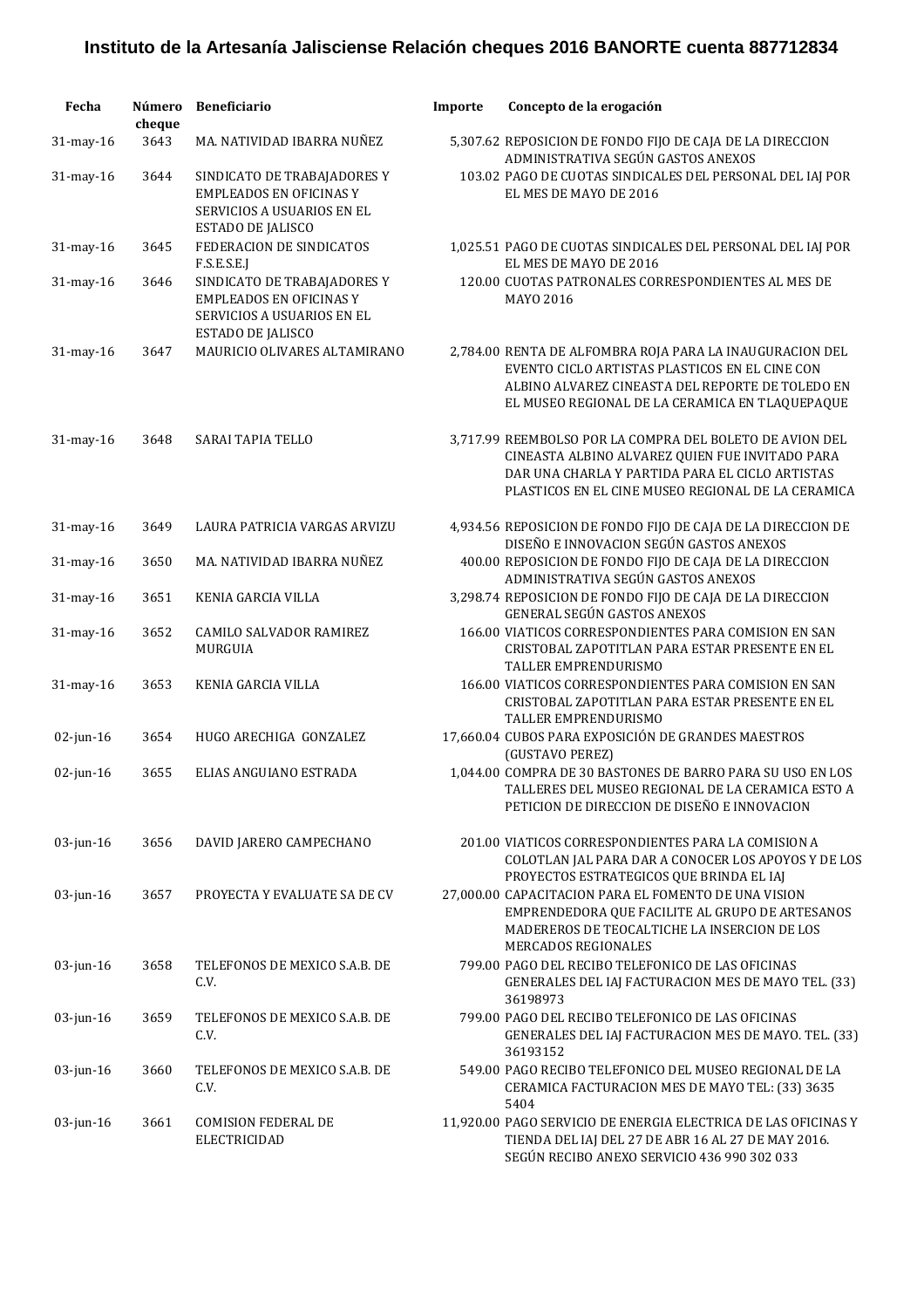| Fecha        | Número<br>cheque | <b>Beneficiario</b>                              | Importe | Concepto de la erogación                                                                                                                                                                                                    |
|--------------|------------------|--------------------------------------------------|---------|-----------------------------------------------------------------------------------------------------------------------------------------------------------------------------------------------------------------------------|
| $03$ -jun-16 | 3662             | SPEED DOCUMENTS SA DE CV                         |         | 4,582.00 RENTA DE EQUIPO DE COPIADO Y PROCESADO 3 EQUIPOS<br>CANON, QUE INCLUYE 16000 COPIAS<br>MENSUALES.CORRESPONDIENTE AL PERIODO DEL 29 DE<br>MAY 16 AL 28 DE JUN 2016.                                                 |
| $03$ -jun-16 | 3663             | TELEFONOS DE MEXICO S.A.B. DE<br>C.V.            |         | 399.00 PAGO DEL RECIBO TELEFONICO DE LA TIENDA AJIJIC<br>FACTURACION MES DE MAYO 2016. TEL. (376) 766 0548                                                                                                                  |
| 03-jun-16    | 3664             | TELEFONOS DE MEXICO S.A.B. DE<br>C.V.            |         | 649.00 PAGO DE RECIBO TELEFONICO DEL MUSEO REGIONAL DE LA<br>CERAMICA EN TLAQUEPAQUE FACTURACION MES DE MAYO.<br>TEL: (33) 38601177                                                                                         |
| 03-jun-16    | 3665             | MA. NATIVIDAD IBARRA NUÑEZ                       |         | 150.00 REPOSICION DE FONDO FIJO DE CAJA DE LA DIRECCION<br>ADMINISTRATIVA SEGÚN GASTOS ANEXOS                                                                                                                               |
| 06-jun-16    | 3666             | ABNER SIFUENTES GONZALEZ                         |         | 1,184.00 VIATICOS CORRESPONDIENTES PARA COMISION A AJIJIC<br>PARA RECOGER TODAS LAS PIEZAS DE ARTESANIAS, Y DEJAR<br>LIMPIA LA TIENDA                                                                                       |
| $06$ -jun-16 | 3667             | <b>CHEQUE CANCELADO</b>                          |         | 0.00 CHEQUE CANCELADO                                                                                                                                                                                                       |
| $06$ -jun-16 | 3668             | JORGE ENRIQUE DE JESUS GAMERO<br><b>GUZMAN</b>   |         | 256.00 VIATICOS CORRESPONDIENTES PARA COMISION A AJIJIC<br>PARA RECOGER TODAS LAS PIEZAS DE ARTESANIAS, Y DEJAR<br>LIMPIA LA TIENDA                                                                                         |
| $06$ -jun-16 | 3669             | <b>GUILLERMO REAL ZARATE</b>                     |         | 1,784.00 SERVICIO DE LIMPIEZA DE MANTELERIA 24 CARGAS DE<br>LAVADO EQUIVALENTE A 100 MANTELES                                                                                                                               |
| $07$ -jun-16 | 3670             | <b>GIOVANNI BOSCO ALCALA</b><br><b>GUTIERREZ</b> |         | 256.00 VIATICOS CORRESPONDIENTES PARA COMISION A AJIJIC<br>PARA RECOGER TODAS LAS PIEZAS DE ARTESANIAS, Y DEJAR<br>LIMPIA LA TIENDA                                                                                         |
| 07-jun-16    | 3671             | MUNICIPIO DE TONALA JALISCO                      |         | 20,000.00 APOYO ECONOMICO COMO PATROCINADOR OFICIAL DEL XI<br>CONCURSO DE LA CERAMICA TONALLAN 2016.                                                                                                                        |
| 07-jun-16    | 3672             | JOSE MANUEL PAREDES AMANTE                       |         | 2,900.00 PRIMERA ETAPA DE IMPERMEABILIZACION EN BOBEDAS<br>DEL MUSEO REGIONAL DE LA CERAMICA.                                                                                                                               |
| 08-jun-16    | 3673             | SALVADOR MOSSIEL GOMEZ AVILA                     |         | 2,320.00 SOPORTE TECNICO Y DISEÑO CICLO ARTISTAS PLASTICOS<br><b>EN EL CINE</b>                                                                                                                                             |
| 08-jun-16    | 3674             | ABNER SIFUENTES GONZALEZ                         |         | 428.00 VIATICOS CORRESPONDIENTES PARA COMISION A AJIJIC<br>PARA RECOGER TODAS LAS PIEZAS DE ARTESANIAS, Y DEJAR<br>LIMPIA LA TIENDA                                                                                         |
| $08$ -jun-16 | 3675             | SANDRA GEORGINA SOLIS MANZO                      |         | 128.00 VIATICOS CORRESPONDIENTES PARA COMISION A AJIJIC<br>PARA RECOGER TODAS LAS PIEZAS DE ARTESANIAS, Y DEJAR<br>LIMPIA LA TIENDA                                                                                         |
| 08-jun-16    | 3676             | JOSE ANTONIO CASTAÑEDA LIMON                     |         | 842.00 VIATICOS CORRESPONDIENTES PARA SAN CRISTOBAL<br>ZAPOTITLAN PARA REALIZAR LABORES DE<br>MANTENIMIENTO Y LIMPIEZA CON MOTIVO DE LA<br>INAUGURACION DEL LABORATORIO DE AZUFRADO MANOS<br><b>CREATIVAS DE MAIZ MACMA</b> |
| $08$ -jun-16 | 3677             | JOSE GABRIEL MORA ESPINOZA                       |         | 402.00 VIATICOS CORRESPONDIENTES PARA SN CRISTOBAL<br>ZAPOTITLAN PARA REALIZAR LABORES DE<br>MANTENIMIENTO Y LIMPIEZA CON MOTIVO DE LA<br>INAUGURACION DEL LABORATORIO DE AZUFRADO MANOS<br><b>CREATIVAS DE MAIZ MACMA</b>  |
| 08-jun-16    | 3678             | <b>CARLOS ALBERTO RIVERA IBARRA</b>              |         | 402.00 VIATICOS CORRESPONDIENTES PARA SN CRISTOBAL<br>ZAPOTITLAN PARA REALIZAR LABORES DE<br>MANTENIMIENTO Y LIMPIEZA CON MOTIVO DE LA<br>INAUGURACION DEL LABORATORIO DE AZUFRADO MANOS<br><b>CREATIVAS DE MAIZ MACMA</b>  |
| 08-jun-16    | 3679             | JERONIMO SANCHEZ GARCIA                          |         | 201.00 VIATICOS CORRESPONDIENTES PARA SAN CRISTOBAL<br>ZAPOTITLAN PARA REALIZAR LABORES DE<br>MANTENIMIENTO Y LIMPIEZA CON MOTIVO DE LA<br>INAUGURACION DEL LABORATORIO DE AZUFRADO MANOS<br><b>CREATIVAS DE MAIZ MACMA</b> |
| 08-jun-16    | 3680             | JUAN CARLOS VILLALVAZO BENITEZ                   |         | 201.00 VIATICOS CORRESPONDIENTES PARA SAN CRISTOBAL<br>ZAPOTITLAN PARA REALIZAR LABORES DE<br>MANTENIMIENTO Y LIMPIEZA CON MOTIVO DE LA<br>INAUGURACION DEL LABORATORIO DE AZUFRADO MANOS<br><b>CREATIVAS DE MAIZ MACMA</b> |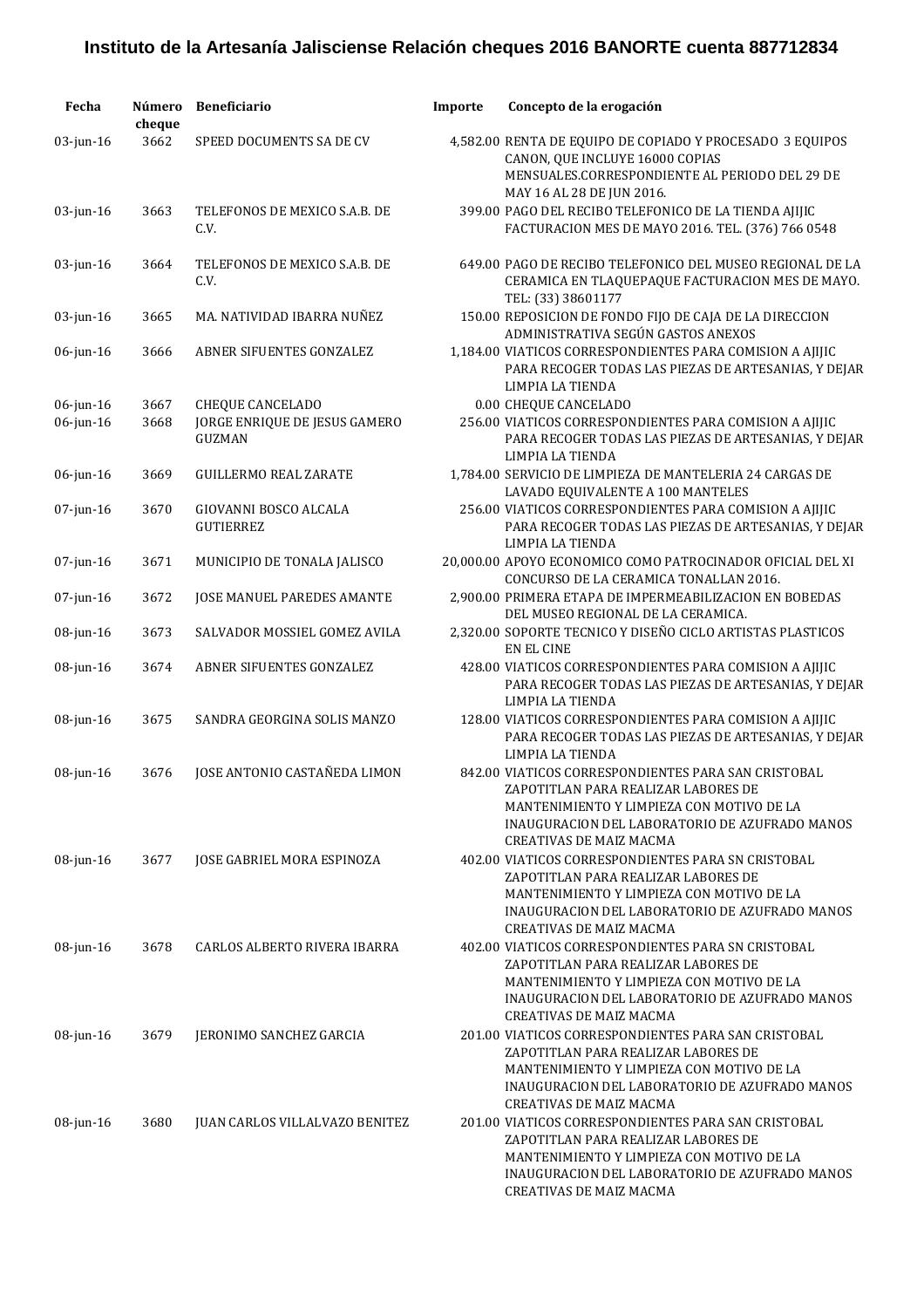| Fecha           | Número<br>cheque | <b>Beneficiario</b>                         | Importe | Concepto de la erogación                                                                                                                                                                                                                       |
|-----------------|------------------|---------------------------------------------|---------|------------------------------------------------------------------------------------------------------------------------------------------------------------------------------------------------------------------------------------------------|
| 08-jun-16       | 3681             | ARTURO TOVAR SANDOVAL                       |         | 201.00 VIATICOS CORRESPONDIENTES PARA SAN CRISTOBAL<br>ZAPOTITLAN PARA REALIZAR LABORES DE<br>MANTENIMIENTO Y LIMPIEZA CON MOTIVO DE LA<br>INAUGURACION DEL LABORATORIO DE AZUFRADO MANOS<br>CREATIVAS DE MAIZ MACMA                           |
| 08-jun-16       | 3682             | LAURA PATRICIA VARGAS ARVIZU                |         | 842.00 VIATICOS CORRESPONDIENTES PARA VIAJAR A SN<br>CRISTOBAL ZAPOTITLAN PARA DAR CAPACITACION DE<br>PASTA EN PAPEL RECICLADO A LAS ARTESANAS DEL<br>MACMA Y A SU VEZ HACER EL MONTAJE DE EXHIBICION AL<br><b>GOB MTRO JORGE ARISTOTELES</b>  |
| 08-jun-16       | 3683             | MICHELLE GUADALUPE POLANCO<br><b>AVALOS</b> |         | 402.00 VIATICOS CORRESPONDIENTES PARA VIAJAR A SAN<br>CRISTOBAL ZAPOTITLAN PARA DAR CAPACITACION DE<br>PASTA EN PAPEL RECICLADO A LAS ARTESANAS DEL<br>MACMA Y A SU VEZ HACER EL MONTAJE DE EXHIBICION AL<br><b>GOB MTRO JORGE ARISTOTELES</b> |
| $08$ -jun-16    | 3684             | PABLO PAJARITO FAJARDO                      |         | 402.00 VIATICOS CORRESPONDIENTES PARA VIAJAR A SN<br>CRISTOBAL ZAPOTITLAN PARA DAR CAPACITACION DE<br>PASTA EN PAPEL RECICLADO A LAS ARTESANAS DEL<br>MACMA Y A SU VEZ HACER EL MONTAJE DE EXHIBICION AL<br><b>GOB MTRO JORGE ARISTOTELES</b>  |
| $09$ -jun-16    | 3685             | LUCIO RENE CARRILLO NUÑO                    |         | 328.00 VIATICOS CORRESPONDIENTES PARA COMISION EN SAN<br>CRISTOBAL ZAPOTITLAN JAL PARA ASISTIR A LA REUNION<br>CON ARTESANOS Y VISITA DEL GOB MTRO JORGE<br>ARISTOTELES SANDOVAL EN MACMA                                                      |
| $09$ -jun-16    | 3686             | JERONIMO SANCHEZ GARCIA                     |         | 128.00 VIATICOS CORRESPONDIENTES PARA COMISION EN SN<br>CRISTOBAL ZAPOTITLAN JAL PARA ASISTIR A LA REUNION<br>CON ARTESANOS Y VISITA DEL GOB MTRO JORGE<br>ARISTOTELES SANDOVAL EN MACMA                                                       |
| $09$ -jun-16    | 3687             | LEONARDO ERNESTO JIMENEZ<br>MAGDALENO       |         | 128.00 VIATICOS CORRESPONDIENTES PARA COMISION EN SAN<br>CRISTOBAL ZAPOTITLAN JAL PARA ASISTIR A LA REUNION<br>CON ARTESANOS Y VISITA DEL GOB MTRO JORGE<br>ARISTOTELES SANDOVAL EN MACMA                                                      |
| $09$ -jun-16    | 3688             | ABNER SIFUENTES GONZALEZ                    |         | 44,046.00 VIATICOS CORRESPONDIENTES PARA COMISION A TIJUANA<br>BAJA CALIFORNIA, TRASLADO DE MERCANCIA DE LOS<br>ARTESANOS PARTICIPANTES EN EL EVENTO EXPO<br>ARTESANAL TIJUANA 2016                                                            |
| $09$ -jun-16    | 3689             | MA. NATIVIDAD IBARRA NUÑEZ                  |         | 3,122.45 REPOSICION DE FONDO FIJO DE CAJA DE LA DIRECCION<br>ADMINISTRATIVA SEGÚN GASTOS ANEXOS                                                                                                                                                |
| $10$ -jun- $16$ | 3690             | CAMILO SALVADOR RAMIREZ<br>MURGUIA          |         | 711.63 COMPLEMENTO DE VIATICOS PARA LA COMISION A<br>TECALITLAN, CIHUATLAN Y AUTLAN DE NAVARRO, PARA<br>MANTENER REUNION CON AUTORIDADES                                                                                                       |
| $10$ -jun- $16$ | 3691             | CAMILO SALVADOR RAMIREZ<br><b>MURGUIA</b>   |         | 60.00 COMPLEMENTO DE VIATICOS PARA LA COMISION AL DF Y<br>MANTENER REUNION CON LA DIRECTORA DE FONART                                                                                                                                          |
| $10$ -jun- $16$ | 3692             | JORGE ENRIQUE DE JESUS GAMERO<br>GUZMAN     |         | 12,597.00 VIATICOS CORRESPONDIENTES A ZONCUANTLA, COATEPEC<br>VERACRUZ, PARA RECOGER LA OBRA DE GUSTAVO PEREZ                                                                                                                                  |
| $10$ -jun- $16$ | 3693             | JOSE JAIME CORAL ARANA                      |         | 3,787.00 VIATICOS CORRESPONDIENTES A ZONCUANTLA, COATEPEC<br>VERACRUZ, PARA RECOGER LA OBRA DE GUSTAVO PEREZ                                                                                                                                   |
| 13-jun-16       | 3694             | LUIS ROBERTO ALVAREZ PULIDO                 |         | 328.00 VIATICOS CORRESPONDIENTES A SN CRISTOBAL<br>ZAPOTITLAN PARA ESTAR PRESENTE AL LADO DE LOS<br>DIRECTORES DEL IAJ PARA RECIBIR AL GOBERNADOR MTRO<br>JORGE ARISTOTELES EN EL MACMA                                                        |
| $13$ -jun-16    | 3695             | ANETH TERESA ROMERO CABELLO                 |         | 928.00 RENTA DE 100 SILLAS NEGRAS PLEGABLES ACOJINADAS<br>PARA USO EN EL CICLO ARTISTAS PLASTICOS EN EL CINE,<br>INFORME TOLEDO LLEVADO A CABO EN EL MUSEO<br>REGIONAL DE LA CERAMICA.                                                         |
| $13$ -jun-16    | 3696             | GIOVANNI BOSCO ALCALA<br><b>GUTIERREZ</b>   |         | 128.00 VIATICOS CORRESPONDIENTES PARA LA COMISION A AJIJIC,<br>PARA RECOGER TODAS LAS PIEZAS DE ARTESANIAS Y DEJAR<br>LA TIENDA LIMPIA                                                                                                         |
| $13$ -jun-16    | 3697             | MA. NATIVIDAD IBARRA NUÑEZ                  |         | 3,078.60 PAGO DE NOMINA 1RA QUINCENA DE JUNIO 2016                                                                                                                                                                                             |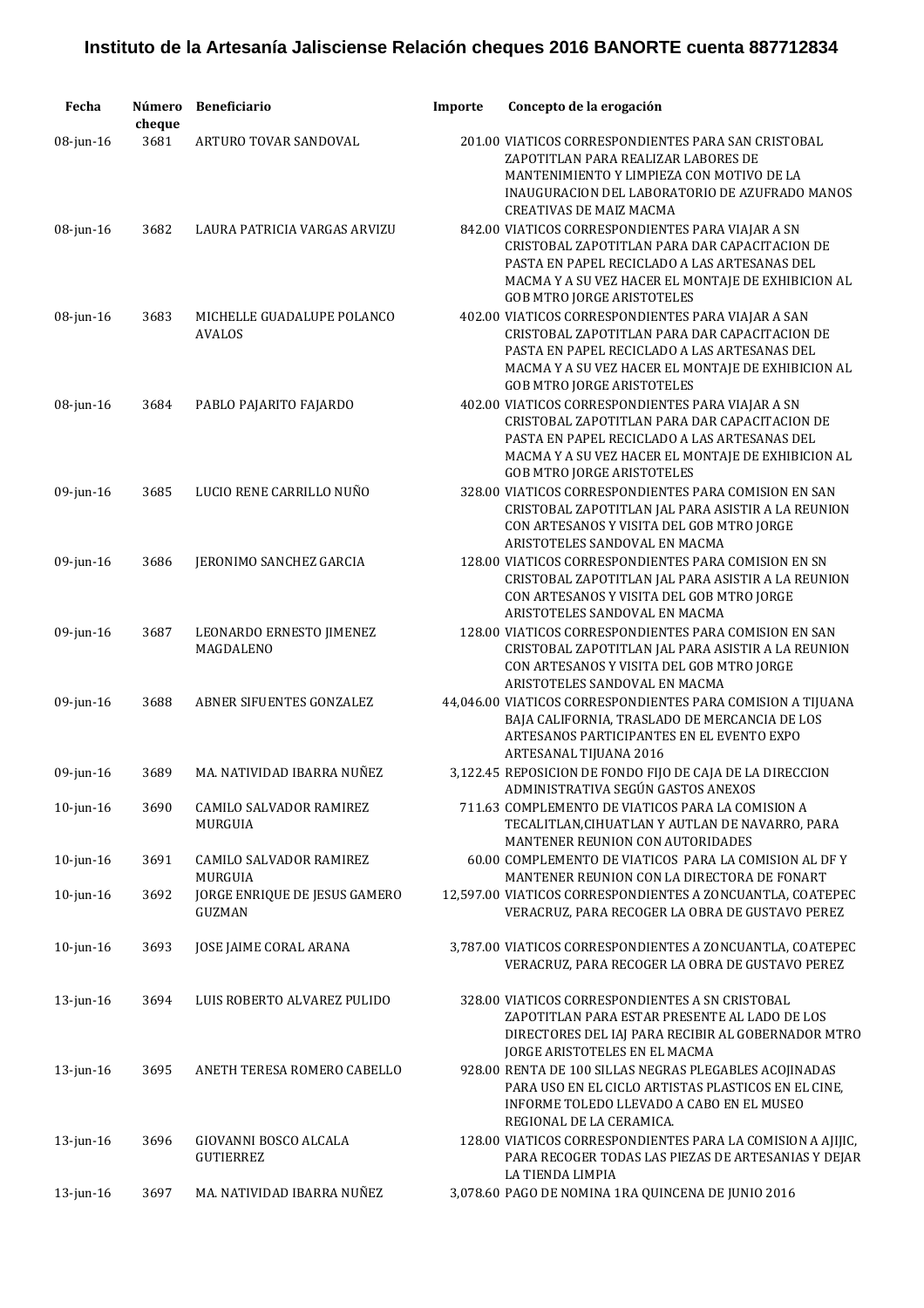| Fecha           | Número<br>cheque | <b>Beneficiario</b>                    | Importe | Concepto de la erogación                                                                                                                                                                                                                    |
|-----------------|------------------|----------------------------------------|---------|---------------------------------------------------------------------------------------------------------------------------------------------------------------------------------------------------------------------------------------------|
| 13-jun-16       | 3698             | MARIA MONTSERRAT MAULEON<br><b>LEE</b> |         | 5,843.00 PAGO DE NOMINA 1RA QUINCENA DE JUNIO 2016                                                                                                                                                                                          |
| 13-jun-16       | 3699             | MARTIN EDUARDO MAGALLON<br>COMALA      |         | 3,878.00 PAGO DE NOMINA 1RA QUINCENA DE JUNIO 2016                                                                                                                                                                                          |
| 13-jun-16       | 3700             | MARTIN EDUARDO MAGALLON<br>COMALA      |         | 17,518.96 FINIQUITO POR TERMINACION LABORAL.                                                                                                                                                                                                |
| 14-jun-16       | 3701             | LUIS ROBERTO ALVAREZ PULIDO            |         | 670.00 VIATICOS CORRESPONDIENTES PARA LA COMISION A<br>OCOTLAN JAL PARA ASISTIR EN REPRESENTACION DEL<br>DIRECTOR GRAL A LA REUNION DEL CONSEJO ARTESANAL<br>PARA VER LAS NECESIDADES DE LOS ARTESANOS Y DAR A<br><b>CONOCER LOS APOYOS</b> |
| $14$ -jun- $16$ | 3702             | ABEL TORRES ALVARADO                   |         | 2,034.53 GASTOS EFECTUADOS DURANTE EL EVENTO EL ARTESANO<br>CORAZON DE JALISCO 2016                                                                                                                                                         |
| $16$ -jun- $16$ | 3703             | RADIOMOVIL DIPSA, S.A. DE C.V.         |         | 3,671.00 PAGO RECIBOS TELEFONICOS DE LOS CELULARES<br>EMPRESARIALES DE LOS DIRECTORES DE AREA FACTURA DE<br>MAYO PAGO AL 16 DE JUNIO DE 2016 SEGÚN NUMEROS<br><b>ANEXOS</b>                                                                 |
| $16$ -jun       | 3704             | JOSE MANUEL PAREDES AMANTE             |         | 2,900.00 SEGUNDA ETAPA Y FINALIZACION DE IMPERMEABILIZACION<br>DE LAS BOVEDAS DEL MUSEO REGIONAL DE LA CERAMICA<br>EN TLAQUEPAQUE                                                                                                           |
| 17-jun-16       | 3705             | <b>CHEQUE CANCELADO</b>                |         | 0.00 CHEQUE CANCELADO                                                                                                                                                                                                                       |
| 17-jun-16       | 3706             | TERESA DE JESUS NAZARIN<br>CASTILLO    |         | 3,593.68 RECORTES DE VINIL E IMPRESIONES EN TELA PARA EL<br>GUION MUSEOGRÁFICO EN EL MUSEO REGIONAL DE LA<br>CERAMICA EN TLAQUEPAQUE                                                                                                        |
| 20-jun-16       | 3707             | MA. NATIVIDAD IBARRA NUÑEZ             |         | 3,847.76 REPOSICIÓN DE FONDO FIJO DE CAJA DE LA DIRECCIÓN<br>ADMINISTRATIVA SEGÚN GASTOS ANEXOS                                                                                                                                             |
| 20-jun-16       | 3708             | <b>CUAUHTEMOC CUEVAS TORRES</b>        |         | 789.60 COMBUSTIBLE PARA TRASLADAR LA CARRETA AL HOTEL<br>CHANTE SPA, PARA LA EXPOSICION ARTESANAL.                                                                                                                                          |
| $21$ -jun- $16$ | 3709             | TELEFONOS DE MEXICO S.A.B. DE<br>C.V.  |         | 649.00 PAGO RECIBO TELEFONICO DE LAS OFICINAS DE LA<br>DIRECCIÓN DEL CENTRO DE DISEÑO E INNOVACIÓN<br>ARTESANAL MES DE FACTURACION JUNIO TEL: (33) 3657<br>7828                                                                             |
| $21$ -jun- $16$ | 3710             | JOSE ANTONIO CASTAÑEDA LIMON           |         | 310.00 COMPLEMENTO DE VIATICOS COMISION A SAN CRISTOBAL<br>ZAPOTITLAN PARA LABORES DE MANTENIMIENTO EN EL<br>LABORATORIO DE AZUFRADO MACMA                                                                                                  |
| $21$ -jun-16    | 3711             | <b>JOSE ANTONIO CASTAÑEDA LIMON</b>    |         | 32.92 COMPLEMENTO DE MATERIAL PARA EL MANTENIMIENTO<br>DEL MUSEO REGIONAL DE LA CERAMICA; PINTURA, CAL,<br>BROCHAS, SELLADOR ENTRE OTROS                                                                                                    |
| $21$ -jun-16    | 3712             | LAURA PATRICIA VARGAS ARVIZU           |         | 59.29 COMPLEMENTO DE VIATICOS COMISION A SAN CRISTOBAL<br>ZAPOTITLAN PARA IMPARTIR CAPACITACION SOBRE PASTA<br>DE PAPEL RECICLADO EN EL LABORATORIO DE AZUFRADO<br>MACMA.                                                                   |
| $21$ -jun- $16$ | 3713             | CAMILO SALVADOR RAMIREZ<br>MURGUIA     |         | 906.00 VIATICOS PARA LA COMISION EN TEPONAHUASCO, CUQUIO<br>JAL. VISITA A UN TALLER DE ARTESANAS PARA CONOCER SU<br>TIPO DE OBRA ASI COMO NECESIDADES.                                                                                      |
| $21$ -jun- $16$ | 3714             | LAURA PATRICIA VARGAS ARVIZU           |         | 258.00 VIATICOS PARA LA COMISION EN TEPONAHUASCO, CUQUIO<br>JAL. VISITA A UN TALLER DE ARTESANAS PARA CONOCER SU<br>TIPO DE OBRA ASI COMO NECESIDADES.                                                                                      |
| 22-jun-16       | 3715             | <b>GUILLERMO REAL ZARATE</b>           |         | 1,784.08 SERVICIO DE LAVADO Y SECADO DE 100 MANTELES QUE SE<br>ENCUENTRAN AL SERVICIO EN EL INSTITUTO DE LA<br>ARTESANIA JALISCIENSE                                                                                                        |
| $22$ -jun-16    | 3716             | JAIME IVAN PIÑON GONZALEZ              |         | 8,000.00 INSUMOS PARA EL DESARROLLO DEL EVENTO CICLO DE<br>GRANDES MAESTROS EN EL MUSEO REGIONAL DE LA<br>CERAMICA ESTO A PETICION DE LA DIRECCION DE<br>COMERCIALIZACION                                                                   |
| 22-jun-16       | 3717             | <b>MARIA MONTSERRAT MAULEON</b><br>LEE |         | 2,532.56 FINIQUITO POR TERMINACION LABORAL.                                                                                                                                                                                                 |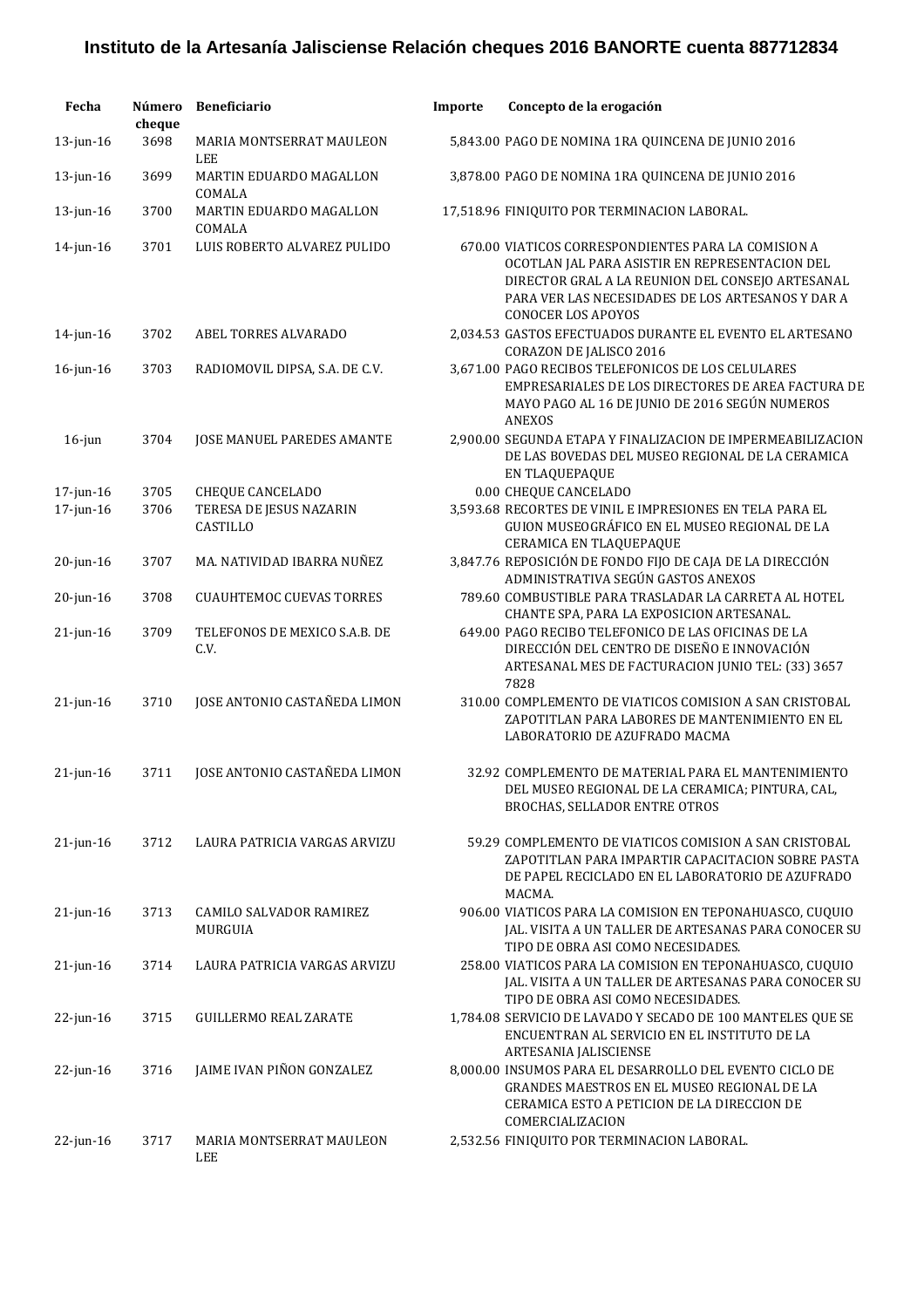| Fecha                        | Número<br>cheque | <b>Beneficiario</b>                                                                                                             | Importe | Concepto de la erogación                                                                                                                                                                                                                                             |
|------------------------------|------------------|---------------------------------------------------------------------------------------------------------------------------------|---------|----------------------------------------------------------------------------------------------------------------------------------------------------------------------------------------------------------------------------------------------------------------------|
| $23$ -jun-16                 | 3718             | ARTURO ALEJANDRO RODRIGUEZ<br>DE HARO                                                                                           |         | 8,796.00 PAGO DE INSCRIPCION ANTE EL REGISTRO PUBLICO DE LA<br>PROPIEDAD Y COMERCIO DE 4 COOPERATIVAS DE LOS<br>MUNICIPIOS DE TONALA JAL "POESIA HECHA EN BARRO",<br>"EL JARDIN DE LOS NAHUALES", DE ZACOALCO DE TORRES<br>"LA ROSA PANAL" Y DE CHAPALA "ME BAJICHI" |
| $23$ -jun-16                 | 3719             | LUIS ROBERTO ALVAREZ PULIDO                                                                                                     |         | 421.00 VIATICOS CORRESPONDIENTES PARA COMISION A<br>TLAJOMULCO DE ZUÑIGA PARA HACER EL RECORRIDO DE LA<br>RUTA ARTESANAL PASANDO POR SN MIGUEL CUYUTLAN,<br>SAN JUAN EVANGELISTA, SAN LUCAS EVANGELISTA,<br>CUEXCOMATITLAN Y CAJITITLAN JAL.                         |
| 24-jun-16                    | 3720             | JOSE MANUEL PAREDES AMANTE                                                                                                      |         | 2,900.00 FABRICACIÓN DE HORNO DECORATIVO EN PASTAS DE<br>CERAMICA Y CONCRETO PARA AMBIENTACIÓN DE SALAS<br>TEMÁTICAS EN EL MUSEO REGIONAL DE CERAMICA EN<br>TLAQUEPAQUE                                                                                              |
| $24$ -jun-16                 | 3721             | AXTEL S.A.B. DE C.V.                                                                                                            |         | 8,696.00 PAGO DE SERVICIO TELEFONICO DEL I.A.J. POR EL MES DE<br>JUNIO DEL 2016 PARA PAGAR AL 29 DE JUNIO 2016 SEGÚN<br>ESTADO DE CUENTA.                                                                                                                            |
| $24$ -jun-16                 | 3722             | MA. NATIVIDAD IBARRA NUÑEZ                                                                                                      |         | 3,861.95 REPOSICION DE FONDO FIJO DE CAJA DE LA DIRECCION<br>ADMINISTRATIVA SEGÚN GASTOS ANEXOS                                                                                                                                                                      |
| $24$ -jun-16                 | 3723             | ALEJANDRA MUÑOZ JACOBO                                                                                                          |         | 2,813.00 SERVICIO DE MANTENIMIENTO AL RELOJ CHECADOR HAND<br>PUNCH Y UNA REFACCION PLATINA CON REFLEJANTE DEL<br>HAND PUNCH QUE SE ENCUENTRA EN EL MUSEO REGIONAL<br>DE LA CERAMICA                                                                                  |
| $24$ -jun-16                 | 3724             | LUIS ROBERTO ALVAREZ PULIDO                                                                                                     |         | 608.00 VIATICOS CORRESPONDIENTES PARA COMISION A<br>TENAMAXTLAN JAL. PARA DAR A CONOCER LOS APOYOS<br>QUE BRINDA EL IAJ Y ASI MISMO DE LOS PROYECTOS<br><b>ESTRATEGICOS</b>                                                                                          |
| $24$ -jun-16                 | 3725             | <b>JULIO CESAR MARTINEZ GARCIA</b>                                                                                              |         | 128.00 VIATICOS CORRESPONDIENTES PARA COMISION A<br>TENAMAXTLAN JAL. PARA DAR A CONOCER LOS APOYOS<br>QUE BRINDA EL IAJ Y ASI MISMO DE LOS PROYECTOS<br><b>ESTRATEGICOS</b>                                                                                          |
| 24-jun-16                    | 3726             | <b>JORGE EVERARDO ESPINOSA</b><br>GONZALEZ                                                                                      |         | 128.00 VIATICOS CORRESPONDIENTES PARA COMISION A<br>TENAMAXTLAN JAL. PARA DAR A CONOCER LOS APOYOS<br>QUE BRINDA EL IAJ Y ASI MISMO DE LOS PROYECTOS<br><b>ESTRATEGICOS</b>                                                                                          |
| $24$ -jun-16                 | 3727             | JORGE EVERARDO ESPINOSA<br>GONZALEZ                                                                                             |         | 201.00 VIATICOS CORRESPONDIENTES PARA COMISION A<br>TLAJOMULCO DE ZUÑIGA PARA HACER EL RECORRIDO DE LA<br>RUTA ARTESANAL PASANDO POR SN MIGUEL CUYUTLAN,<br>SAN JUAN EVANGELISTA, SN LUCAS EVANGELISTA,<br>CUEXCOMATITLAN Y CAJITITLAN JAL.                          |
| $24$ -jun-16                 | 3728             | LUIS ROBERTO ALVAREZ PULIDO                                                                                                     |         | 328.00 VIATICOS CORRESPONDIENTES PARA COMISION A SAN<br>CRISTOBAL ZAPOTITLAN JAL. PARA ASISTIR A REUNION<br>DENTRO CENTRO DE AZUFRADO MACMA CON PERSONAL<br>DEL CONSEJO ESTATAL DE PROMOCION ECONOMICA (CEPE)<br>Y EL H AYUNTAMIENTO DEL MUNICIPIO.                  |
| $24$ -jun-16<br>$24$ -jun-16 | 3729<br>3730     | <b>CHEQUE CANCELADO</b><br>LUIS ROBERTO ALVAREZ PULIDO                                                                          |         | 0.00 CHEQUE CANCELADO<br>792.00 VIATICOS CORRESPONDIENTES PARA COMISION A SAYULA<br>JAL. PARA DAR A CONOCER LOS APOYOS QUE BRINDA EL IAJ<br>Y ASI MISMO DE LOS PROYECTOS ESTRATEGICOS                                                                                |
| $28$ -jun-16                 | 3731             | <b>CHEQUE CANCELADO</b>                                                                                                         |         | 0.00 CHEQUE CANCELADO                                                                                                                                                                                                                                                |
| $28$ -jun-16<br>$29$ -jun-16 | 3732<br>3733     | MA. NATIVIDAD IBARRA NUÑEZ<br>FEDERACION DE SINDICATOS                                                                          |         | 3,078.60 PAGO DE NOMINA 2DA QUINCENA DE JUNIO 2016<br>1,048.76 PAGO DE CUOTAS SINDICALES DEL PERSONAL DEL IAJ POR                                                                                                                                                    |
| 29-jun-16                    | 3734             | F.S.E.S.E.J<br>SINDICATO DE TRABAJADORES Y<br><b>EMPLEADOS EN OFICINAS Y</b><br>SERVICIOS A USUARIOS EN EL<br>ESTADO DE JALISCO |         | EL MES DE JUNIO DE 2016<br>104.89 PAGO DE CUOTAS SINDICALES DEL PERSONAL DEL IAJ POR<br>EL MES DE JUNIO DE 2016                                                                                                                                                      |
| $29$ -jun-16                 | 3735             | <b>CHEQUE CANCELADO</b>                                                                                                         |         | 0.00 CHEQUE CANCELADO                                                                                                                                                                                                                                                |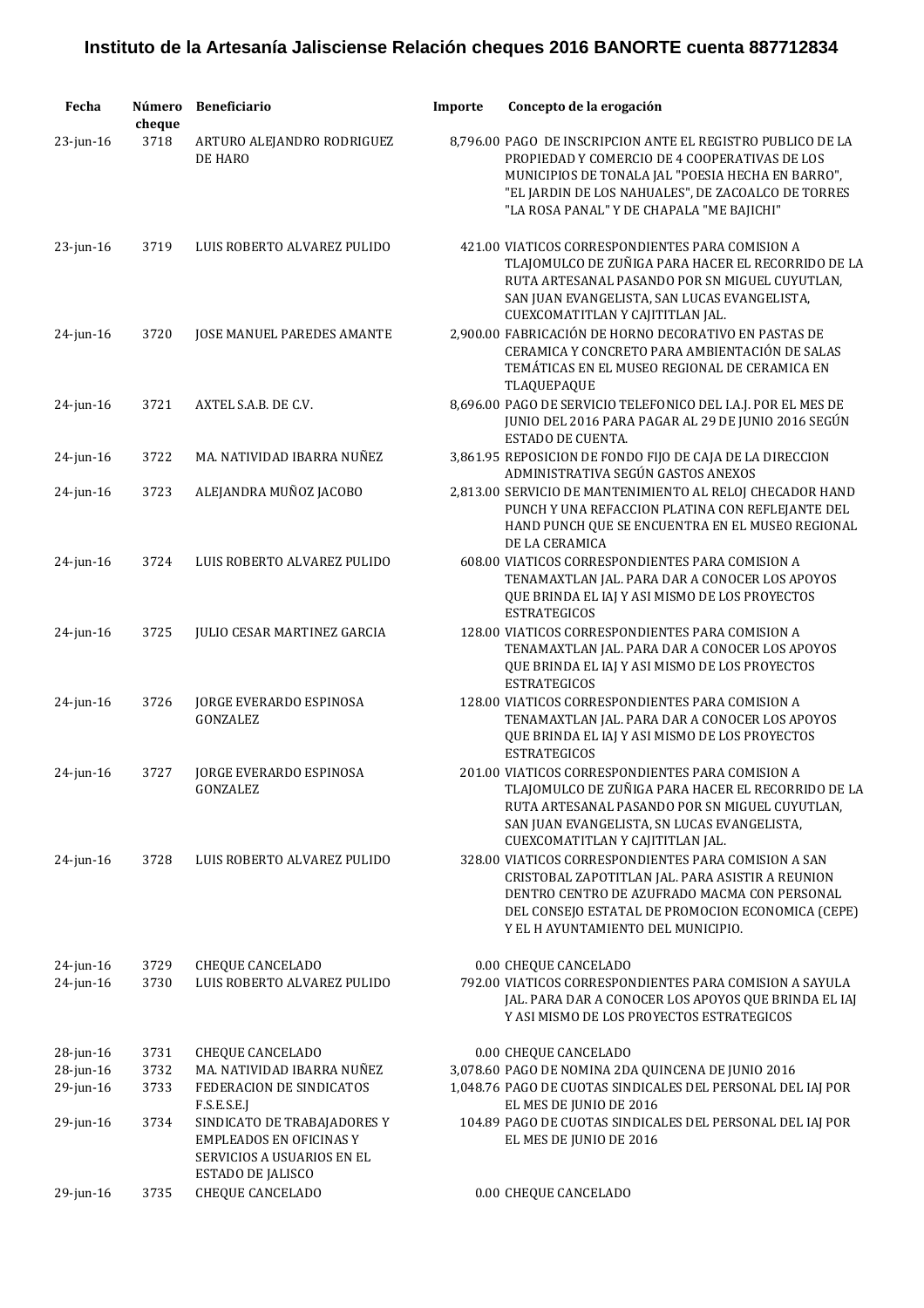| Fecha           | Número<br>cheque | <b>Beneficiario</b>                                                                                              | Importe | Concepto de la erogación                                                                                                                                                                |
|-----------------|------------------|------------------------------------------------------------------------------------------------------------------|---------|-----------------------------------------------------------------------------------------------------------------------------------------------------------------------------------------|
| 29-jun-16       | 3736             | SINDICATO DE TRABAJADORES Y<br><b>EMPLEADOS EN OFICINAS Y</b><br>SERVICIOS A USUARIOS EN EL<br>ESTADO DE JALISCO |         | 120.00 CUOTAS PATRONALES CORRESPONDIENTES AL MES DE<br><b>JUNIO 2016</b>                                                                                                                |
| 29-jun-16       | 3737             | LAURA PATRICIA VARGAS ARVIZU                                                                                     |         | 3,810.01 REPOSICION DE FONDO FIJO DE CAJA DE LA DIRECCION DE<br>DISEÑO E INNOVACION SEGÚN GASTOS ANEXOS                                                                                 |
| 29-jun-16       | 3738             | LAURA PATRICIA VARGAS ARVIZU                                                                                     |         | 2,843.60 REPOSICION DE FONDO FIJO DE CAJA DE LA DIRECCION DE<br>DISEÑO E INNOVACION SEGÚN GASTOS ANEXOS                                                                                 |
| $29$ -jun-16    | 3739             | MA. NATIVIDAD IBARRA NUÑEZ                                                                                       |         | 4,237.81 REPOSICION DE FONDO FIJO DE CAJA DE LA DIRECCION<br>ADMINISTRATIVA SEGÚN GASTOS ANEXOS                                                                                         |
| $01$ -jul- $16$ | 3740             | AUDITORES ESPECIALISTAS OPD SC                                                                                   |         | 40,600.00 PAGO DE HONORARIOS POR SERVICIOS PROFESIONALES DE<br>AUDITORIA EXTERNA A LOS ESTADOS FINANCIEROS DEL<br>INSTITUTO DE LA ARTESANIA JALISCIENSE POR EL<br>EJERCICIO FISCAL 2015 |
| $01$ -jul- $16$ | 3741             | TELEFONOS DE MEXICO S.A.B. DE<br>C.V.                                                                            |         | 799.00 PAGO DEL RECIBO TELEFONICO DE LAS OFICINAS<br>GENERALES DEL IAJ FACTURACION MES DE JUNIO DE 2016<br>TEL. (33) 36198973                                                           |
| $01$ -jul- $16$ | 3742             | TELEFONOS DE MEXICO S.A.B. DE<br>C.V.                                                                            |         | 799.00 PAGO DEL RECIBO TELEFONICO DE LAS OFICINAS<br>GENERALES DEL IAJ FACTURACION MES DE JUNIO DE 2016<br>TEL. (33) 36193152                                                           |
| $01$ -jul- $16$ | 3743             | TELEFONOS DE MEXICO S.A.B. DE<br>C.V.                                                                            |         | 650.00 PAGO RECIBO TELEFONICO DEL MUSEO REGIONAL DE LA<br>CERAMICA FACTURACION MES DE JUNIO DE 2016 TEL: (33)<br>3635 5404                                                              |
| $01$ -jul- $16$ | 3744             | TELEFONOS DE MEXICO S.A.B. DE<br>C.V.                                                                            |         | 399.00 PAGO DEL RECIBO TELEFONICO DE LA TIENDA AJIJIC<br>FACTURACION MES DE JUNIO DE 2016 TEL. (376) 766 0548                                                                           |
| $01$ -jul-16    | 3745             | TELEFONOS DE MEXICO S.A.B. DE<br>C.V.                                                                            |         | 649.00 PAGO DE RECIBO TELEFONICO DEL MUSEO REGIONAL DE LA<br>CERAMICA EN TLAQUEPAQUE FACTURACION MES DE JUNIO<br>DE 2016 TEL: (33) 38601177                                             |
| $01$ -jul- $16$ | 3746             | <b>COMISION FEDERAL DE</b><br><b>ELECTRICIDAD</b>                                                                |         | 2,649.00 PAGO SERVICIO DE ENERGIA ELECTRICA DEL CENTRO DE<br>DISEÑO DEL 28 DE ABR 16 AL 29 DE JUNIO DE 2016 SEGÚN<br>RECIBO ANEXO SERVICIO 434 120 500 678.                             |
| $01$ -jul- $16$ | 3747             | <b>COMISION FEDERAL DE</b><br><b>ELECTRICIDAD</b>                                                                |         | 12,727.00 PAGO SERVICIO DE ENERGIA ELECTRICA DE LAS OFICINAS Y<br>TIENDA DEL IAJ DEL 27 DE MAY 16 AL 27 DE JUN 16 DE 2016<br>SEGÚN RECIBO ANEXO SERVICIO 436 990 302 033                |
| $01$ -jul-16    | 3748             | <b>COMISION FEDERAL DE</b><br>ELECTRICIDAD                                                                       |         | 8,591.00 PAGO DE SERVICIO DE ENERGIA ELECTRICA DEL MUSEO<br>REGIONAL DE LA CERAMICA DEL 28 DE ABR 16 AL 29 DE JUN<br>16 SEGÚN RECIBO ANEXO SERVICIO 434 860 300 389                     |
| $01$ -jul- $16$ | 3749             | LUIS ROBERTO ALVAREZ PULIDO                                                                                      |         | 108.00 COMPLEMENTO DE VIATICOS COMISION A OCOTLAN JAL.<br>PARA ASISTIR EN REPRESENTACION DEL DR GRAL A LA<br>REUNION CON EL CONSEJO ARTESANAL                                           |
| 04-jul-16       | 3750             | HUGO ARECHIGA GONZALEZ                                                                                           |         | 16,289.09 ELABORACION DE CUBOS PARA EXPOSICION DE GRANDES<br>MAESTROS (GUSTAVO PEREZ)                                                                                                   |
| 04-jul-16       | 3751             | HAYDE MICHELLE GUINEA<br><b>FERNANDEZ</b>                                                                        |         | 11,075.15 FINIQUITO POR TERMINACION LABORAL                                                                                                                                             |
| 04-jul-16       | 3752             | HUGO ARECHIGA GONZALEZ                                                                                           |         | 2,900.00 LAQUEADO DE CUBOS LOS CUALES SERAN UTILIZADOS EN<br>EL MUSEO REGIONAL DE LA CERAMICA ASI COMO TAMBIEN<br>EN EL INSTITUTO DE LA ARTESANIA JALISCIENSE                           |
| $04$ -jul-16    | 3753             | CHEQUE CANCELADO                                                                                                 |         | 0.00 CHEQUE CANCELADO                                                                                                                                                                   |
| 04-jul-16       | 3754             | LUIS ROBERTO ALVAREZ PULIDO                                                                                      |         | 762.00 VIATICOS CORRESPONDIENTES PARA COMISION A SAYULA<br>JAL. CON LA FINALIDAD DE REGISTRAR ARTESANOS Y DAR A<br>CONOCER LOS APOYOS QUE POR PARTE DEL IAJ SE BRINDAN                  |

Y DE LOS PROYECTOS ESTRATEGICOS.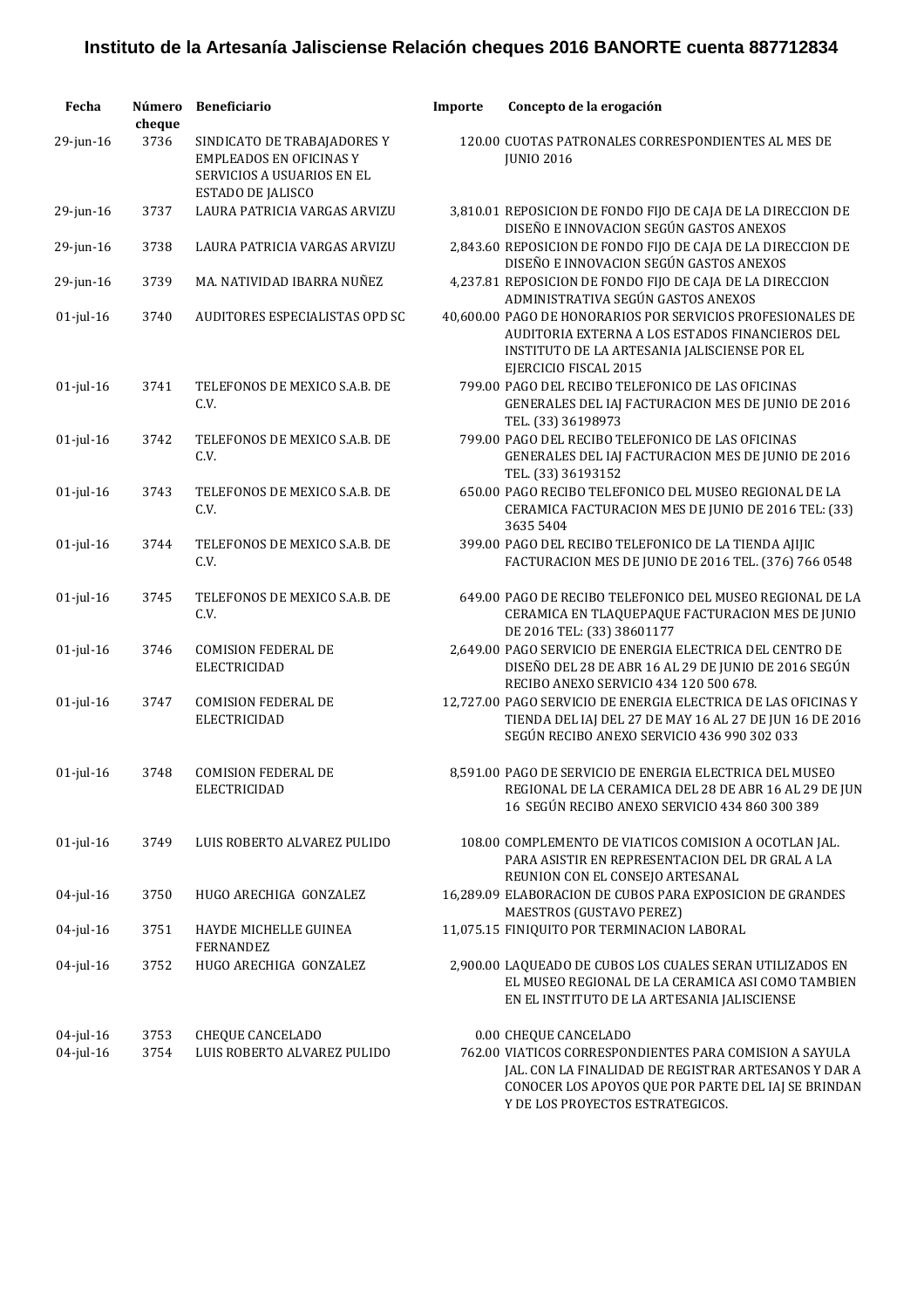| Fecha           | Número<br>cheque | Beneficiario                               | Importe | Concepto de la erogación                                                                                                                                                                                                       |
|-----------------|------------------|--------------------------------------------|---------|--------------------------------------------------------------------------------------------------------------------------------------------------------------------------------------------------------------------------------|
| 04-jul-16       | 3755             | <b>JULIO CESAR MARTINEZ GARCIA</b>         |         | 128.00 VIATICOS CORRESPONDIENTES PARA COMISION A SAYULA<br>JAL. CON LA FINALIDAD DE REGISTRAR ARTESANOS Y A SU<br>VEZ DAR A CONOCER LOS APOYOS QUE POR PARTE DEL IAJ<br>SE BRINDAN Y DE LOS PROYECTOS ESTRATEGICOS.            |
| $04$ -jul-16    | 3756             | JORGE EVERARDO ESPINOSA<br>GONZALEZ        |         | 128.00 VIATICOS CORRESPONDIENTES PARA COMISION A SAYULA<br>JAL. CON LA FINALIDAD DE REGISTRAR ARTESANOS Y A SU<br>VEZ DAR A CONOCER LOS APOYOS QUE POR PARTE DEL IAJ<br>SE BRINDAN Y DE LOS PROYECTOS ESTRATEGICOS.            |
| $05$ -jul-16    | 3757             | SPEED DOCUMENTS SA DE CV                   |         | 4,582.00 RENTA DE EQUIPO DE COPIADO Y PROCESADO 3 EQUIPOS<br>CANON, QUE INCLUYE 16000 COPIAS<br>MENSUALES.CORRESPONDIENTE AL PERIODO DEL 29 DE<br>JUN AL 28 DE JUL PARA CUBRIR MES DE JUNIO 2016                               |
| 06-jul-16       | 3758             | CHEQUE CANCELADO                           |         | 0.00 CHEQUE CANCELADO                                                                                                                                                                                                          |
| $06$ -jul-16    | 3759             | <b>CHEQUE CANCELADO</b>                    |         | 0.00 CHEQUE CANCELADO                                                                                                                                                                                                          |
| $06$ -jul-16    | 3760             | <b>JORGE EVERARDO ESPINOSA</b><br>GONZALEZ |         | 419.00 PAGO DE FACTURAS Y RECIBOS DE ESTACIONAMIENTO Y<br><b>GASOLINA PARA LA LOGISTICA DEL TRASLADO DE</b><br>PERSONALIDADES CON MOTIVO DE LA 1RA JUNTA DEL<br>CONSEJO ESTATAL DE DESARROLLO ARTESANAL Y ENTREGA<br>DE APOYOS |
| 06-jul-16       | 3761             | LUCIO RENE CARRILLO NUÑO                   |         | 240.00 COMBUSTIBLE PARA VIAJAR A SAN CRISTOBAL<br>ZAPOTITLAN, PARA MANTENER PLATICA CON EL<br>ENCARGADO DEL MACMA, SOBRE LA PARTICIPACION DE<br>ESTE CENTRO EN LA EXPO TIJUANA 2016                                            |
| $06$ -jul-16    | 3762             | <b>CUAUHTEMOC CUEVAS TORRES</b>            |         | 263.20 COMBUSTIBLE POR LA VISITA AL INSTITUTO DE LA<br>ARTESANIA JALISCIENSE Y REALIZAR LA ELABORACION DE<br>PROYECTO DONDE LA SECRETARIA DE TURISMO INCLUYA<br>AL IAJ EN SUS RECORRIDOS TURISTICOS.                           |
| $11$ -jul- $16$ | 3763             | <b>CUAUHTEMOC CUEVAS TORRES</b>            |         | 263.20 COMBUSTIBLE PARA EL TRANSPORTE DE PEDIDO DE<br>ARTESANIA EN HOJA DE MAIZ ELABORADA EN EL MACMA,<br>PARA EL INSTITUTO DE LA ARTESANIA JALISCIENSE.                                                                       |
| $11$ -jul- $16$ | 3764             | AXTEL S.A.B. DE C.V.                       |         | 9,090.00 PAGO DE SERVICIO TELEFONICO DEL I.A.J. POR EL MES DE<br>JULIO DEL 2016 SEGÚN RECIBO ANEXO.                                                                                                                            |
| $11$ -jul- $16$ | 3765             | <b>CHEQUE CANCELADO</b>                    |         | 0.00 CHEQUE CANCELADO                                                                                                                                                                                                          |
| $11$ -jul- $16$ | 3766             | <b>CHEQUE CANCELADO</b>                    |         | 0.00 CHEQUE CANCELADO                                                                                                                                                                                                          |
| $11$ -jul- $16$ | 3767             | CHEQUE CANCELADO                           |         | 0.00 CHEQUE CANCELADO                                                                                                                                                                                                          |
| $11$ -jul- $16$ | 3768             | <b>CHEQUE CANCELADO</b>                    |         | 0.00 CHEQUE CANCELADO                                                                                                                                                                                                          |
| 11-jul-16       | 3769             | <b>CHEQUE CANCELADO</b>                    |         | 0.00 CHEQUE CANCELADO                                                                                                                                                                                                          |
| $11$ -jul- $16$ | 3770             | <b>CHEQUE CANCELADO</b>                    |         | 0.00 CHEQUE CANCELADO                                                                                                                                                                                                          |
| 12-jul-16       | 3771             | ARLLETE JOSELYN SOLANO DIAZ                |         | 1,696.00 TALLER DE CAPACITACION PARA EL INSTITUTO DE LA<br>ARTESANIA JALISCIENSE                                                                                                                                               |
| $12$ -jul- $16$ | 3772             | LUIS ROBERTO ALVAREZ PULIDO                |         | 960.00 GASTOS GENERADOS POR EL TRASLADO DE<br>PERSONALIDADES EN EL EVENTO 1RA JUNTA CONSEJO<br>ESTATAL DE DESARROLLO ARTESANAL                                                                                                 |
| 12-jul-16       | 3773             | <b>JUAN JOSE MAGALLON GARCIA</b>           |         | 11,600.00 CURSO DE CAPACITACION "LA CALIDAD PERSONAL Y SU<br>IMPACTO EN EL EQUIPO DE TRABAJO", PARA EL PERSONAL<br>DEL IAJ.                                                                                                    |
| 12-jul-16       | 3774             | MA. NATIVIDAD IBARRA NUÑEZ                 |         | 2,805.61 REPOSICION DE FONDO FIJO DE CAJA DE LA DIRECCION<br>ADMINISTRATIVA SEGÚN GASTOS ANEXOS                                                                                                                                |
| 12-jul-16       | 3775             | KENIA GARCIA VILLA                         |         | 2,308.09 REPOSICION DE FONDO FIJO DE CAJA DE LA DIRECCION<br>GENERAL SEGÚN GASTOS ANEXOS                                                                                                                                       |
| 12-jul-16       | 3776             | MA. NATIVIDAD IBARRA NUÑEZ                 |         | 3,078.60 PAGO DE NOMINA 1RA QUINCENA DE JULIO 2016                                                                                                                                                                             |
| $12$ -jul- $16$ | 3777             | ALBERTO ORLANDO QUIROZ<br>ROMERO           |         | 7,540.00 PAGO POR EL CHAROL Y EL FALDON COLOCADOS EN EL<br>ESTRADO PARA EL ACTO PROTOCOLAR DE LA PRIMERA<br>JUNTA DEL CONSEJO ESTATAL DE DESARROLLO ARTESANAL<br>LLEVADO A CABO EN EL CENTRO CULTURAL EL REFUGIO.              |
| $12$ -jul- $16$ | 3778             | LUIS ROBERTO ALVAREZ PULIDO                |         | 12,031.40 PAGO DE NOMINA 1RA QUINCENA DE JULIO 2016                                                                                                                                                                            |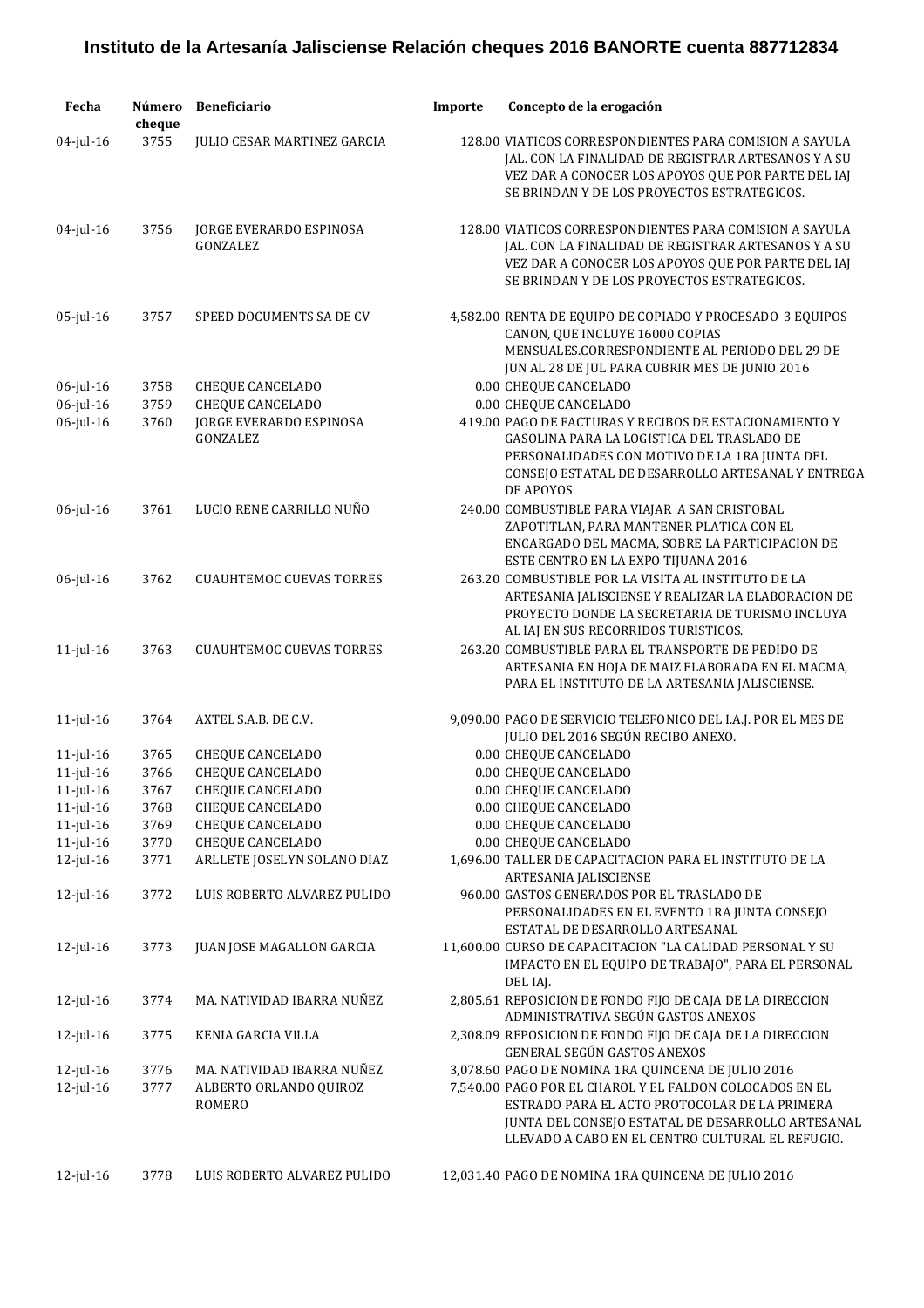| Fecha                     | Número<br>cheque | <b>Beneficiario</b>                                   | Importe | Concepto de la erogación                                                                                                                                                                                                                                                                                                      |
|---------------------------|------------------|-------------------------------------------------------|---------|-------------------------------------------------------------------------------------------------------------------------------------------------------------------------------------------------------------------------------------------------------------------------------------------------------------------------------|
| 13-jul-16                 | 3779             | <b>CUAUHTEMOC CUEVAS TORRES</b>                       |         | 268.00 COMBUSTIBLE PARA EL TRANSPORTE DE PEDIDO DE<br>ARTESANIA EN HOJA DE MAIZ ELABORADA EN EL MACMA,<br>PARA EL INSTITUTO DE LA ARTESANIA JALISCIENSE.                                                                                                                                                                      |
| $13$ -jul- $16$           | 3780             | LUIS ROBERTO ALVAREZ PULIDO                           |         | 500.00 COMPLEMENTO DE NOMINA DE LA 1RA QUINCENA DE JULIO<br>2016.                                                                                                                                                                                                                                                             |
| 14-jul-16                 | 3781             | JOSE ANTONIO CASTAÑEDA LIMON                          |         | 269.67 COMPRA DE MATERIAL PARA SELLAR EL LOGOTIPO DEL<br>LABORATORIO DE AZUFRADO MACMA                                                                                                                                                                                                                                        |
| 14-jul-16                 | 3782             | JOSE ANTONIO CASTAÑEDA LIMON                          |         | 4,000.00 COMPRA DE MATERIAL PARA LA REHABILITACION DEL<br>LABORATORIO DE AZUFRADO MACMA, EXTRACTOR,<br>TARIMAS Y LADRILLOS.                                                                                                                                                                                                   |
| $15$ -jul- $16$           | 3783             | ATALIA OROZCO QUINTERO                                |         | 128.00 REPOSICION DE CH 2183 DEL DIA 05/05/2015, POR<br>EXTRAVIO Y CAMBIO DE FIRMAS.                                                                                                                                                                                                                                          |
| $15$ -jul- $16$           | 3784             | RADIOMOVIL DIPSA, S.A. DE C.V.                        |         | 3,814.00 PAGO RECIBOS TELEFONICOS DE LOS CELULARES<br>EMPRESARIALES DE LOS DIRECTORES DE AREA FACTURA DE<br>JUNIO PAGO AL 17 DE JULIO DE 2016 SEGÚN NUMEROS<br><b>ANEXOS</b>                                                                                                                                                  |
| $18$ -jul- $16$           | 3785             | TELEFONOS DE MEXICO S.A.B. DE<br>C.V.                 |         | 894.00 PAGO RECIBO TELEFONICO DE LAS OFICINAS DE LA<br>DIRECCION DEL CENTRO DE DISEÑO E INNOVACION<br>ARTESANAL MES DE FACTURACION JULIO 2016 TEL: (33)<br>36577828                                                                                                                                                           |
| 18-jul-16                 | 3786             | <b>LAURA PATRICIA VARGAS ARVIZU</b>                   |         | 3,544.34 REPOSICION DE FONDO FIJO DE CAJA DE LA DIRECCION DE<br>DISEÑO E INNOVACION SEGÚN GASTOS ANEXOS                                                                                                                                                                                                                       |
| 18-jul-16                 | 3787             | CHEQUE CANCELADO                                      |         | 0.00 CHEQUE CANCELADO                                                                                                                                                                                                                                                                                                         |
| 18-jul-16                 | 3788             | <b>CHEQUE CANCELADO</b>                               |         | 0.00 CHEQUE CANCELADO                                                                                                                                                                                                                                                                                                         |
| 18-jul-16                 | 3789             | <b>CHEQUE CANCELADO</b>                               |         | 0.00 CHEQUE CANCELADO                                                                                                                                                                                                                                                                                                         |
| 18-jul-16                 | 3790             | <b>CHEQUE CANCELADO</b>                               |         | 0.00 CHEQUE CANCELADO                                                                                                                                                                                                                                                                                                         |
| 18-jul-16                 | 3791             | <b>CHEQUE CANCELADO</b>                               |         | 0.00 CHEQUE CANCELADO                                                                                                                                                                                                                                                                                                         |
| 18-jul-16                 | 3792             | <b>CHEQUE CANCELADO</b>                               |         | 0.00 CHEQUE CANCELADO                                                                                                                                                                                                                                                                                                         |
| 19-jul-16                 | 3793             | MA. NATIVIDAD IBARRA NUÑEZ                            |         | 2,905.50 REPOSICION DE FONDO FIJO DE CAJA DE LA DIRECCION<br>ADMINISTRATIVA SEGÚN GASTOS ANEXOS                                                                                                                                                                                                                               |
| $19$ -jul- $16$           | 3794             | JERONIMO SANCHEZ GARCIA                               |         | 500.00 REPOSICION DE GASTOS POR LA ADQUISICION DE<br>COMBUSTIBLE PARA ASISTIR A CITAS Y REUNIONES EN<br>DIFERENTES DEPENDENCIAS DEL GOBIERNO                                                                                                                                                                                  |
| $21$ -jul- $16$           | 3795             | JORGE ENRIQUE DE JESUS GAMERO<br><b>GUZMAN</b>        |         | 11,779.00 VIATICOS A ZOCUANTLA, COATEPEC, VERACRUZ. PARA<br>ENTREGAR LA OBRA DEL CERAMISTA GUSTAVO PEREZ LA<br>CUAL FUE EXPUESTA EN EL MUSEO REGIONAL DE LA<br>CERAMICA POR LA GALA GRANDES MAESTROS.                                                                                                                         |
| $22$ -jul-16              | 3796             | ARTURO ALEJANDRO RODRIGUEZ<br>DE HARO                 |         | 7,000.00 EMPLACAMIENTO DE VEHICULOS Y PAGOS ATRASADOS DE<br>LOS NUEVOS AUTOS ENTREGADOS POR EL IJAS                                                                                                                                                                                                                           |
| $22$ -jul-16              | 3797             | LAURA PATRICIA VARGAS ARVIZU                          |         | 928.00 REEMBOLSO POR EL PAGO CORRESPONDIENTE DE LA<br>RENTA DE SILLAS PARA LA PLANEACION Y LOGISTICA DEL<br>SEGUNDO ANIVERSARIO DEL CLUB DE LECTURA EN EL MRC                                                                                                                                                                 |
| 22-jul-16<br>$22$ -jul-16 | 3798<br>3799     | LUIS ROBERTO ALVAREZ PULIDO<br>RICARDO RIVERA BUGARIN |         | 2,500.00 GASTOS POR COMPROBAR<br>19,655.87 COMPRA DE 8 CUBETAS DE 19 LTS ESMALTE ACRILICO<br>BLANCO, PARA EL INSTITUTO DE PENSIONES DEL ESTADO A<br>CUENTA DE PRESTAMO DEL PREDIO EL MANGAL EN PUERTO<br>VALLARTA MISMO QUE SE UTILIZARA PARA REALIZACION<br>DEL EVENTO DENOMINADO PRIMERA EXPO VTA<br>ARTESANAL PTO VTA 2016 |
| $22$ -jul-16              | 3800             | JOSUE PASCUAL GARCIA SANCHEZ                          |         | 1,873.40 IMPRESIÓN DE 5 MILLARES DE VOLANTES Y UNA LONA<br>PARA PROMOCION DE LA EXPO ARTESANAL QUE SE<br>LLEVARA EN PUERTO VALLARTA JAL.                                                                                                                                                                                      |
| $22$ -jul-16              | 3801             | DISTRIBUIDORES DE PAPELERIA<br>ROTT SA DE CV          |         | 761.37 COMPRA DE MATERIAL DE PAPELERIA PARA DISEÑO EN<br>CEDINART Y PARA EMPAQUE DE COLECCIONES DEL MRC.                                                                                                                                                                                                                      |
| $22$ -jul-16              | 3802             | OFIMEDIA PAPELERIA Y<br>CONSUMIBLES, S.A. DE C.V.     |         | 9,196.42 COMPRA DE TONNERS PARA IMPRESORAS HP PARA LA<br>PRIMER REUNION ORDINARIA DEL CONSEJO ESTATAL DE<br>DESARROLLO ARTESANAL                                                                                                                                                                                              |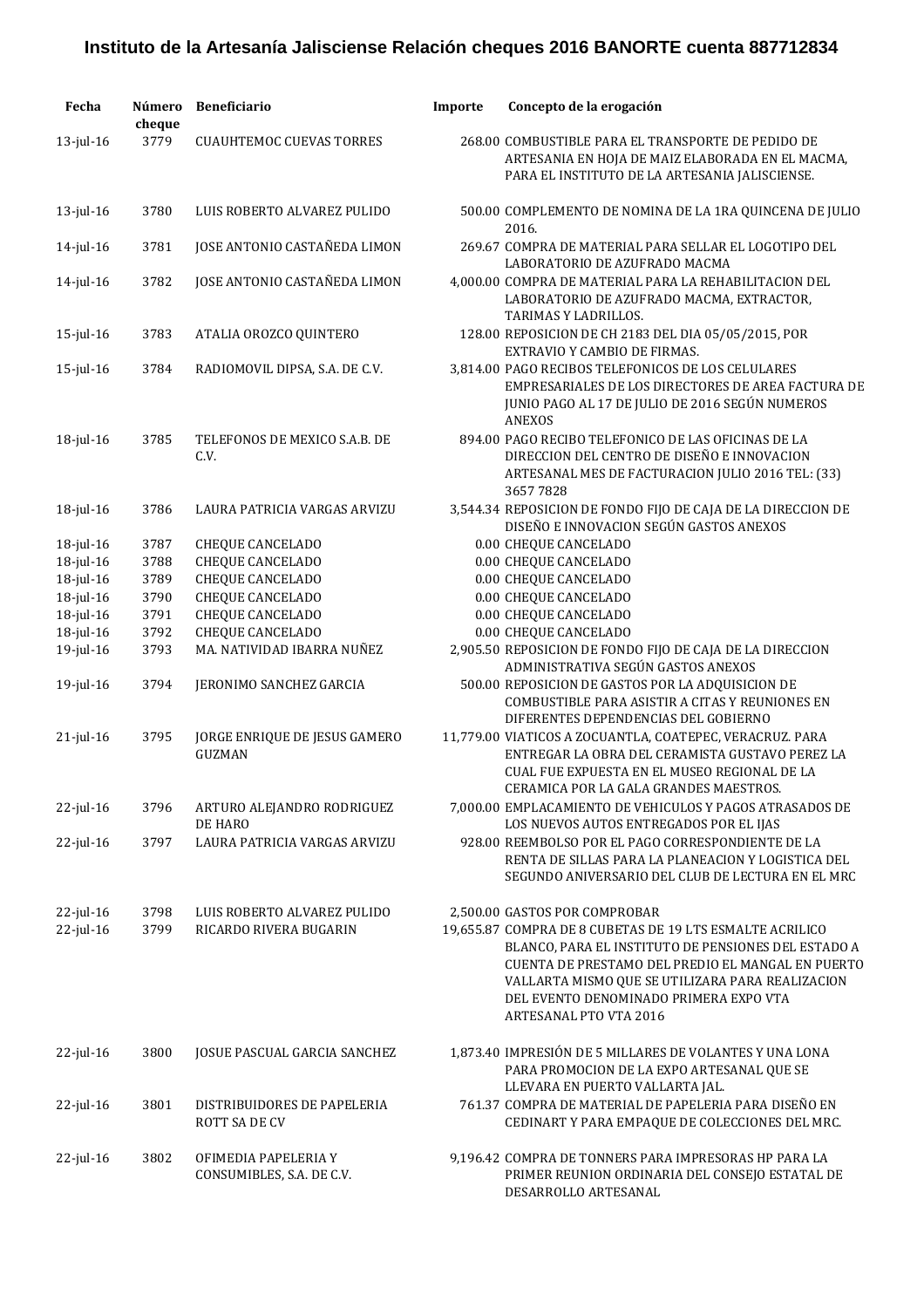| Fecha                  | Número<br>cheque | <b>Beneficiario</b>                                                                                              | Importe | Concepto de la erogación                                                                                                                                                                                     |
|------------------------|------------------|------------------------------------------------------------------------------------------------------------------|---------|--------------------------------------------------------------------------------------------------------------------------------------------------------------------------------------------------------------|
| 22-jul-16              | 3803             | <b>CUAUHTEMOC CUEVAS TORRES</b>                                                                                  |         | 934.11 COMBUSTIBLE PARA TRASLADOS, VISITAS A LAS<br>ARTESANAS DE LA 3RA EDAD, SEGUIMIENTOS AL PROYECTO<br>DE APOYOS FONART Y VISITA A LA DIRECTORA DEL DIF<br>JALISCO.                                       |
| 26-jul-16<br>26-jul-16 | 3804<br>3805     | <b>CHEQUE CANCELADO</b><br><b>IMELDA SOFIA CERNA CISNEROS</b>                                                    |         | 0.00 CHEQUE CANCELADO<br>12,088.00 COMPRA DE 6 LLANTAS PARA VEHICULOS RECIBIDOS EN<br>COMODATO POR PARTE DEL IJAS, PROPIEDAD DEL<br><b>GOBIERNO DEL ESTADO</b>                                               |
| 26-jul-16              | 3806             | JOSE ANTONIO CASTAÑEDA LIMON                                                                                     |         | 1,980.00 REEMBOLSO POR COMPRA DE MATERIAL PARA<br>MANTENIMIENTO Y REPARACION DEL CENTRO ARTESANAL<br>"MANOS CREATIVAS DE MAIZ", MUJERES AVANZANDO                                                            |
| 26-jul-16<br>26-jul-16 | 3807<br>3808     | MA. NATIVIDAD IBARRA NUÑEZ<br>LUIS FERNANDO GONZALEZ<br>CAMARENA                                                 |         | 3,439.31 REPOSICION DE FONDO FIJO DE CAJA<br>3,000.00 COMPRA 50 KG HOJA DE MAIZ                                                                                                                              |
| 26-jul-16              | 3809             | <b>CAMILO SALVADOR RAMIREZ</b><br>MURGUIA                                                                        |         | 348.00 VIATICOS PARA JOCOTEPEC, JALISCO PARA BRINDAR APOYO<br>EN LA VISITA DEL GOBERNADOR AL CENTRO ARTESANAL<br>MANOS CREATIVAS DE MAIZ, MUJERES AVANZANDO.                                                 |
| 26-jul-16              | 3810             | MA. NATIVIDAD IBARRA NUÑEZ                                                                                       |         | 421.00 VIATICOS PARA JOCOTEPEC, JALISCO PARA BRINDAR APOYO<br>EN LA VISITA DEL GOBERNADOR AL CENTRO ARTESANAL<br>MANOS CREATIVAS DE MAIZ, MUJERES AVANZANDO.                                                 |
| 26-jul-16              | 3811             | JAIME IVAN PIÑON GONZALEZ                                                                                        |         | 421.00 VIATICOS PARA JOCOTEPEC, JALISCO PARA BRINDAR APOYO<br>EN LA VISITA DEL GOBERNADOR AL CENTRO ARTESANAL<br>MANOS CREATIVAS DE MAIZ, MUJERES AVANZANDO.                                                 |
| 28-jul-16              | 3812             | <b>CHEQUE CANCELADO</b>                                                                                          |         | 0.00 CHEQUE CANCELADO                                                                                                                                                                                        |
| 28-jul-16              | 3813             | MA. NATIVIDAD IBARRA NUÑEZ                                                                                       |         | 3,078.60 PAGO DE NOMINA 2DA QUINCENA DE JULIO 2016                                                                                                                                                           |
| $28$ -jul-16           | 3814             | ORGANIZACIÓN PAPELERA OMEGA<br>SA DE C V                                                                         |         | 2,347.72 COMPRA DE PAPELERIA PARA USO DEL IAJ                                                                                                                                                                |
| 28-jul-16              | 3815             | JERONIMO SANCHEZ GARCIA                                                                                          |         | 1,580.00 GASTOS DERIVADOS DE LA INSTALACION DE MAQUINARIA<br>PARA PROCESO DE AZUFRADO EN EL MACMA EN SAN<br>CRISTOBAL JOCOTEPEC                                                                              |
| 28-jul-16              | 3816             | <b>CHEQUE CANCELADO</b>                                                                                          |         | 0.00 CHEQUE CANCELADO                                                                                                                                                                                        |
| 28-jul-16              | 3817             | LUIS ROBERTO ALVAREZ PULIDO                                                                                      |         | 600.00 COMBUITIBLE PARA TRASLADO A DIFERENTES CITAS EN<br>ZMG                                                                                                                                                |
| 28-jul-16              | 3818             | JULIO CESAR MARTINEZ GARCIA                                                                                      |         | 2,050.22 COMPRA DE MICROFONOS INALAMBRICOS PARA EVENTO EN<br>EL MACMA                                                                                                                                        |
| $29$ -jul- $16$        | 3819             | FEDERACION DE SINDICATOS<br>F.S.E.S.E.J                                                                          |         | 1,048.76 PAGO DE CUOTAS SINDICALES DEL PERSONAL DEL IAJ POR<br>EL MES DE JULIO DE 2016                                                                                                                       |
| 29-jul-16              | 3820             | SINDICATO DE TRABAJADORES Y<br><b>EMPLEADOS EN OFICINAS Y</b><br>SERVICIOS A USUARIOS EN EL<br>ESTADO DE JALISCO |         | 104.89 PAGO DE CUOTAS SINDICALES DEL PERSONAL DEL IAJ POR<br>EL MES DE JULIO DE 2016                                                                                                                         |
| $29$ -jul- $16$        | 3821             | SINDICATO DE TRABAJADORES Y<br><b>EMPLEADOS EN OFICINAS Y</b><br>SERVICIOS A USUARIOS EN EL<br>ESTADO DE JALISCO |         | 120.00 CUOTAS PATRONALES CORRESPONDIENTES AL MES DE<br><b>JULIO 2016</b>                                                                                                                                     |
| 29-jul-16              | 3822             | JOSE DE JESUS BADILLO ROSAS                                                                                      |         | 5,162.00 REFRIGERIOS PARA ARTESANAS QUE RECIBIERON APOYOS A<br>LA PRODUCCION POR PARTE DE FONART EN EL CENTRO<br>ARTESANAL "MANOS CREATIVAS DE MAIZ" MUJERES<br>AVANZANDO. ESTO EN EL MUNICIPIO DE JOCOTEPEC |
| 29-jul-16              | 3823             | CAMARA NACIONAL DE COMERCIO<br>DE TLAQUEPAQUE                                                                    |         | 4,800.00 PARTICIPACION EN "TOCINARTE"                                                                                                                                                                        |
| $29$ -jul-16           | 3824             | <b>CUAUHTEMOC CUEVAS TORRES</b>                                                                                  |         | 804.00 PAGO DE FACTURAS DE COMBUSTIBLE UTILIZADO PARA<br>TRASLADOS POR DIFERENTES ACTIVIDADES RELACIONADAS<br>A LA VISITA DE LA PRESIDENTA DEL DIF JALISCO Y DEL GOB<br>DEL EDO                              |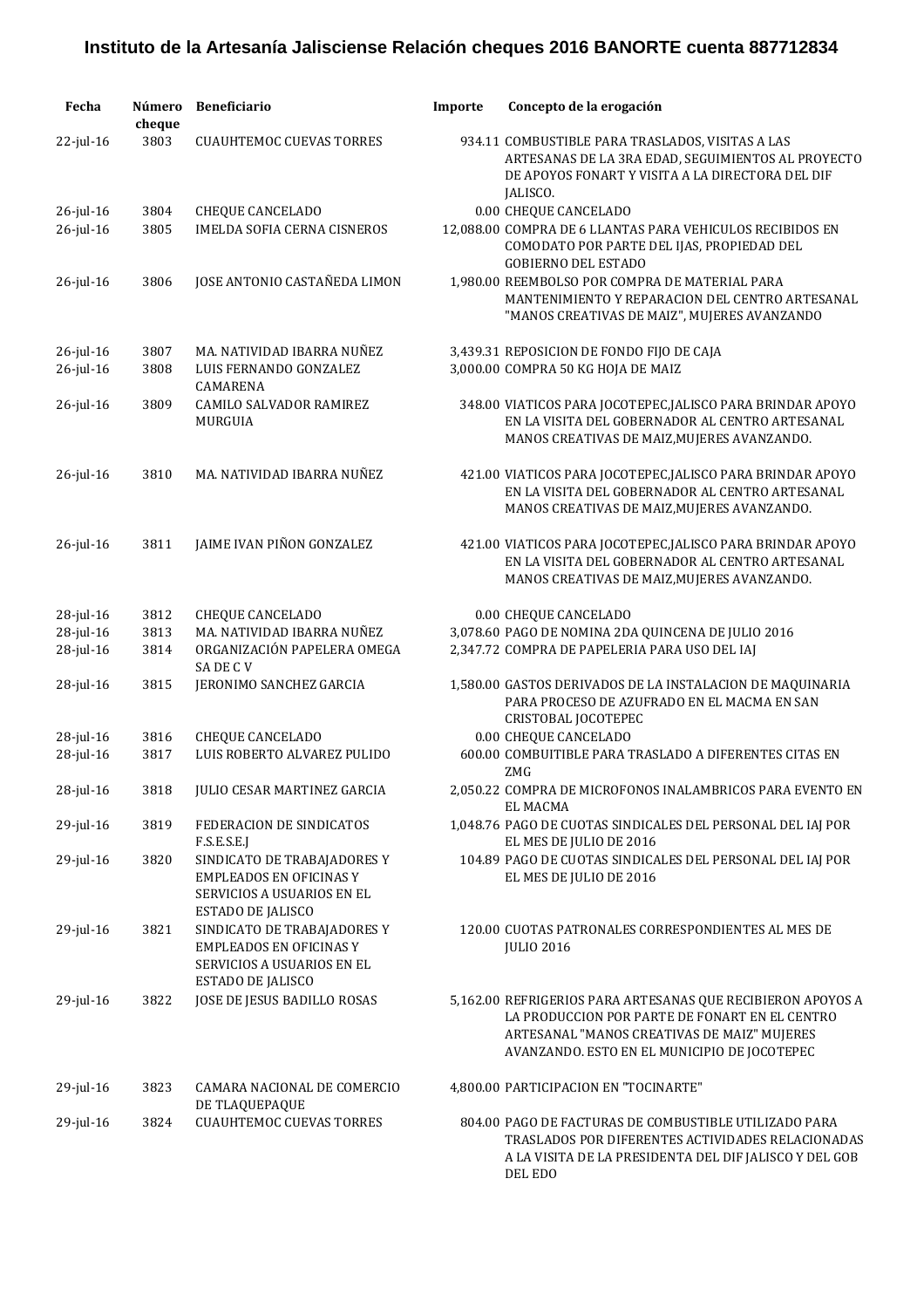| Fecha        | Número<br>cheque | <b>Beneficiario</b>          | Importe | Concepto de la erogación                                                                                |
|--------------|------------------|------------------------------|---------|---------------------------------------------------------------------------------------------------------|
| $29$ -jul-16 | 3825             | MA. NATIVIDAD IBARRA NUÑEZ   |         | 3,079.49 REPOSICION DE FONDO FIJO DE CAJA DE LA DIRECCION<br>ADMINISTRATIVA SEGÚN GASTOS ANEXOS         |
| $29$ -jul-16 | 3826             | LAURA PATRICIA VARGAS ARVIZU |         | 3,688.80 REPOSICION DE FONDO FIJO DE CAJA DE LA DIRECCION DE<br>DISEÑO E INNOVACION SEGÚN GASTOS ANEXOS |
| $29$ -jul-16 | 3827             | LAURA PATRICIA VARGAS ARVIZU |         | 3,798.03 REPOSICION DE FONDO FIJO DE CAJA DE LA DIRECCION DE<br>DISEÑO E INNOVACION SEGÚN GASTOS ANEXOS |
| $29$ -jul-16 | 3828             | KENIA GARCIA VILLA           |         | 2,662.27 REPOSICION DE FONDO FIJO DE CAJA DE LA DIRECCION<br>GENERAL SEGÚN GASTOS ANEXOS                |
| $29$ -jul-16 | 3829             | CHEOUE CANCELADO             |         | 0.00 CHEQUE CANCELADO                                                                                   |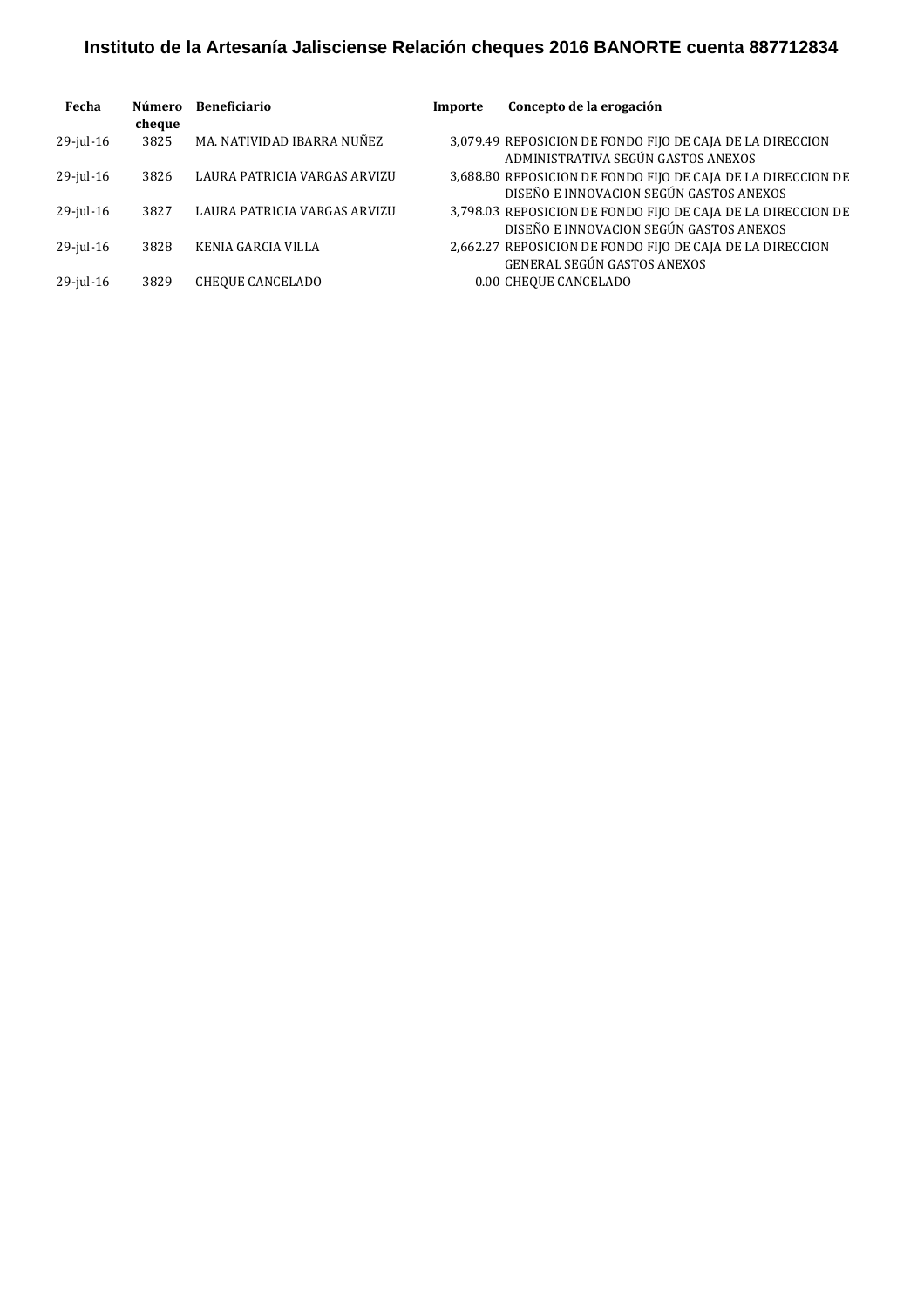| Fecha                  | Número<br>cheque | <b>Beneficiario</b>                                | Importe Concepto de la erogación                                                                                                         |
|------------------------|------------------|----------------------------------------------------|------------------------------------------------------------------------------------------------------------------------------------------|
| 02-ene-16              | 1027             | SOCORRO SERRANO DIAZ                               | 1,128.92 VENTAS GENERADAS CON TARJETAS DE CREDITO Y<br>DEBITO EN EL EVENTO DENOMINDO EXPO ARTESANAL                                      |
|                        |                  |                                                    | NAVIDEÑA CHAPULTEPEC 2015                                                                                                                |
| 02-ene-16              | 1028             | CHEQUE CANCELADO                                   | 0.00 CHEQUE CANCELADO                                                                                                                    |
| 02-ene-16              | 1029             | RAMONA LUCINA BARAJAS SANCHEZ                      | 434.49 VENTAS GENERADAS CON TARJETAS DE CREDITO Y<br>DEBITO EN EL EVENTO DENOMINDO EXPO ARTESANAL<br>NAVIDEÑA CHAPULTEPEC 2015           |
| 02-ene-16              | 1030             | LUIS FERNANDO ALCALA GUIA                          | 3,043.18 VENTAS GENERADAS CON TARJETAS DE CREDITO Y<br>DEBITO EN EL EVENTO DENOMINADO EXPO ARTESANAL<br>NAVIDEÑA CHAPULTEPEC 2015        |
| 02-ene-16              | 1031             | JOSE MARGARITO SIERRA GALVAN                       | 3,435.85 VENTA DE SU PIEZA CON TARJETA DE CREDITO EN EL<br>MUSEO REGIONAL DE LA CERAMICA DENOMINADA<br><b>CORTE CON PLASMA EN LAMINA</b> |
| 03-ene-16              | 1032             | CHEQUE CANCELADO                                   | 0.00 CHEQUE CANCELADO                                                                                                                    |
| 03-ene-16              | 1033             | CHEQUE CANCELADO                                   | 0.00 CHEQUE CANCELADO                                                                                                                    |
|                        |                  |                                                    |                                                                                                                                          |
| 03-ene-16              | 1034             | CHEQUE CANCELADO                                   | 0.00 CHEQUE CANCELADO                                                                                                                    |
| 03-ene-16              | 1035             | CHEQUE CANCELADO                                   | 0.00 CHEQUE CANCELADO                                                                                                                    |
| 03-ene-16              | 1036             | CHEQUE CANCELADO                                   | 0.00 CHEQUE CANCELADO                                                                                                                    |
| 22-ene-16              | 1037             | JOAQUIN BAUTISTA CARRILLO                          | 1,840.00 COMPRA DE ARTESANIA WIXARIKA PARA SURTIR LAS<br>TIENDAS DEL INSTITUTO A PETICION DE DIRECCION DE<br>COMERCIALIZACION            |
| 22-ene-16              | 1038             | CHEQUE CANCELADO                                   | 0.00 CHEQUE CANCELADO                                                                                                                    |
| 22-ene-16              | 1039             | MA DEL PILAR NUÑEZ HERNANDEZ                       | 19,720.00 COMPRA DE 68 PZS DE COLECCIÓN DE PRESIDENTES<br>PARA CTE DEL DF A PETICION DE DIRECCION DE<br>COMERCIALIZACION                 |
| 25-ene-16              | 1040             | ROBERTO OCTAVIO HERMOSILLO BARRAGA                 | 3,267.02 PAGO DE MERCANCIA A CONSIGNACION EN TIENDA<br><b>AGUA AZUL</b>                                                                  |
| 27-ene-16              | 1041             | ANTONIO DE LA CRUZ LOPEZ                           | 3,475.00 COMPRA DE ARTESANIA WIXARIKA PARA ABASTECER<br>LAS TIENDAS DEL IAJ A PETICION DE DIRECCION DE<br>COMERCIALIZACION               |
| 27-ene-16              | 1042             | ROSENDA DE LA CRUZ VILLA                           | 3,330.00 COMPRA DE ARTESANIA WIXARIKA PARA ABASTECER<br>LAS TIENDAS DEL IAJ A PETICION DE DIRECCION DE<br>COMERCIALIZACION               |
| 02-feb-16              | 1043             | PETRA GONZALEZ CALOCA                              | 2,180.00 PAGO DE MERCANCIA PENDIENTE DEL CERTAMEN<br>WIXARIKA 2014                                                                       |
| 03-feb-16              | 1044             | CHEQUE CANCELADO                                   | 0.00 CHEQUE CANCELADO                                                                                                                    |
| 03-feb-16              | 1045             | CHEQUE CANCELADO                                   | 0.00 CHEQUE CANCELADO                                                                                                                    |
| 03-feb-16              | 1046             | <b>GUADALUPE HERNANDEZ CARRILLO</b>                | 14,180.00 ADQUISICION DE MERCANCIA WIXARIKA                                                                                              |
| 03-feb-16              | 1047             | REFUGIA REZA MINJAREZ                              | 940.00 COMPRA DE MERCANCIA DE CERTAMEN WIXARIKA 2014                                                                                     |
| 03-feb-16              | 1048             | VIRGINIA CARRILLO MARTINEZ                         | 2,100.00 COMPRA DE MERCANCIA DE CERTAMEN WIXARIKA 2014                                                                                   |
| 03-feb-16              | 1049             | ALMA BERENICE REZA MINJAREZ                        | 700.00 GASTOS DE TRASLADO DE REPORTES DE VENTA DE LAS<br>TIENDAS DE ZONA NORTE                                                           |
| 03-feb-16              | 1050             | MARTIN AGUILAR LOPEZ                               | 4.680.00 COMPRA DE 39 CAMISETAS CON BORDADO WIXARIKA                                                                                     |
| 04-feb-16              | 1051             | JESUS BLAS RODRIGUEZ BAUTISTA                      | 34,708.84 VENTAS GENERADAS CON TARJETAS DE DEBITO Y<br>CREDITO DURANTE EL EVENTO DENOMINADO<br>DECOESTYLO 2016 EN LA CD DE MEXICO DF     |
| 04-feb-16              | 1052             | JORGE ALFONSO PALACIOS JIMENEZ                     | 2,076.24 VENTAS GENERADAS CON TARJETAS DE DEBITO Y<br>CREDITO DURANTE EL EVENTO DENOMINADO<br>DECOESTYLO 2016 EN LA CD DE MEXICO DF      |
| 04-feb-16              | 1053             | HECTOR IÑIGUEZ SALDAÑA                             | 1,963.34 VENTAS GENERADAS CON TARJETAS DE DEBITO Y<br>CREDITO DURANTE EL EVENTO DENOMINADO<br>DECOESTYLO 2016 EN LA CD DE MEXICO DF      |
| 04-feb-16              | 1054             | FRANCISCO CHAVEZ GOMEZ                             | 66,913.61 VENTAS GENERADAS CON TARJETAS DE DEBITO Y<br>CREDITO DURANTE EL EVENTO DENOMINADO<br>DECOESTYLO 2016 EN LA CD DE MEXICO DF     |
| 04-feb-16              | 1055             | ANA IRMA MENDOZA LOPEZ                             | 490.84 VENTA DE SU PIEZA CON TARJETA DE CREDITO EN EL<br>MUSEO REGIONAL DE LA CERAMICA                                                   |
| 04-feb-16              | 1056             | JOSE BAUTISTA CARRILLO                             | 3,520.00 COMPRA DE ARTESANIA WIXARIKA PARA ABASTECER<br>LAS TIENDAS DEL IAJ                                                              |
| 04-feb-16<br>05-feb-16 | 1057<br>1058     | <b>CHEQUE CANCELADO</b><br><b>CHEQUE CANCELADO</b> | 0.00 CHEQUE CANCELADO<br>0.00 CHEQUE CANCELADO                                                                                           |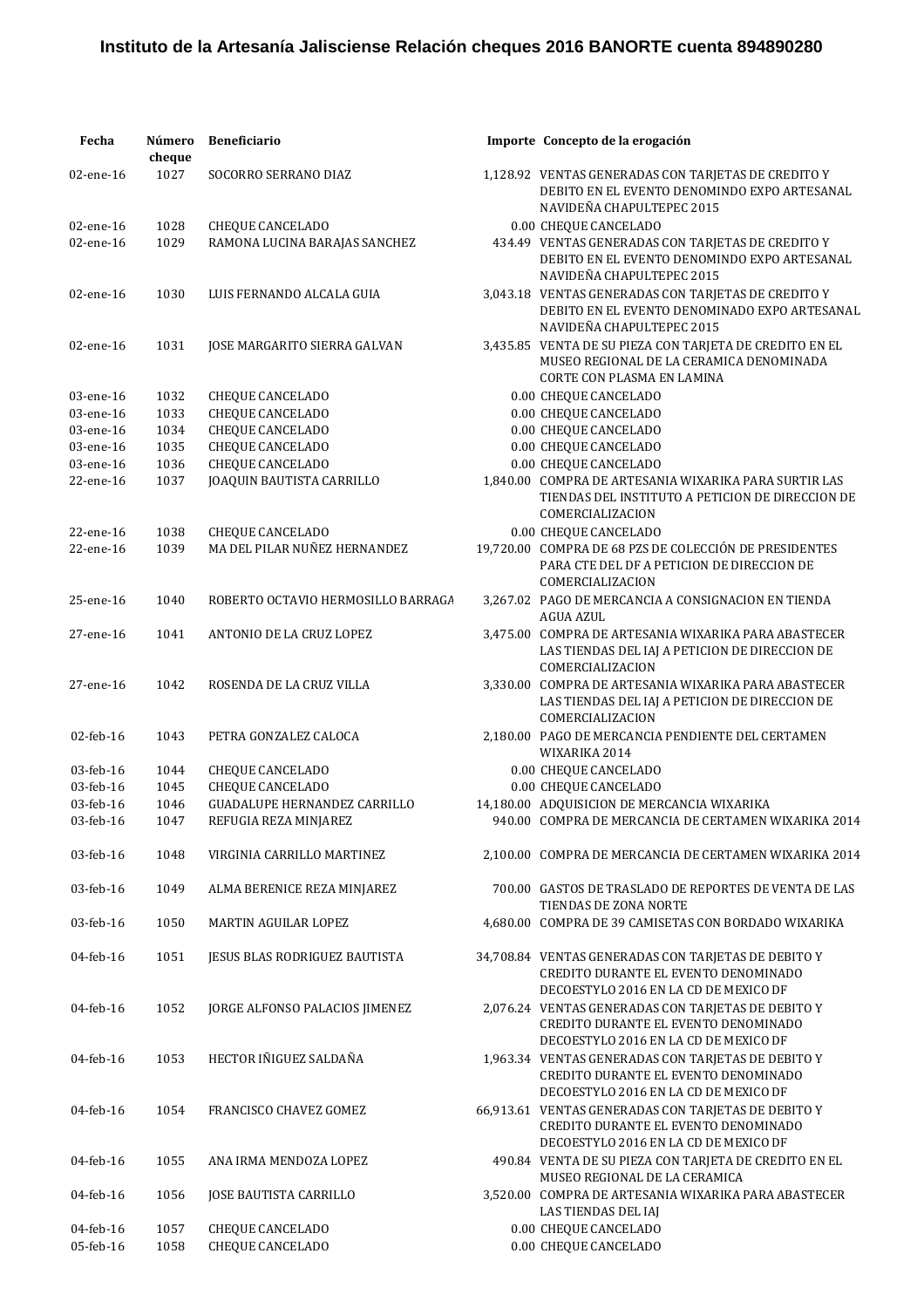| Fecha           | Número<br>cheque | <b>Beneficiario</b>               | Importe Concepto de la erogación                                                                                                                                         |
|-----------------|------------------|-----------------------------------|--------------------------------------------------------------------------------------------------------------------------------------------------------------------------|
| 05-feb-16       | 1059             | <b>JESUSITA DE LA CRUZ LOPEZ</b>  | 5,630.00 COMPRA DE MERCANCIA DE CERTAMEN WIXARIKA 2014                                                                                                                   |
| 08-feb-16       | 1060             | ELIAS ANGUIANO ESTRADA            | 3,480.00 COMPRA DE NACIMIENTO RODANTE PARA LAS TIENDAS<br>DEL IAJ ESTO A PETICION DE DIRECCION GENERAL.                                                                  |
| 10-feb-16       | 1061             | PABLO CARRILLO REZA               | 1,650.00 COMPRA DE ARTESANIA WIXARIKA PARA ABASTECER<br>LAS TIENDAS DEL IAJ A PETICION DE DIRECCION DE<br>COMERCIALIZACION                                               |
| 11-feb-16       | 1062             | FRANCISCO GRIMALDO CONTRERAS      | 180.00 VENTA CON TARJETA DE CREDITO EN EL MUSEO<br>REGIONAL DE LA CERAMICA EN EL MES DE DICIEMBRE<br>2015                                                                |
| 11-feb-16       | 1063             | <b>GERARDO ORTEGA LOPEZ</b>       | 5,075.00 COMPRA DE CUADROS ARTESANALES BORDADOS PARA<br>ABASTECER LAS TIENDAS DEL IAJ A PETICION DE<br>DIRECCION DE COMERCIALIZACION                                     |
| 16-feb-16       | 1064             | FRANCISCO HURTADO RICALDE         | 4,104.08 PAGO DE MERCANCIA A CONSIGHACION EN TIENDA<br>AGUA AZUL Y GALERIA TLAQUEPAQUE                                                                                   |
| 16-feb-16       | 1065             | <b>JOSE PARRA LOPEZ</b>           | 2,960.00 COMPRA DE ARTESANIA WIXARIKA PARA ABASTECER<br>LAS TIENDAS DEL IAJ ESTO A PETICION DE DIRECCION<br>DE COMERCIALIZACION                                          |
| 19-feb-16       | 1066             | BRENDA BERENICE DELGADO GUZMAN    | 5,196.80 COMPRA DE ARTESANIAS PRENDAS TEXTILES DE LANA<br>PARA ABASTECER LAS TIENDAS DEL IAJ ESTO A<br>PETICION DE DIRECCION DE COMERCIALIZACION                         |
| 19-feb-16       | 1067             | EDUARDO QUIÑONES MEZA             | 1.786.40 COMPRA DE ARTESANIA EN TECNICA PIROGRABADO DE<br>14 CUADROS CON MARCO PARA ABASTECER LAS<br>TIENDAS DEL IAJ ESTO A PETICION DE DIRECCION DE<br>COMERCIALIZACION |
| 23-feb-16       | 1068             | LUIS FERNANDO GONZALEZ CAMARENA   | 25,741.67 VENTAS GENERADAS CON TARJETA DE CREDITO Y<br>DEBITO DURANTE EL EVENTO DENOMINADO ENART<br>2016 EN EL REFUGIO                                                   |
| 23-feb-16       | 1069             | ANTONIO LOPEZ PINEDO              | 1,624.00 COMPRA DE ARTESANIA WIXARIKA PARA ABASTECER<br>LAS TIENDAS DEL IAJ ESTO A PETICION DE DIRECCION<br>DE COMERCIALIZACION                                          |
| 25-feb-16       | 1070             | CANCELADO                         | 0.00 CHEQUE CANCELADO                                                                                                                                                    |
| 25-feb-16       | 1071             | FRANCISCO CHAVEZ GOMEZ            | 3,828.52 VENTAS GENERADAS CON TARJETA DE CREDITO<br>DURANTE EL EVENTO DENOMINADO ENART 2016 EL<br><b>REFUGIO</b>                                                         |
| 26-feb-16       | 1072             | LETICIA GAMIÑO CAMPOS             | 3,180.01 COMPRA DE JOYERIA ARTESANAL EN TECNICA<br>FRIVOLITE PARA ABASTECER LAS TIENDAS DEL IAJ<br>ESTO A PETICION DE DIRECCION DE<br>COMERCIALIZACION                   |
| 04-mar-16       | 1073             | <b>JOSE LUIS GUTIERREZ LLAMAS</b> | 2,338.56 COMPRA DE ARTESANIA BARRO POLICROMADO<br>PUERQUITOS PARA ABASTECER LAS TIENDAS DEL IAJ A<br>PETICION DE DIRECCION DE COMERCIALIZACION                           |
| 10-mar-16       | 1074             | JOSE MANUEL PAREDES AMANTE        | 3,480.00 PAGO POR ENCHAQUIRADA Y CONFECCION DE VELAS DE<br>MANTA BORDADAS EN UN VELERO DE MADERA                                                                         |
| $10$ -mar- $16$ | 1075             | JOSE MANUEL PAREDES AMANTE        | 2,900.00 COMPRA DE GALLO DE OJALATA PARA ABASTECER LOS<br>PUNTOS DE VENTA DEL IAJ ESTO A PETICION DE<br>DIRECCION DE COMERCAILIZACION                                    |
| 16-mar-16       | 1076             | <b>CANCELADO</b>                  | 0.00 CHEQUE CANCELADO                                                                                                                                                    |
| 16-mar-16       | 1077             | CANCELADO                         | 0.00 CHEQUE CANCELADO                                                                                                                                                    |
| 16-mar-16       | 1078             | MATIAS MENDOZA GODOY              | 928.00 COMPRA DE DOS VELEROS DE MADERA DE EXHIBICION<br>PARA LAS TIENDAS DEL IAJ                                                                                         |
| $21$ -mar-16    | 1079             | JESUS BLAS RODRIGUEZ BAUTISTA     | 17,981.19 VENTAS GENERADAS CON TARJETA DE CREDITO Y<br>DEBITO DURANTE EL EVENTO DENOMINADO<br>TLAQUEPARTE CD JUAREZ 2016 EN CD JUAREZ<br>CHIHUAHUA                       |
| $21$ -mar-16    | 1080             | OFELIA MAQUEVA BEJARANO           | 9,038.58 VENTAS GENERADAS CON TARJETA DE CREDITO Y<br>DEBITO DURANTE EL EVENTO DENOMINADO<br>TLAQUEPARTE CD JUAREZ 2016 EN CD JUAREZ<br>CHIHUAHUA                        |
| $21$ -mar-16    | 1081             | ROBERTO ZUBIETA RAMIREZ           | 4,328.81 VENTAS GENERADAS CON TARJETA DE CREDITO Y<br>DEBITO DURANTE EL EVENTO DENOMINADO<br>TLAQUEPARTE CD JUAREZ 2016 EN CD JUAREZ<br>CHIHUAHUA                        |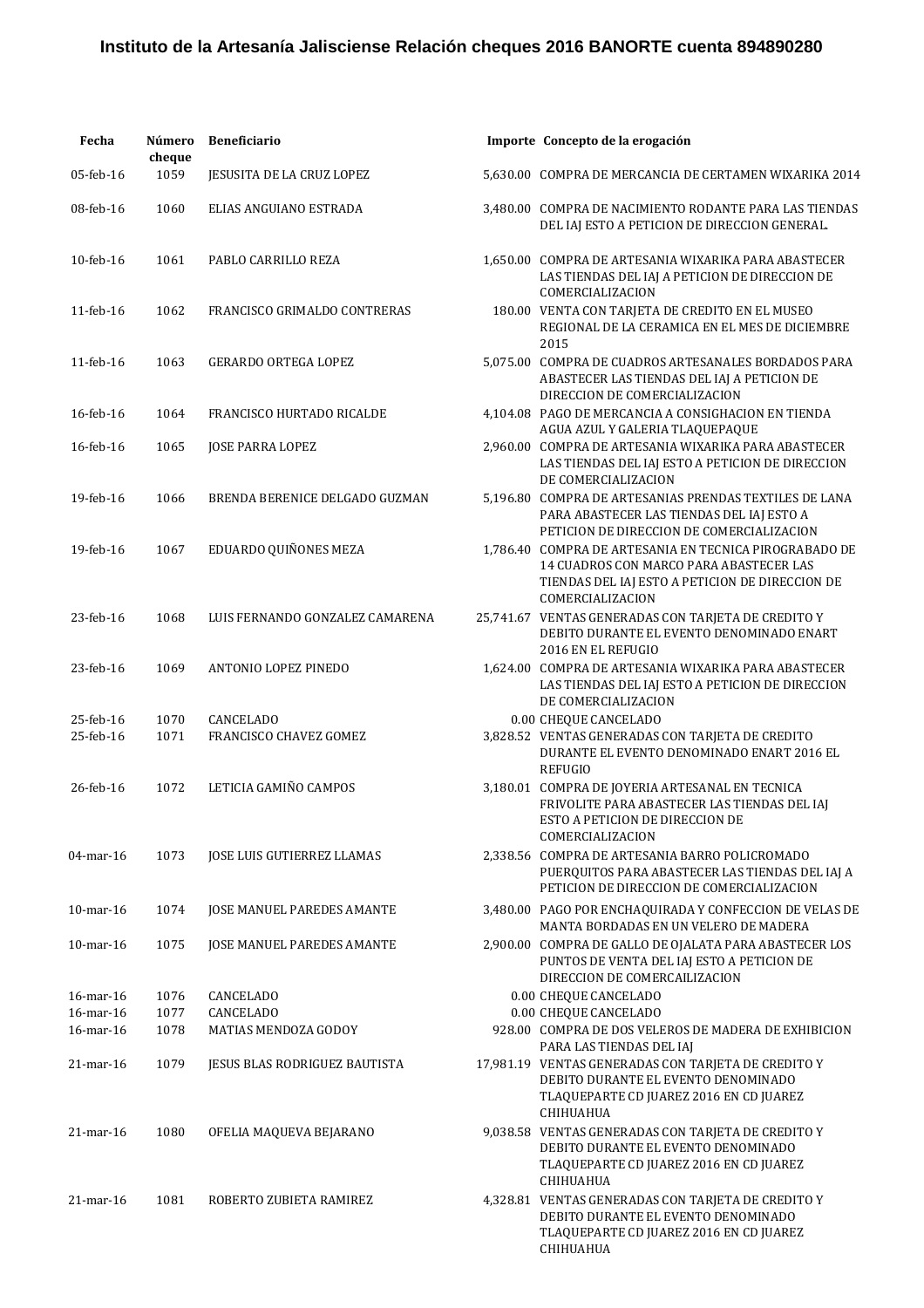| Fecha                  | Número<br>cheque | <b>Beneficiario</b>                              | Importe Concepto de la erogación                                                                                                                                   |
|------------------------|------------------|--------------------------------------------------|--------------------------------------------------------------------------------------------------------------------------------------------------------------------|
| $21$ -mar-16           | 1082             | AMATTDVEA BECERRA BEJARANO                       | 5,512.73 VENTAS GENERADAS CON TARJETA DE CREDITO Y<br>DEBITO DURANTE EL EVENTO DENOMINADO<br>TLAQUEPARTE CD JUAREZ 2016 EN CD JUAREZ<br>CHIHUAHUA                  |
| $21$ -mar-16           | 1083             | MARIO GALVAN RODRIGUEZ                           | 1,891.89 VENTAS GENERADAS CON TARJETA DE CREDITO Y<br>DEBITO DURANTE EL EVENTO DENOMINADO<br>TLAQUEPARTE CD JUAREZ 2016 EN CD JUAREZ<br>CHIHUAHUA                  |
| 29-mar-16              | 1084             | PABLO CARRILLO REZA                              | 5,150.00 COMPRA DE 3 CABEZAS DE JAGUAR PARA ABASTECER<br>TIENDAS DEL IAJ                                                                                           |
| 29-mar-16<br>29-mar-16 | 1085<br>1086     | <b>CANCELADO</b><br>JORGE EDUARDO ORNELAS RENDON | 0.00 CHEQUE CANCELADO<br>2,575.20 COMPRA JUGUETES DE MADERA DE TEOCALTICHE PARA<br>TALLER "PINTA TU JUGUETE" EN EL EVENTO "EL<br>ARTESANO CORAZON DE JALISCO 2016" |
| 31-mar-16              | 1087             | <b>JULIAN CARRILLO DIAZ</b>                      | 5,050.00 ARTESANIA WIXARIKA                                                                                                                                        |
| $07$ -abr-16           | 1088             | <b>CIRILO TORRES DE LA CRUZ</b>                  | 1,000.00 COMPRA DE ARTESANIA WIXARIKA PARA ABASTECER<br>LAS TIENDAS DEL IAJ ESTO A PETICION DE DIRECCION<br>DE COMERCIALIZACION                                    |
| $07$ -abr-16           | 1089             | <b>JUAN FERNANDO MATEOS ZESATE</b>               | 3,952.12 COMPRA DE ARTESANIA PARA ABASTECER LAS TIENDAS<br>DEL IAJ ESTO A PETICION DE DIRECCION DE<br>COMERCIALIZACION                                             |
| $07$ -abr-16           | 1090             | PABLO CARRILLO REZA                              | 4,000.00 COMPRA DE ARTESANIA WIXARIKA PARA ABASTECER<br>LAS TIENDAS DEL IAJ ESTO A PETICION DE DIRECCION<br>DE COMERCIALIZACION                                    |
| $07$ -abr-16           | 1091             | <b>BARUSH ESPARZA UGALDE</b>                     | 11,600.00 COMPRA DE DOS ESCULTURAS PARA ABASTECER LAS<br>TIENDAS DEL IAJ ESTO A PETICION DE<br>COMERCIALIZACION                                                    |
| $07$ -abr-16           | 1092             | EDUARDO JAUREGUI HUERTA                          | 14,431.87 VENTAS GENERADAS CON TARJETA DE CREDITO Y<br>DEBITO DURANTE EL EVENTO DENOMINADO EL<br>ARTESANO CORAZON DE JALISCO 2016.                                 |
| $07$ -abr-16           | 1093             | MIGUEL VILLAFAN GUTIERREZ                        | 5,055.61 VENTAS GENERADAS CON TARJETA DE CREDITO Y<br>DEBITO DURANTE EL EVENTO DENOMINADO EL<br>ARTESANO CORAZON DE JALISCO 2016.                                  |
| $07$ -abr-16           | 1094             | ALBERTO ROMERO VAZQUEZ                           | 9,143.93 VENTAS GENERADAS CON TARJETA DE CREDITO Y<br>DEBITO DURANTE EL EVENTO DENOMINADO EL<br>ARTESANO CORAZON DE JALISCO 2016.                                  |
| $07$ -abr-16           | 1095             | <b>GEORGINA AIDA CABRERA TAGLE</b>               | 2,857.33 VENTAS GENERADAS CON TARJETA DE CREDITO Y<br>DEBITO DURANTE EL EVENTO DENOMINADO EL<br>ARTESANO CORAZON DE JALISCO 2016.                                  |
| $07$ -abr-16           | 1096             | FERNANDO LEON MEJIA                              | 2,714.97 VENTAS GENERADAS CON TARJETA DE CREDITO Y<br>DEBITO DURANTE EL EVENTO DENOMINADO EL<br>ARTESANO CORAZON DE JALISCO 2016.                                  |
| $07$ -abr-16           | 1097             | EDUARDO ESTRADA AQUINO                           | 2,307.36 VENTAS GENERADAS CON TARIETA DE CREDITO Y<br>DEBITO DURANTE EL EVENTO DENOMINADO EL<br>ARTESANO CORAZON DE JALISCO 2016.                                  |
| $07$ -abr-16           | 1098             | ANA MARIA SIERRA GALVAN                          | 511.86 VENTAS GENERADAS CON TARJETA DE CREDITO Y<br>DEBITO DURANTE EL EVENTO DENOMINADO EL<br>ARTESANO CORAZON DE JALISCO 2016.                                    |
| $07$ -abr-16           | 1099             | FLORENTINO JIMON BARBA                           | 148.12 VENTAS GENERADAS CON TARIETA DE CREDITO Y<br>DEBITO DURANTE EL EVENTO DENOMINADO EL<br>ARTESANO CORAZON DE JALISCO 2016.                                    |
| $07$ -abr-16           | 1100             | RAMON EDUARDO LOPEZ SOTELO                       | 2,927.70 VENTAS GENERADAS CON TARJETA DE CREDITO Y<br>DEBITO DURANTE EL EVENTO DENOMINADO EL<br>ARTESANO CORAZON DE JALISCO 2016.                                  |
| $07$ -abr-16           | 1101             | ANA LUISA ESPARZA CARDENAS                       | 3,133.70 VENTAS GENERADAS CON TARJETA DE CREDITO Y<br>DEBITO DURANTE EL EVENTO DENOMINADO EL<br>ARTESANO CORAZON DE JALISCO 2016.                                  |
| $07$ -abr-16           | 1102             | MICAELA LOPEZ GOMEZ                              | 433.21 VENTAS GENERADAS CON TARJETA DE CREDITO Y<br>DEBITO DURANTE EL EVENTO DENOMINADO EL<br>ARTESANO CORAZON DE JALISCO 2016.                                    |
| $07$ -abr-16           | 1103             | MARCELINA GOMEZ HIPOLITO                         | 29.62 VENTAS GENERADAS CON TARJETA DE CREDITO Y<br>DEBITO DURANTE EL EVENTO DENOMINADO EL<br>ARTESANO CORAZON DE JALISCO 2016.                                     |
| $07$ -abr-16           | 1104             | CANCELADO                                        | 0.00 CHEQUE CANCELADO                                                                                                                                              |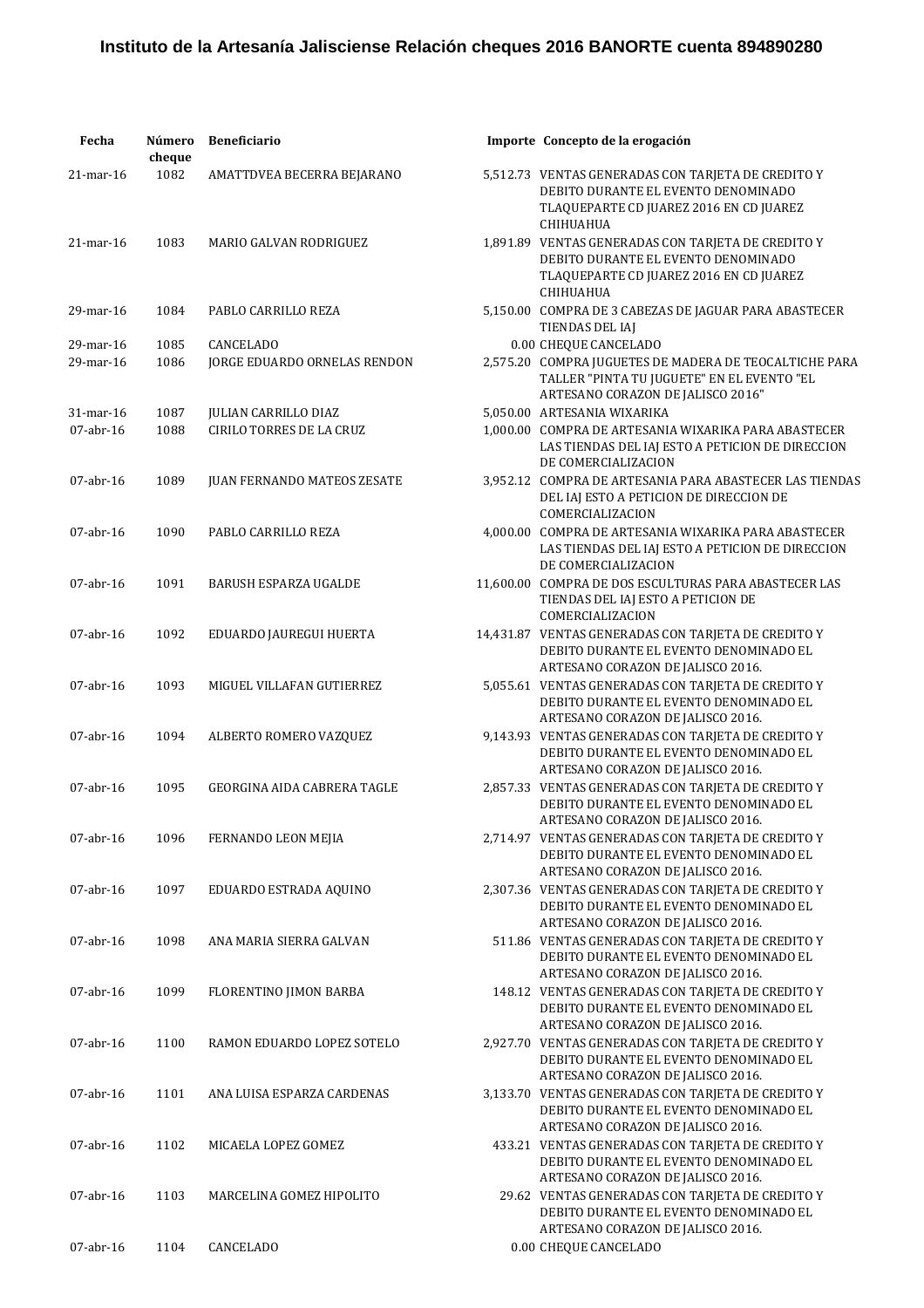| Fecha                     | Número<br>cheque | <b>Beneficiario</b>                             | Importe Concepto de la erogación                                                                                                                                     |
|---------------------------|------------------|-------------------------------------------------|----------------------------------------------------------------------------------------------------------------------------------------------------------------------|
| 07-abr-16                 | 1105             | MARIA RODRIGUEZ LARA                            | 690.07 VENTAS GENERADAS CON TARJETA DE CREDITO Y<br>DEBITO DURANTE EL EVENTO DENOMINADO EL                                                                           |
| $07$ -abr-16              | 1106             | MARIA EVANGELINA GONZALEZ LOZANO                | ARTESANO CORAZON DE JALISCO 2016.<br>147.25 VENTAS GENERADAS CON TARJETA DE CREDITO Y<br>DEBITO DURANTE EL EVENTO DENOMINADO EL<br>ARTESANO CORAZON DE JALISCO 2016. |
| $07$ -abr-16<br>07-abr-16 | 1107<br>1108     | CANCELADO<br>SOILA PATRICIA BECERRA BEJAR       | 0.00 CHEQUE CANCELADO<br>2,375.69 VENTAS GENERADAS CON TARJETA DE CREDITO Y<br>DEBITO DURANTE EL EVENTO DENOMINADO EL<br>ARTESANO CORAZON DE JALISCO 2016.           |
| 07-abr-16                 | 1109             | MARCELA DEL SOL ALVAREZ ZARATE                  | 3,683.98 VENTAS GENERADAS CON TARJETA DE CREDITO Y<br>DEBITO DURANTE EL EVENTO DENOMINADO EL<br>ARTESANO CORAZON DE JALISCO 2016.                                    |
| 07-abr-16                 | 1110             | PATRICIA CARDENAS MARTINEZ                      | 1,126.95 VENTAS CON TARJETA DE DEBITO Y CREDITO DURANTE<br>EL EVENTO EL ARTESANO CORAZON DE JALISCO 2016                                                             |
| $07$ -abr-16              | 1111             | MAXIMA OROZCO GODINEZ                           | 78.53 VENTAS CON TARJETA DE DEBITO Y CREDITO DURANTE<br>EL EVENTO EL ARTESANO CORAZON DE JALISCO 2016                                                                |
| $07$ -abr-16              | 1112             | NANCY GABRIELA TOSTADO GONZALEZ                 | 836.74 VENTAS CON TARJETA DE DEBITO Y CREDITO DURANTE<br>EL EVENTO EL ARTESANO CORAZON DE JALISCO 2016                                                               |
| $07$ -abr-16              | 1113             | <b>SUSANA SANCHEZ VALENTIN</b>                  | 490.84 VENTAS CON TARJETA DE DEBITO Y CREDITO DURANTE<br>EL EVENTO EL ARTESANO CORAZON DE JALISCO 2016                                                               |
| $07$ -abr-16              | 1114             | <b>CLARISSA GALINDA FRANCO</b>                  | 722.75 VENTAS CON TARJETA DE DEBITO Y CREDITO DURANTE<br>EL EVENTO EL ARTESANO CORAZON DE JALISCO 2016                                                               |
| $07$ -abr-16              | 1115             | FRANCISCO BAUTISTA CARRILLO                     | 392.67 VENTAS CON TARJETA DE DEBITO Y CREDITO DURANTE<br>EL EVENTO EL ARTESANO CORAZON DE JALISCO 2016                                                               |
| $07$ -abr-16              | 1116             | MARIA DOLORES DIAZ DIAZ                         | 461.91 VENTAS CON TARJETA DE DEBITO Y CREDITO DURANTE<br>EL EVENTO EL ARTESANO CORAZON DE JALISCO 2016                                                               |
| $07$ -abr-16              | 1117             | <b>MONICA SUAREZ CAZARES</b>                    | 2,263.65 VENTAS CON TARJETA DE DEBITO Y CREDITO DURANTE<br>EL EVENTO EL ARTESANO CORAZON DE JALISCO 2016                                                             |
| 07-abr-16                 | 1118             | MARTHA ADRIANA GARCIA RAMIREZ                   | 998.31 VENTAS CON TARJETA DE DEBITO Y CREDITO DURANTE<br>EL EVENTO EL ARTESANO CORAZON DE JALISCO 2016                                                               |
| 07-abr-16                 | 1119             | JUAN MANUEL SANCHEZ HERNANDEZ                   | 2,038.91 VENTAS CON TARJETA DE DEBITO Y CREDITO DURANTE<br>EL EVENTO EL ARTESANO CORAZON DE JALISCO 2016                                                             |
| 07-abr-16                 | 1120             | <b>JORGE SANCHEZ PELAYO</b>                     | 1,332.52 VENTAS CON TARJETA DE DEBITO Y CREDITO DURANTE<br>EL EVENTO EL ARTESANO CORAZON DE JALISCO 2016                                                             |
| $07$ -abr-16<br>07-abr-16 | 1121<br>1122     | CHEQUE CANCELADO<br>RIGOBERTO MATEOS CAMPECHANO | 0.00 CHEQUE CANCELADO<br>256.28 VENTAS CON TARJETA DE DEBITO Y CREDITO DURANTE<br>EL EVENTO EL ARTESANO CORAZON DE JALISCO 2016                                      |
| 07-abr-16                 | 1123             | MARIA DEL CARMEN FERNANDEZ GALINDO              | 468.79 VENTAS CON TARJETA DE DEBITO Y CREDITO DURANTE<br>EL EVENTO EL ARTESANO CORAZON DE JALISCO 2016                                                               |
| 07-abr-16                 | 1124             | ROSA GOMEZ GOMEZ                                | 2,834.41 VENTAS CON TARJETA DE DEBITO Y CREDITO DURANTE<br>EL EVENTO EL ARTESANO CORAZON DE JALISCO 2016                                                             |
| 07-abr-16                 | 1125             | SONIA GONZALEZ ALVAREZ                          | 886.69 VENTAS CON TARJETA DE DEBITO Y CREDITO DURANTE<br>EL EVENTO EL ARTESANO CORAZON DE JALISCO 2016                                                               |
| 07-abr-16                 | 1126             | JOCHIMIN DIAZ MARTINEZ                          | 4,774.22 VENTAS CON TARJETA DE DEBITO Y CREDITO DURANTE<br>EL EVENTO EL ARTESANO CORAZON DE JALISCO 2016                                                             |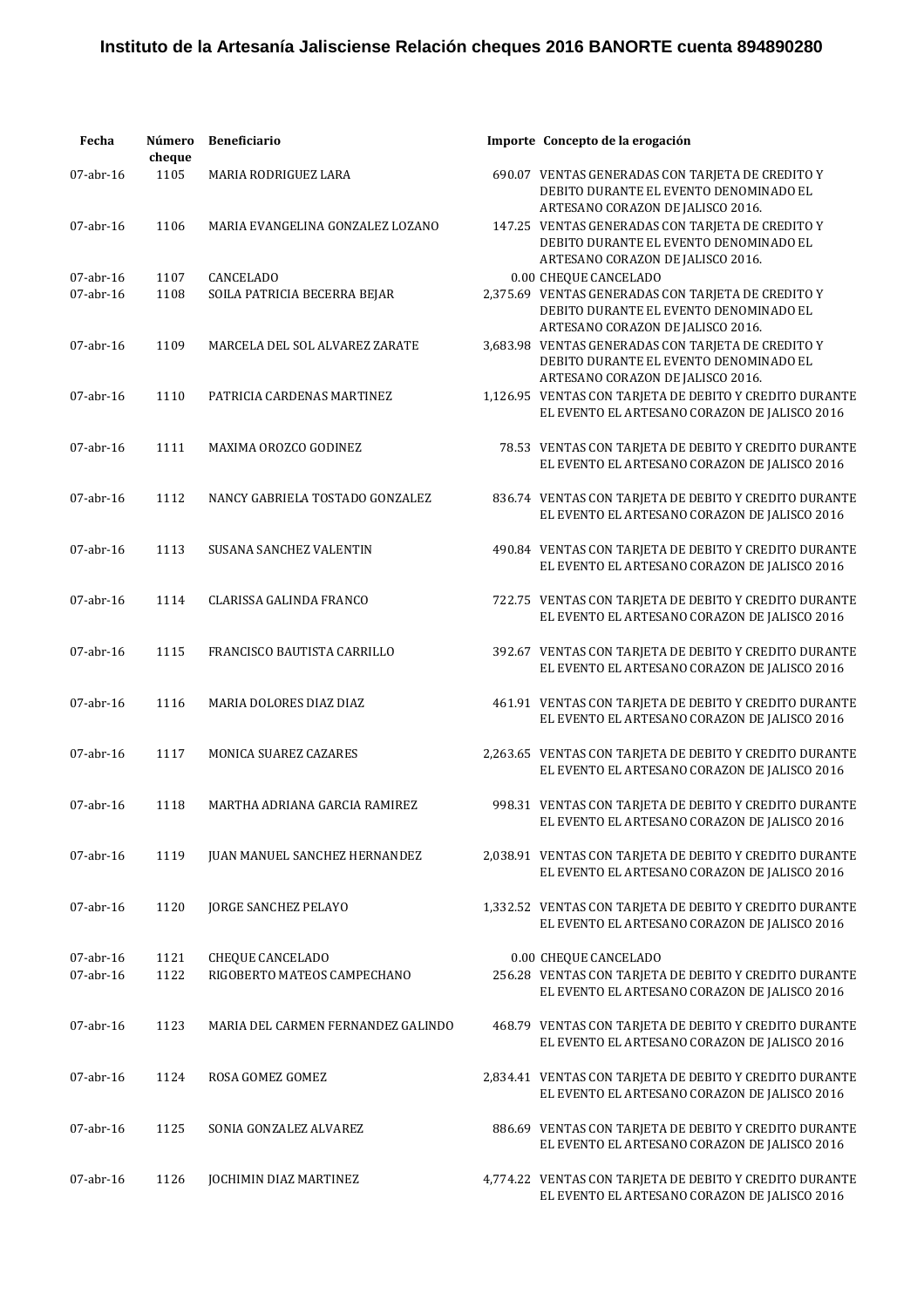| Fecha                     | Número<br>cheque | <b>Beneficiario</b>                   | Importe Concepto de la erogación                                                                                                  |
|---------------------------|------------------|---------------------------------------|-----------------------------------------------------------------------------------------------------------------------------------|
| 07-abr-16                 | 1127             | ROMINA ALVAREZ ZARATE                 | 236.99 VENTAS CON TARJETA DE DEBITO Y CREDITO DURANTE<br>EL EVENTO EL ARTESANO CORAZON DE JALISCO 2016                            |
| $07$ -abr-16              | 1128             | MARIA ISABEL MERCADO                  | 570.76 VENTAS CON TARJETA DE DEBITO Y CREDITO DURANTE<br>EL EVENTO EL ARTESANO CORAZON DE JALISCO 2016                            |
| $07$ -abr-16<br>07-abr-16 | 1129<br>1130     | CANCELADO<br>ANA ROSA ARGUELLES MUÑOZ | 0.00 CHEQUE CANCELADO<br>4,550.35 VENTAS CON TARJETA DE DEBITO Y CREDITO DURANTE<br>EL EVENTO EL ARTESANO CORAZON DE JALISCO 2016 |
| 07-abr-16                 | 1131             | FRANCISCO VARGAS BARAJAS              | 1,534.02 VENTAS CON TARJETA DE DEBITO Y CREDITO DURANTE<br>EL EVENTO EL ARTESANO CORAZON DE JALISCO 2016                          |
| 07-abr-16                 | 1132             | VANESSA ANNAI JACOBO ESPARZA          | 466.99 VENTAS CON TARJETA DE DEBITO Y CREDITO DURANTE<br>EL EVENTO EL ARTESANO CORAZON DE JALISCO 2016                            |
| $07$ -abr-16              | 1133             | CINA AGUIÑAGA MORALES                 | 7,988.59 VENTAS CON TARJETA DE DEBITO Y CREDITO DURANTE<br>EL EVENTO EL ARTESANO CORAZON DE JALISCO 2016                          |
| $07$ -abr-16              | 1134             | <b>CASIMIRO TORRES RAMIREZ</b>        | 2,356.71 VENTAS CON TARJETA DE DEBITO Y CREDITO DURANTE<br>EL EVENTO EL ARTESANO CORAZON DE JALISCO 2016                          |
| $07$ -abr-16              | 1135             | RAMON LARIOS RODRIGUEZ                | 246.11 VENTAS CON TARJETA DE DEBITO Y CREDITO DURANTE<br>EL EVENTO EL ARTESANO CORAZON DE JALISCO 2016                            |
| 07-abr-16                 | 1136             | <b>JUAN IGNACIO LUGO CUETO</b>        | 904.50 VENTAS CON TARJETA DE DEBITO Y CREDITO DURANTE<br>EL EVENTO EL ARTESANO CORAZON DE JALISCO 2016                            |
| 07-abr-16                 | 1137             | OSVALDO MENDOZA ALVA                  | 374.20 VENTAS CON TARJETA DE DEBITO Y CREDITO DURANTE<br>EL EVENTO EL ARTESANO CORAZON DE JALISCO 2016                            |
| $07$ -abr-16              | 1138             | OLIVIA MARTINEZ NUÑO                  | 2,175.17 VENTAS CON TARJETA DE DEBITO Y CREDITO DURANTE<br>EL EVENTO EL ARTESANO CORAZON DE JALISCO 2016                          |
| $07$ -abr-16              | 1139             | FABIAN MURILLO RAMIREZ                | 20,940.29 VENTAS CON TARJETA DE DEBITO Y CREDITO DURANTE<br>EL EVENTO EL ARTESANO CORAZON DE JALISCO 2016                         |
| 07-abr-16<br>07-abr-16    | 1140<br>1141     | CANCELADO<br>EDUARDO ENRIQUE COLIN V. | 0.00 CHEQUE CANCELADO<br>631.23 VENTAS CON TARJETA DE DEBITO Y CREDITO DURANTE<br>EL EVENTO EL ARTESANO CORAZON DE JALISCO 2016   |
| 07-abr-16                 | 1142             | RAUL MEJIA                            | 1,317.59 VENTAS CON TARJETA DE DEBITO Y CREDITO DURANTE<br>EL EVENTO EL ARTESANO CORAZON DE JALISCO 2016                          |
| $07$ -abr-16              | 1143             | BERTHA CARRILLO ALEJO                 | 1,411.18 VENTAS CON TARJETA DE DEBITO Y CREDITO DURANTE<br>EL EVENTO EL ARTESANO CORAZON DE JALISCO 2016                          |
| $07$ -abr-16              | 1144             | PAULINA GUTIERREZ SANCHEZ             | 147.25 VENTAS CON TARJETA DE DEBITO Y CREDITO DURANTE<br>EL EVENTO EL ARTESANO CORAZON DE JALISCO 2016                            |
| $07$ -abr-16              | 1145             | BRENDA CARRERO CASTAÑEDA              | 640.41 VENTAS CON TARJETA DE DEBITO Y CREDITO DURANTE<br>EL EVENTO EL ARTESANO CORAZON DE JALISCO 2016                            |
| $07$ -abr-16              | 1146             | JOSE ALBERTO GUZMAN ALVAREZ           | 230.69 VENTAS CON TARJETA DE DEBITO Y CREDITO DURANTE<br>EL EVENTO EL ARTESANO CORAZON DE JALISCO 2016                            |
| $07$ -abr-16              | 1147             | REGINO SALOMON MARQUEZ CAMPOS         | 1,220.99 VENTAS CON TARJETA DE DEBITO Y CREDITO DURANTE<br>EL EVENTO EL ARTESANO CORAZON DE JALISCO 2016                          |
| $07$ -abr-16              | 1148             | JOSE RAFAEL LOPEZ DIAZ                | 977.60 VENTAS CON TARJETA DE DEBITO Y CREDITO DURANTE<br>EL EVENTO EL ARTESANO CORAZON DE JALISCO 2016                            |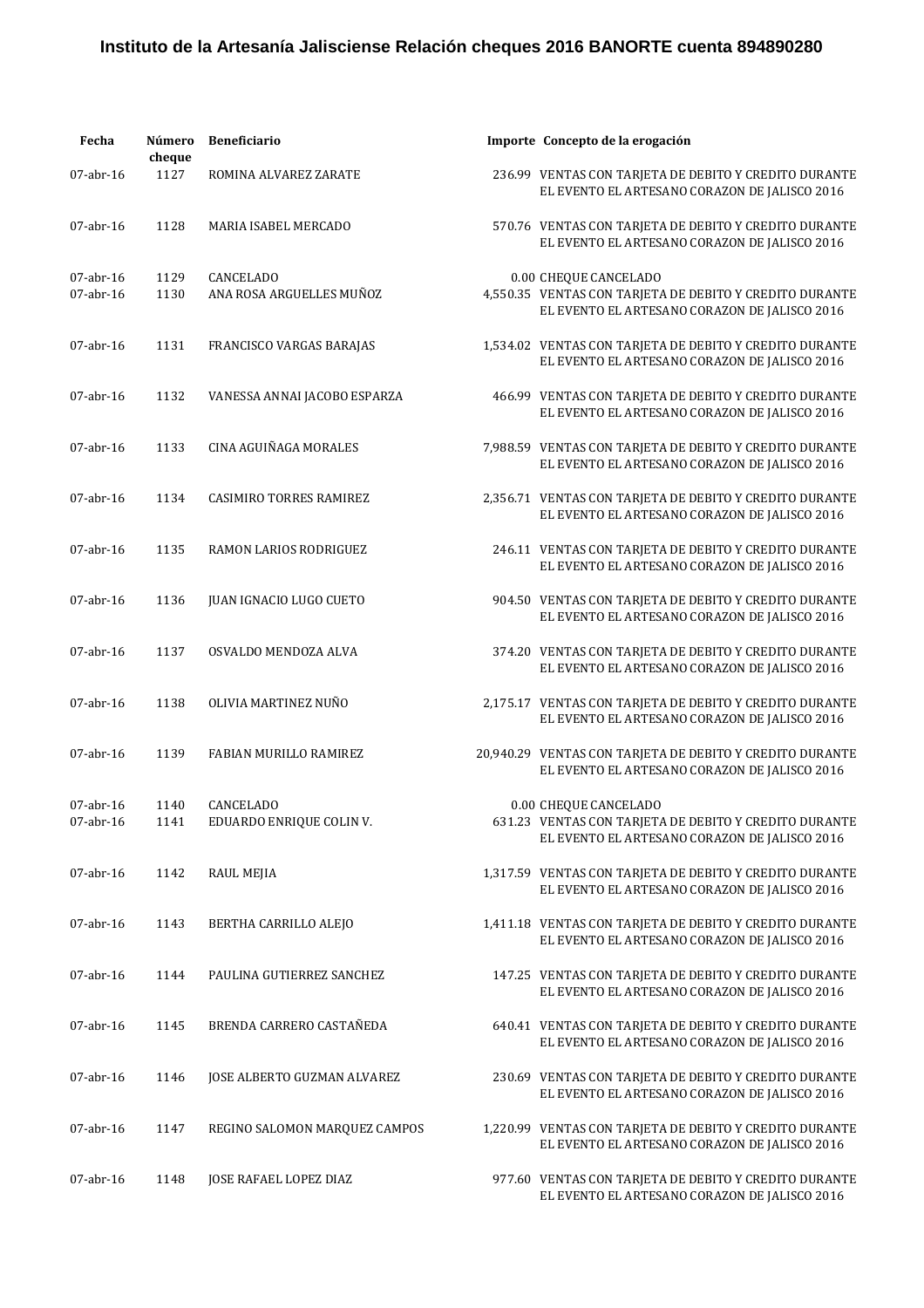| Fecha                     | Número<br>cheque | Beneficiario                                           | Importe Concepto de la erogación                                                                                                  |
|---------------------------|------------------|--------------------------------------------------------|-----------------------------------------------------------------------------------------------------------------------------------|
| $07$ -abr-16              | 1149             | PABLO CERVANTES VELAZQUEZ                              | 5,045.22 VENTAS CON TARJETA DE DEBITO Y CREDITO DURANTE<br>EL EVENTO EL ARTESANO CORAZON DE JALISCO 2016                          |
| 07-abr-16                 | 1150             | JORGE LUIS DE LA VEGA MENDEZ                           | 5,104.95 VENTAS CON TARJETA DE DEBITO Y CREDITO DURANTE<br>EL EVENTO EL ARTESANO CORAZON DE JALISCO 2016                          |
| $07$ -abr-16              | 1151             | <b>JUAN MURGUIA MATEOS</b>                             | 2,742.63 VENTAS CON TARJETA DE DEBITO Y CREDITO DURANTE<br>EL EVENTO EL ARTESANO CORAZON DE JALISCO 2016                          |
| 07-abr-16                 | 1152             | GERMAN GUTIERREZ GONZALEZ                              | 658.71 VENTAS CON TARJETA DE DEBITO Y CREDITO DURANTE<br>EL EVENTO EL ARTESANO CORAZON DE JALISCO 2016                            |
| 07-abr-16                 | 1153             | CESAR FABIAN DE LA CRUZ DEL REAL                       | 1,035.45 VENTAS CON TARJETA DE DEBITO Y CREDITO DURANTE<br>EL EVENTO EL ARTESANO CORAZON DE JALISCO 2016                          |
| 07-abr-16<br>$07$ -abr-16 | 1154<br>1155     | <b>CANCELADO</b><br>MARIA DEL CARMEN DE LA MORA VERDIN | 0.00 CHEQUE CANCELADO<br>6,824.21 VENTAS CON TARJETA DE DEBITO Y CREDITO DURANTE<br>EL EVENTO EL ARTESANO CORAZON DE JALISCO 2016 |
| $07$ -abr-16              | 1156             | HUGO BALTAZAR MACIAS GARCIA                            | 2,338.12 VENTAS CON TARJETA DE DEBITO Y CREDITO DURANTE<br>EL EVENTO EL ARTESANO CORAZON DE JALISCO 2016                          |
| 07-abr-16                 | 1157             | ANTONIO BASULTO BERNABE                                | 1,211.52 VENTAS CON TARJETA DE DEBITO Y CREDITO DURANTE<br>EL EVENTO EL ARTESANO CORAZON DE JALISCO 2016                          |
| 07-abr-16                 | 1158             | BENJAMIN SIERRA GALVAN                                 | 868.98 VENTAS CON TARJETA DE DEBITO Y CREDITO DURANTE<br>EL EVENTO EL ARTESANO CORAZON DE JALISCO 2016                            |
| 07-abr-16                 | 1159             | <b>CANCELADO</b>                                       | 0.00 CHEQUE CANCELADO                                                                                                             |
| 07-abr-16                 | 1160             | EDNA LIZETH JAUREGUI MORAN                             | 1,670.23 VENTAS CON TARJETA DE DEBITO Y CREDITO DURANTE<br>EL EVENTO EL ARTESANO CORAZON DE JALISCO 2016                          |
| $07$ -abr-16              | 1161             | FACUNDO GOMEZ GOMEZ                                    | 2,347.67 VENTAS CON TARJETA DE DEBITO Y CREDITO DURANTE<br>EL EVENTO EL ARTESANO CORAZON DE JALISCO 2016                          |
| 07-abr-16                 | 1162             | <b>GUADALUPE GOMEZ GOMEZ</b>                           | 3,544.46 VENTAS CON TARJETA DE DEBITO Y CREDITO DURANTE<br>EL EVENTO EL ARTESANO CORAZON DE JALISCO 2016                          |
| 07-abr-16                 | 1163             | TRINIDAD VELAZQUEZ MUÑOZ                               | 58.90 VENTAS CON TARJETA DE DEBITO Y CREDITO DURANTE<br>EL EVENTO EL ARTESANO CORAZON DE JALISCO 2016                             |
| $07$ -abr-16              | 1164             | MARIA JOSE PALACIOS GOMEZ                              | 672.45 VENTAS CON TARJETA DE DEBITO Y CREDITO DURANTE<br>EL EVENTO EL ARTESANO CORAZON DE JALISCO 2016                            |
| $07$ -abr-16              | 1165             | ROSA RIVERA ALVARADO                                   | 716.62 VENTAS CON TARJETA DE DEBITO Y CREDITO DURANTE<br>EL EVENTO EL ARTESANO CORAZON DE JALISCO 2016                            |
| 07-abr-16                 | 1166             | XOCHITL GOMEZ CABRERA                                  | 305.01 VENTAS CON TARJETA DE DEBITO Y CREDITO DURANTE<br>EL EVENTO EL ARTESANO CORAZON DE JALISCO 2016                            |
| $07$ -abr-16              | 1167             | EVA AGUIRRE JAVIER                                     | 305.07 VENTAS CON TARJETA DE DEBITO Y CREDITO DURANTE<br>EL EVENTO EL ARTESANO CORAZON DE JALISCO 2016                            |
| 07-abr-16                 | 1168             | <b>JOSE ESTRADA MEDINA</b>                             | 1,086.22 VENTAS CON TARJETA DE DEBITO Y CREDITO DURANTE<br>EL EVENTO EL ARTESANO CORAZON DE JALISCO 2016                          |
| 07-abr-16                 | 1169             | MARISOL LOPEZ TORRES                                   | 1,350.17 VENTAS CON TARJETA DE DEBITO Y CREDITO DURANTE<br>EL EVENTO EL ARTESANO CORAZON DE JALISCO 2016                          |
| 07-abr-16<br>07-abr-16    | 1170<br>1171     | CHEQUE CANCELADO<br>ANA ROSA HERNANDEZ ALVAREZ         | 0.00 CHEQUE CANCELADO<br>1,086.22 VENTAS CON TARJETA DE DEBITO Y CREDITO DURANTE<br>EL EVENTO EL ARTESANO CORAZON DE JALISCO 2016 |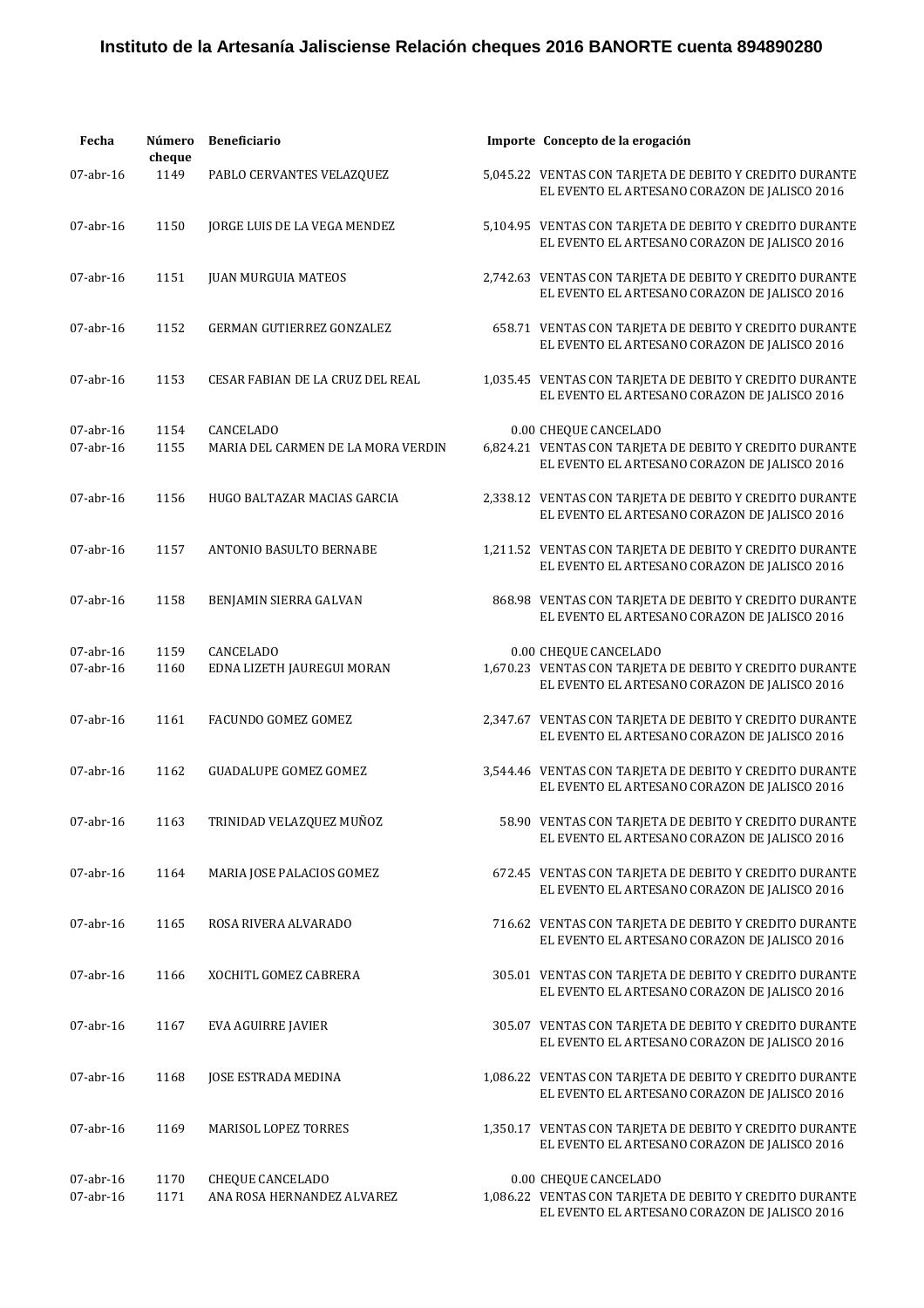| Fecha                  | Número<br>cheque | <b>Beneficiario</b>                         | Importe Concepto de la erogación                                                                                                |
|------------------------|------------------|---------------------------------------------|---------------------------------------------------------------------------------------------------------------------------------|
| 07-abr-16              | 1172             | JOSE MIGUEL ZAMBRANO PEREZ                  | 79.00 VENTAS CON TARJETA DE DEBITO Y CREDITO DURANTE<br>EL EVENTO EL ARTESANO CORAZON DE JALISCO 2016                           |
| $07$ -abr-16           | 1173             | <b>CARLOS TAPIA TOVAR</b>                   | 1,227.09 VENTAS CON TARJETA DE DEBITO Y CREDITO DURANTE<br>EL EVENTO EL ARTESANO CORAZON DE JALISCO 2016                        |
| $07$ -abr-16           | 1174             | GUILLERMO ANTONIO ESTRADA RUVALCAE          | 1,846.41 VENTAS CON TARJETA DE DEBITO Y CREDITO DURANTE<br>EL EVENTO EL ARTESANO CORAZON DE JALISCO 2016                        |
| 07-abr-16              | 1175             | OFELIA GARCIA JUAREZ                        | 8,935.83 VENTAS CON TARJETA DE DEBITO Y CREDITO DURANTE<br>EL EVENTO EL ARTESANO CORAZON DE JALISCO 2016                        |
| 07-abr-16              | 1176             | JOSE ESCOTO GONZALEZ                        | 295.08 VENTAS CON TARJETA DE DEBITO Y CREDITO DURANTE<br>EL EVENTO EL ARTESANO CORAZON DE JALISCO 2016                          |
| 07-abr-16              | 1177             | FRANCISCO MARCIANO ACEVEDO OLEA             | 44.44 VENTAS CON TARJETA DE DEBITO Y CREDITO DURANTE<br>EL EVENTO EL ARTESANO CORAZON DE JALISCO 2016                           |
| $07$ -abr-16           | 1178             | RAMONA LUCINA BARAJAS SANCHEZ               | 324.53 VENTAS CON TARJETA DE DEBITO Y CREDITO DURANTE<br>EL EVENTO EL ARTESANO CORAZON DE JALISCO 2016                          |
| $07$ -abr-16           | 1179             | NORMA LETICIA GUTIERREZ GARCIA              | 83.94 VENTAS CON TARJETA DE DEBITO Y CREDITO DURANTE<br>EL EVENTO EL ARTESANO CORAZON DE JALISCO 2016                           |
| 07-abr-16              | 1180             | <b>CARLOS AVALOS BENITEZ</b>                | 343.59 VENTAS CON TARJETA DE DEBITO Y CREDITO DURANTE<br>EL EVENTO EL ARTESANO CORAZON DE JALISCO 2016                          |
| 07-abr-16              | 1181             | LOURDES FABIOLA MARTINEZ MEDEROS            | 510.47 VENTAS CON TARJETA DE DEBITO Y CREDITO DURANTE<br>EL EVENTO EL ARTESANO CORAZON DE JALISCO 2016                          |
| $07$ -abr-16           | 1182             | <b>BLANCA DELIA CASTRO TORRES</b>           | 569.37 VENTAS CON TARJETA DE DEBITO Y CREDITO DURANTE<br>EL EVENTO EL ARTESANO CORAZON DE JALISCO 2016                          |
| $07$ -abr-16           | 1183             | SALVADOR DIAZ ROMERO                        | 1,283.71 VENTAS CON TARJETA DE DEBITO Y CREDITO DURANTE<br>EL EVENTO EL ARTESANO CORAZON DE JALISCO 2016                        |
| 07-abr-16<br>07-abr-16 | 1184<br>1185     | <b>CANCELADO</b><br>EDMUNDO RIVERA MARTINEZ | 0.00 CHEQUE CANCELADO<br>157.07 VENTAS CON TARJETA DE DEBITO Y CREDITO DURANTE<br>EL EVENTO EL ARTESANO CORAZON DE JALISCO 2016 |
| $07$ -abr-16           | 1186             | MARIA DE JESUS SIXTO ONOFRE                 | 108.62 VENTAS CON TARJETA DE DEBITO Y CREDITO DURANTE<br>EL EVENTO EL ARTESANO CORAZON DE JALISCO 2016                          |
| $07$ -abr-16           | 1187             | DAMARIS LEDEZMA GUZMAN                      | 1,029.36 VENTAS CON TARJETA DE DEBITO Y CREDITO DURANTE<br>EL EVENTO EL ARTESANO CORAZON DE JALISCO 2016                        |
| $07$ -abr-16           | 1188             | VICTOR ENRIQUE ARTEAGA SOUZA                | 333.77 VENTAS CON TARJETA DE DEBITO Y CREDITO DURANTE<br>EL EVENTO EL ARTESANO CORAZON DE JALISCO 2016                          |
| $07$ -abr-16           | 1189             | <b>GERARDO ALVAREZ GONZALEZ</b>             | 1,348.66 VENTAS CON TARJETA DE DEBITO Y CREDITO DURANTE<br>EL EVENTO EL ARTESANO CORAZON DE JALISCO 2016                        |
| $07$ -abr-16           | 1190             | ANA ELIDIA CHAVEZ LUPERCIO                  | 6,731.99 VENTAS CON TARJETA DE DEBITO Y CREDITO DURANTE<br>EL EVENTO EL ARTESANO CORAZON DE JALISCO 2016                        |
| $07$ -abr-16           | 1191             | JESUS CAUDILLO GALLARDO                     | 147.25 VENTAS CON TARJETA DE DEBITO Y CREDITO DURANTE<br>EL EVENTO EL ARTESANO CORAZON DE JALISCO 2016                          |
| $07$ -abr-16           | 1192             | DANIEL LUIS GARCIA RAMIREZ                  | 246.29 VENTAS CON TARJETA DE DEBITO Y CREDITO DURANTE<br>EL EVENTO EL ARTESANO CORAZON DE JALISCO 2016                          |
| $07$ -abr-16           | 1193             | MARIA AZUCENA URIBE ALVAREZ                 | 2,004.57 VENTAS CON TARJETA DE DEBITO Y CREDITO DURANTE<br>EL EVENTO EL ARTESANO CORAZON DE JALISCO 2016                        |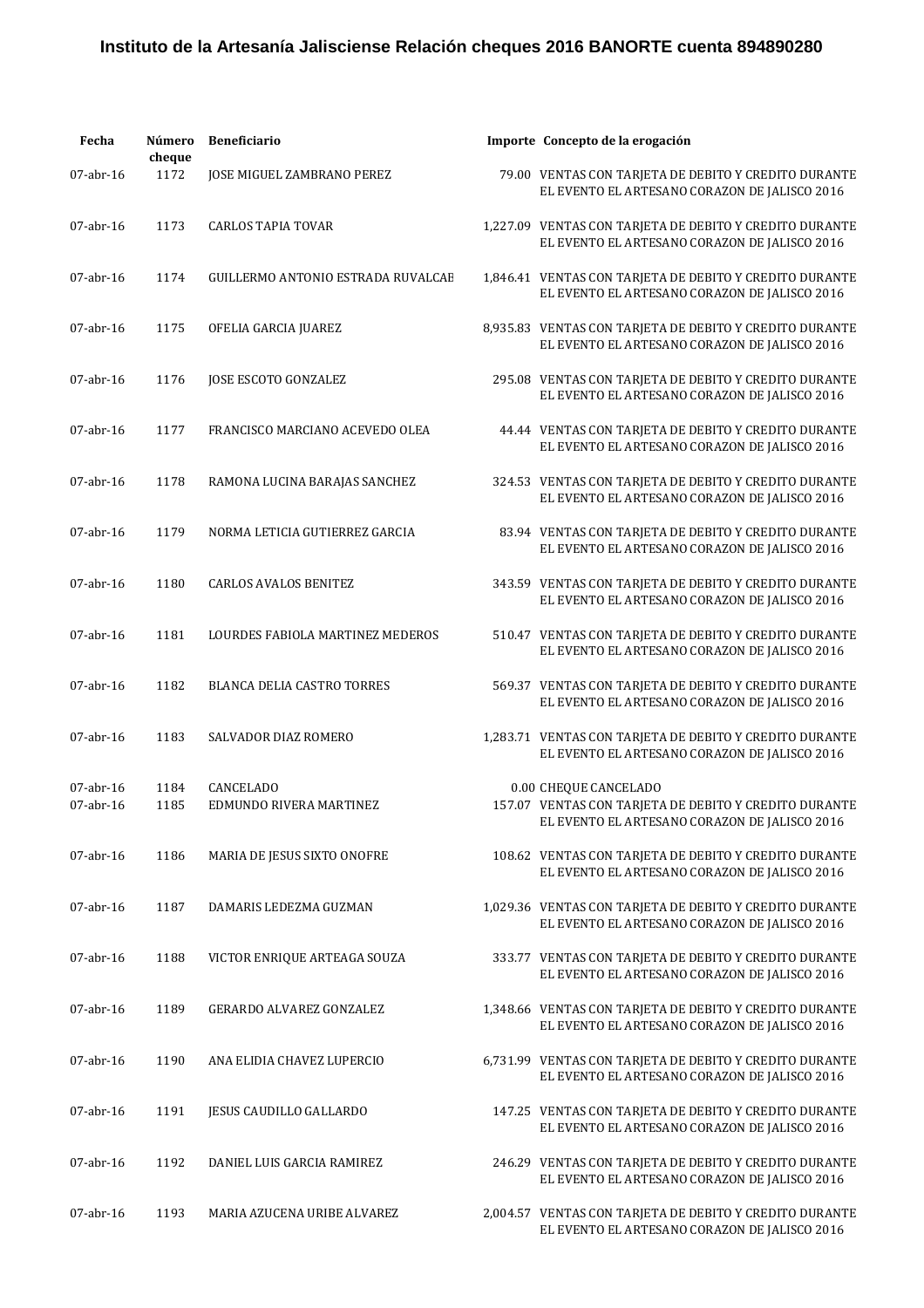| Fecha                     | Número<br>cheque | <b>Beneficiario</b>                     | Importe Concepto de la erogación                                                                                                |
|---------------------------|------------------|-----------------------------------------|---------------------------------------------------------------------------------------------------------------------------------|
| 07-abr-16                 | 1194             | PEDRO ANTONIO GONZALEZ LOPEZ            | 638.09 VENTAS CON TARJETA DE DEBITO Y CREDITO DURANTE<br>EL EVENTO EL ARTESANO CORAZON DE JALISCO 2016                          |
| 07-abr-16                 | 1195             | RAFAEL PINEDA TORRES                    | 296.04 VENTAS CON TARJETA DE DEBITO Y CREDITO DURANTE<br>EL EVENTO EL ARTESANO CORAZON DE JALISCO 2016                          |
| $07$ -abr-16              | 1196             | PATRICIA GUADALUPE GARCIA SAUCEDO       | 589.87 VENTAS CON TARJETA DE DEBITO Y CREDITO DURANTE<br>EL EVENTO EL ARTESANO CORAZON DE JALISCO 2016                          |
| 07-abr-16                 | 1197             | ELVIRA LOZANO RODRIGUEZ                 | 147.25 VENTAS CON TARJETA DE DEBITO Y CREDITO DURANTE<br>EL EVENTO EL ARTESANO CORAZON DE JALISCO 2016                          |
| 07-abr-16<br>$07$ -abr-16 | 1198<br>1199     | CANCELADO<br><b>ESTEBAN LIMON PEREZ</b> | 0.00 CHEQUE CANCELADO<br>304.32 VENTAS CON TARJETA DE DEBITO Y CREDITO DURANTE<br>EL EVENTO EL ARTESANO CORAZON DE JALISCO 2016 |
| $07$ -abr-16              | 1200             | ALMA DELIA RODRIGUEZ RAMIREZ            | 314.14 VENTAS CON TARJETA DE DEBITO Y CREDITO DURANTE<br>EL EVENTO EL ARTESANO CORAZON DE JALISCO 2016                          |
| $07$ -abr-16              | 1201             | <b>GUADALUPE HERNANDEZ CARRILLO</b>     | 14,400.00 COMPRA DE ARTESANIA WIXARIKA PARA ABASTECER<br><b>TIENDAS IAJ</b>                                                     |
| 07-abr-16                 | 1202             | <b>GEORGINA ARROYO CERVANTES</b>        | 1,334.09 VENTAS CON TARJETA DE DEBITO Y CREDITO DURANTE<br>EL EVENTO EL ARTESANO CORAZON DE JALISCO 2016                        |
| 07-abr-16                 | 1203             | CANCELADO                               | 0.00 CHEQUE CANCELADO                                                                                                           |
| 07-abr-16                 | 1204             | MARIA ELIZABETH GIL RIOS                | 641.86 VENTAS CON TARJETA DE DEBITO Y CREDITO DURANTE<br>EL EVENTO EL ARTESANO CORAZON DE JALISCO 2016                          |
| 07-abr-16                 | 1205             | BENJAMIN RODRIGUEZ ANGEL                | 375.24 VENTAS CON TARJETA DE DEBITO Y CREDITO DURANTE<br>EL EVENTO EL ARTESANO CORAZON DE JALISCO 2016                          |
| 07-abr-16                 | 1206             | RODRIGO RUIZ VIRGEN                     | 998.59 VENTAS CON TARJETA DE DEBITO Y CREDITO DURANTE<br>EL EVENTO EL ARTESANO CORAZON DE JALISCO 2016                          |
| 07-abr-16                 | 1207             | <b>FABIAN ALVAREZ MARTINEZ</b>          | 34.56 VENTAS CON TARJETA DE DEBITO Y CREDITO DURANTE<br>EL EVENTO EL ARTESANO CORAZON DE JALISCO 2016                           |
| 07-abr-16                 | 1208             | MICAELA MEDRANO MARTINEZ                | 197.49 VENTAS CON TARJETA DE DEBITO Y CREDITO DURANTE<br>EL EVENTO EL ARTESANO CORAZON DE JALISCO 2016                          |
| $07$ -abr-16              | 1209             | FRANCISCO PEREZ GARCIA                  | 333.77 VENTAS CON TARIETA DE DEBITO Y CREDITO DURANTE<br>EL EVENTO EL ARTESANO CORAZON DE JALISCO 2016                          |
| 07-abr-16                 | 1210             | LUIS MANZANO GALAN                      | 118.50 VENTAS CON TARJETA DE DEBITO Y CREDITO DURANTE<br>EL EVENTO EL ARTESANO CORAZON DE JALISCO 2016                          |
| $07$ -abr-16              | 1211             | <b>JOSUE LOMELI RUELAS</b>              | 123.43 VENTAS CON TARJETA DE DEBITO Y CREDITO DURANTE<br>EL EVENTO EL ARTESANO CORAZON DE JALISCO 2016                          |
| $07$ -abr-16              | 1212             | <b>CELESTINA ACEVEDO OLEA</b>           | 236.99 VENTAS CON TARJETA DE DEBITO Y CREDITO DURANTE<br>EL EVENTO EL ARTESANO CORAZON DE JALISCO 2016                          |
| $07$ -abr-16<br>07-abr-16 | 1213<br>1214     | CANCELADO<br>JUAN CARLOS PEDROZA URIBE  | 0.00 CHEQUE CANCELADO<br>500.65 VENTAS CON TARJETA DE DEBITO Y CREDITO DURANTE<br>EL EVENTO EL ARTESANO CORAZON DE JALISCO 2016 |
| $07$ -abr-16              | 1215             | JOSE APOLINAR LARIOS LARIOS             | 394.99 VENTAS CON TARJETA DE DEBITO Y CREDITO DURANTE<br>EL EVENTO EL ARTESANO CORAZON DE JALISCO 2016                          |
| $07$ -abr-16              | 1216             | CATALINA DE LA LUZ ALCALA MARQUEZ       | 598.88 VENTAS CON TARJETA DE DEBITO Y CREDITO DURANTE<br>EL EVENTO EL ARTESANO CORAZON DE JALISCO 2016                          |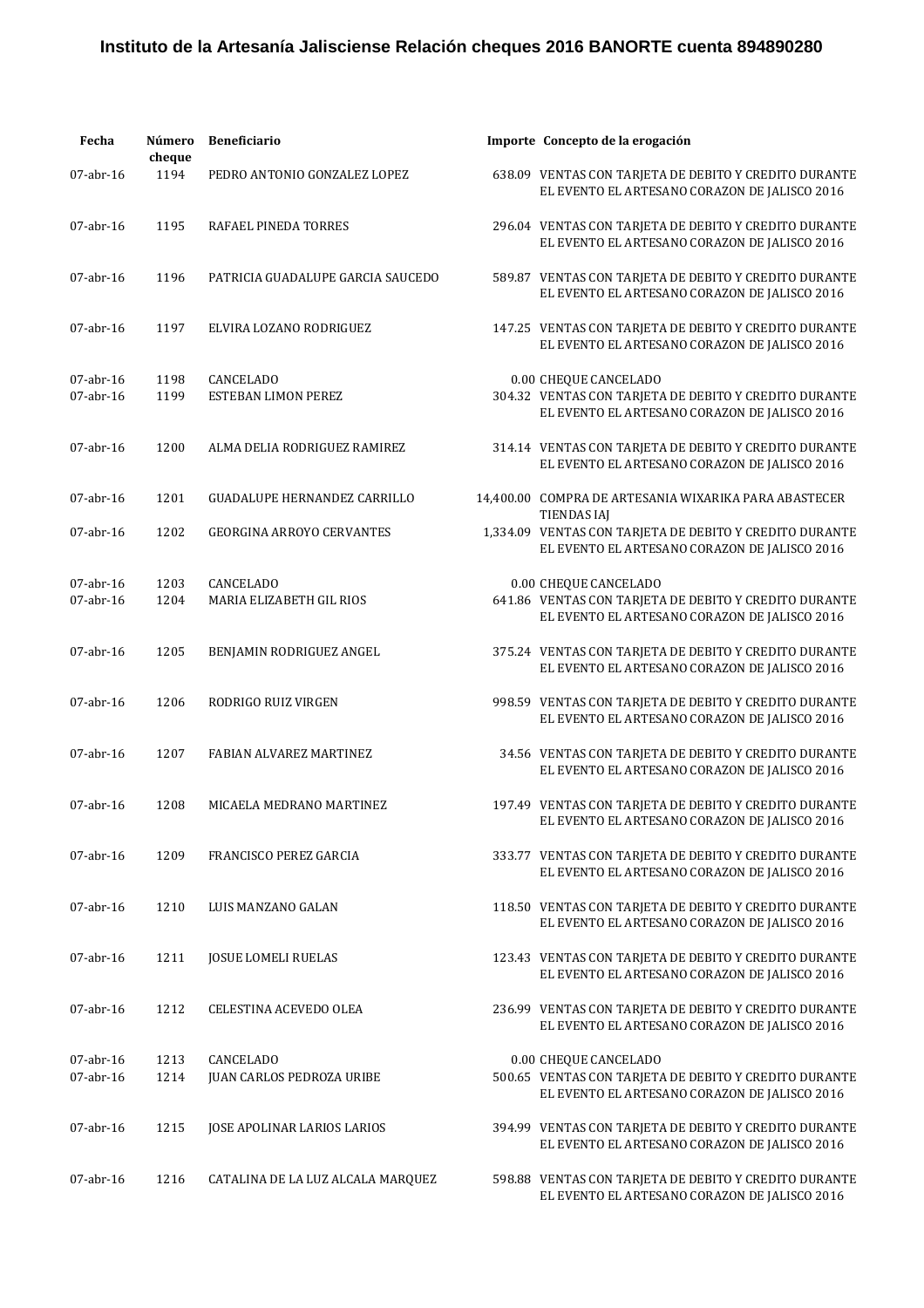| Fecha                     | Número<br>cheque | <b>Beneficiario</b>                                       | Importe Concepto de la erogación                                                                                                                   |
|---------------------------|------------------|-----------------------------------------------------------|----------------------------------------------------------------------------------------------------------------------------------------------------|
| 07-abr-16                 | 1217             | ANA ELIDIA CHAVEZ LUPERCIO                                | 1,361.26 VENTAS CON TARJETA DE DEBITO Y CREDITO DURANTE<br>EL EVENTO EL ARTESANO CORAZON DE JALISCO 2016                                           |
| 07-abr-16<br>$07$ -abr-16 | 1218<br>1219     | CANCELADO<br>MA. JESUS IÑIGUEZ MARTINEZ                   | 0.00 CHEQUE CANCELADO<br>543.11 VENTAS CON TARJETA DE DEBITO Y CREDITO DURANTE<br>EL EVENTO EL ARTESANO CORAZON DE JALISCO 2016                    |
| $13$ -abr- $16$           | 1220             | MICAELA LOPEZ GOMEZ                                       | 638.09 VENTAS CON TARJETA DE DEBITO Y CREDITO DURANTE<br>EL EVENTO EL ARTESANO CORAZON DE JALISCO 2016<br><b>2DA ETAPA</b>                         |
| 13-abr-16<br>13-abr-16    | 1221<br>1222     | <b>CHEQUE CANCELADO</b><br>ANGELICA MARIA GONZALEZ PORRAS | 0.00 CHEQUE CANCELADO<br>98.17 VENTAS CON TARJETA DE DEBITO Y CREDITO DURANTE<br>EL EVENTO EL ARTESANO CORAZON DE JALISCO 2016<br><b>2DA ETAPA</b> |
| 13-abr-16                 | 1223             | PAULINO GUTIERREZ CASTILLO                                | 640.81 VENTAS CON TARJETA DE DEBITO Y CREDITO DURANTE<br>EL EVENTO EL ARTESANO CORAZON DE JALISCO 2016<br><b>2DA ETAPA</b>                         |
| $13$ -abr- $16$           | 1224             | ENRIQUETA BASULTO CAZARES                                 | 433.10 VENTAS CON TARJETA DE DEBITO Y CREDITO DURANTE<br>EL EVENTO EL ARTESANO CORAZON DE JALISCO 2016<br><b>2DA ETAPA</b>                         |
| $13$ -abr- $16$           | 1225             | JOSE CASTILLO VEGA                                        | 482.47 VENTAS CON TARJETA DE DEBITO Y CREDITO DURANTE<br>EL EVENTO EL ARTESANO CORAZON DE JALISCO 2016<br><b>2DA ETAPA</b>                         |
| 13-abr-16                 | 1226             | RODRIGO ALEJANDRO HERNANDEZ GUZMA                         | 167.17 VENTAS CON TARJETA DE DEBITO Y CREDITO DURANTE<br>EL EVENTO EL ARTESANO CORAZON DE JALISCO 2016<br>2DA ETAPA                                |
| 13-abr-16                 | 1227             | ROSA GOMEZ GOMEZ                                          | 2,166.93 VENTAS CON TARJETA DE DEBITO Y CREDITO DURANTE<br>EL EVENTO EL ARTESANO CORAZON DE JALISCO 2016<br><b>2DA ETAPA</b>                       |
| 13-abr-16                 | 1228             | LUIS GABRIEL DE LA VEGA PEREZ                             | 1,112.19 VENTAS CON TARJETA DE DEBITO Y CREDITO DURANTE<br>EL EVENTO EL ARTESANO CORAZON DE JALISCO 2016<br><b>2DA ETAPA</b>                       |
| 13-abr-16                 | 1229             | <b>JAVIER LOPEZ MATA</b>                                  | 5,235.79 VENTAS CON TARJETA DE DEBITO Y CREDITO DURANTE<br>EL EVENTO EL ARTESANO CORAZON DE JALISCO 2016<br><b>2DA ETAPA</b>                       |
| 13-abr-16                 | 1230             | BERTHA ALICIA LOPEZ NUÑEZ                                 | 1,678.56 VENTAS CON TARJETA DE DEBITO Y CREDITO DURANTE<br>EL EVENTO EL ARTESANO CORAZON DE JALISCO 2016<br><b>2DA ETAPA</b>                       |
| 13-abr-16                 |                  | 1231 JOSE ESTRADA MEDINA                                  | 226.65 VENTAS CON TARJETA DE DEBITO Y CREDITO DURANTE<br>EL EVENTO EL ARTESANO CORAZON DE JALISCO 2016<br><b>2DA ETAPA</b>                         |
| 13-abr-16                 | 1232             | MARIA DEL CARMEN MARIN LUCANO                             | 294.50 VENTAS CON TARJETA DE DEBITO Y CREDITO DURANTE<br>EL EVENTO EL ARTESANO CORAZON DE JALISCO 2016<br>2DA ETAPA                                |
| 13-abr-16                 | 1233             | <b>JESUS CAUDILLO GALLARDO</b>                            | 123.43 VENTAS CON TARJETA DE DEBITO Y CREDITO DURANTE<br>EL EVENTO EL ARTESANO CORAZON DE JALISCO 2016<br>2DA ETAPA                                |
| $13$ -abr- $16$           | 1234             | ROBERTO ZUBIETA RAMIREZ                                   | 422.12 VENTAS CON TARJETA DE DEBITO Y CREDITO DURANTE<br>EL EVENTO EL ARTESANO CORAZON DE JALISCO 2016<br><b>2DA ETAPA</b>                         |
| 13-abr-16                 | 1235             | <b>GUADALUPE GOMEZ GOMEZ</b>                              | 746.07 VENTAS CON TARJETA DE DEBITO Y CREDITO DURANTE<br>EL EVENTO EL ARTESANO CORAZON DE JALISCO 2016<br>2DA ETAPA                                |
| 13-abr-16<br>13-abr-16    | 1236<br>1237     | CHEQUE CANCELADO<br>RAMON EDUARDO LOPEZ SOTELO            | 0.00 CHEQUE CANCELADO<br>4,282.74 VENTAS CON TARJETA DE DEBITO Y CREDITO DURANTE<br>EL EVENTO EL ARTESANO CORAZON DE JALISCO 2016<br>2DA ETAPA     |
| $13$ -abr- $16$           | 1238             | RUBEN OROZCO VILLALOBOS                                   | 148.12 VENTAS CON TARJETA DE DEBITO Y CREDITO DURANTE<br>EL EVENTO EL ARTESANO CORAZON DE JALISCO 2016<br>2DA ETAPA                                |
| $13$ -abr- $16$           | 1239             | <b>JESUS TORRES CERVANTES</b>                             | 552.98 VENTAS CON TARJETA DE DEBITO Y CREDITO DURANTE<br>EL EVENTO EL ARTESANO CORAZON DE JALISCO 2016<br>2DA ETAPA                                |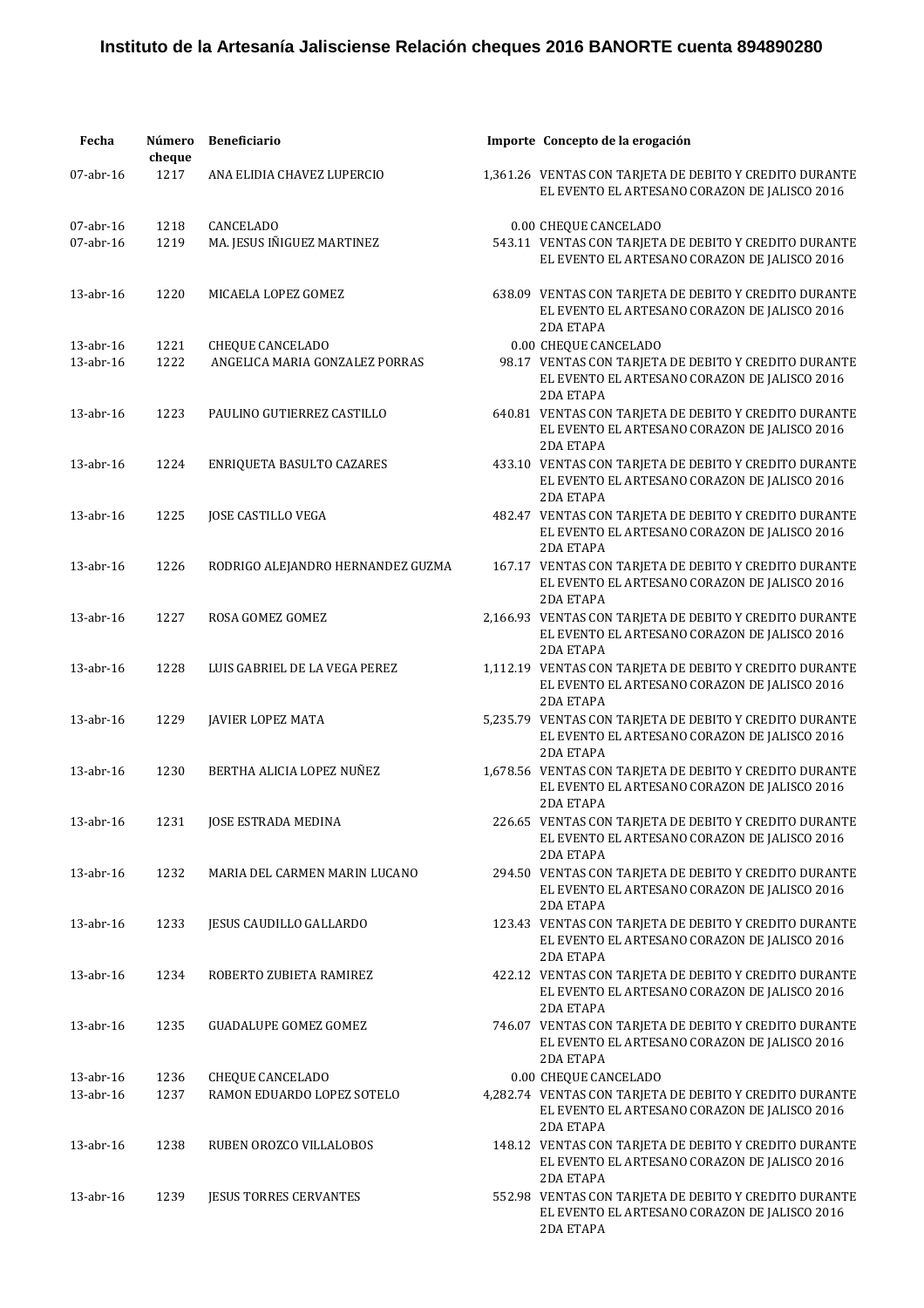| Fecha                  | Número<br>cheque | <b>Beneficiario</b>                                     | Importe Concepto de la erogación                                                                                                               |
|------------------------|------------------|---------------------------------------------------------|------------------------------------------------------------------------------------------------------------------------------------------------|
| 13-abr-16              | 1240             | FACUNDO GOMEZ GOMEZ                                     | 2,079.62 VENTAS CON TARJETA DE DEBITO Y CREDITO DURANTE<br>EL EVENTO EL ARTESANO CORAZON DE JALISCO 2016<br>2DA ETAPA                          |
| 13-abr-16              | 1241             | CELESTINA FAUSTINA ACEVEDO OLEA                         | 473.99 VENTAS CON TARJETA DE DEBITO Y CREDITO DURANTE<br>EL EVENTO EL ARTESANO CORAZON DE JALISCO 2016<br><b>2DA ETAPA</b>                     |
| $13$ -abr- $16$        | 1242             | <b>UBALDO MACIAS BERNABE</b>                            | 638.09 VENTAS CON TARJETA DE DEBITO Y CREDITO DURANTE<br>EL EVENTO EL ARTESANO CORAZON DE JALISCO 2016<br>2DA ETAPA                            |
| 13-abr-16              | 1243             | ERIKA VAZQUEZ AYALA                                     | 589.00 VENTAS CON TARJETA DE DEBITO Y CREDITO DURANTE<br>EL EVENTO EL ARTESANO CORAZON DE JALISCO 2016<br><b>2DA ETAPA</b>                     |
| 13-abr-16              | 1244             | LEOPOLDO HERNANDEZ GARCIA                               | 441.75 VENTAS CON TARJETA DE DEBITO Y CREDITO DURANTE<br>EL EVENTO EL ARTESANO CORAZON DE JALISCO 2016<br>2DA ETAPA                            |
| $13$ -abr- $16$        | 1245             | ESPERANZA PEREZ RUIZ                                    | 592.48 VENTAS CON TARJETA DE DEBITO Y CREDITO DURANTE<br>EL EVENTO EL ARTESANO CORAZON DE JALISCO 2016<br>2DA ETAPA                            |
| $13$ -abr- $16$        | 1246             | MANUEL GUADALUPE YAÑEZ GONZALEZ                         | 1,777.45 VENTAS CON TARJETA DE DEBITO Y CREDITO DURANTE<br>EL EVENTO EL ARTESANO CORAZON DE JALISCO 2016<br>2DA ETAPA                          |
| $13$ -abr- $16$        | 1247             | MARIA ELIZABETH GIL RIOS                                | 148.12 VENTAS CON TARJETA DE DEBITO Y CREDITO DURANTE<br>EL EVENTO EL ARTESANO CORAZON DE JALISCO 2016<br><b>2DA ETAPA</b>                     |
| 13-abr-16              | 1248             | JESUS ARMANDO ROMERO CASTRO                             | 353.40 VENTAS CON TARJETA DE DEBITO Y CREDITO DURANTE<br>EL EVENTO EL ARTESANO CORAZON DE JALISCO 2016<br>2DA ETAPA                            |
| 13-abr-16              | 1249             | <b>JUAN MANUEL SANCHEZ HERNANDEZ</b>                    | 809.88 VENTAS CON TARJETA DE DEBITO Y CREDITO DURANTE<br>EL EVENTO EL ARTESANO CORAZON DE JALISCO 2016<br>2DA ETAPA                            |
| 13-abr-16              | 1250             | ANGELICA GARCIA CORTES                                  | 142.34 VENTAS CON TARJETA DE DEBITO Y CREDITO DURANTE<br>EL EVENTO EL ARTESANO CORAZON DE JALISCO 2016<br>2DA ETAPA                            |
| $13$ -abr- $16$        | 1251             | MIGUEL ANGEL CHAVEZ LUPERCIO                            | 2,277.17 VENTAS CON TARJETA DE DEBITO Y CREDITO DURANTE<br>EL EVENTO EL ARTESANO CORAZON DE JALISCO 2016<br>2DA ETAPA                          |
| 13-abr-16              | 1252             | SALVADOR HERRERA CEDILLO                                | 246.87 VENTAS CON TARJETA DE DEBITO Y CREDITO DURANTE<br>EL EVENTO EL ARTESANO CORAZON DE JALISCO 2016<br>2DA ETAPA                            |
| 13-abr-16              | 1253             | ROSA MARIA PLASCENCIA CORTES                            | 98.63 VENTAS CON TARJETA DE DEBITO Y CREDITO DURANTE<br>EL EVENTO EL ARTESANO CORAZON DE JALISCO 2016<br>2DA ETAPA                             |
| $13$ -abr- $16$        | 1254             | OLORINA ROMANO VALERIA                                  | 539.92 VENTAS CON TARJETA DE DEBITO Y CREDITO DURANTE<br>EL EVENTO EL ARTESANO CORAZON DE JALISCO 2016<br>2DA ETAPA                            |
| $13$ -abr- $16$        | 1255             | ESPERANZA CATALINA PEREZ MORA                           | 932.59 VENTAS CON TARJETA DE DEBITO Y CREDITO DURANTE<br>EL EVENTO EL ARTESANO CORAZON DE JALISCO 2016<br>2DA ETAPA                            |
| $13$ -abr- $16$        | 1256             | MARIA JOSE PALACIOS GOMEZ                               | 589.00 VENTAS CON TARJETA DE DEBITO Y CREDITO DURANTE<br>EL EVENTO EL ARTESANO CORAZON DE JALISCO 2016<br>2DA ETAPA                            |
| 13-abr-16              | 1257             | JOSE LUIS GARCIA GONZALEZ                               | 39.50 VENTAS CON TARJETA DE DEBITO Y CREDITO DURANTE<br>EL EVENTO EL ARTESANO CORAZON DE JALISCO 2016<br>2DA ETAPA                             |
| 13-abr-16              | 1258             | ALMA DELIA RODRIGUEZ RAMIREZ                            | 1,416.62 VENTAS CON TARJETA DE DEBITO Y CREDITO DURANTE<br>EL EVENTO EL ARTESANO CORAZON DE JALISCO 2016<br>2DA ETAPA                          |
| 13-abr-16<br>13-abr-16 | 1259<br>1260     | <b>CHEQUE CANCELADO</b><br>JOSE MARGARITO SIERRA GALVAN | 0.00 CHEQUE CANCELADO<br>1,288.43 VENTAS CON TARJETA DE DEBITO Y CREDITO DURANTE<br>EL EVENTO EL ARTESANO CORAZON DE JALISCO 2016<br>2DA ETAPA |
| $13$ -abr- $16$        | 1261             | ALBERTO ROMERO MATA                                     | 5,835.55 VENTAS CON TARJETA DE DEBITO Y CREDITO DURANTE<br>EL EVENTO EL ARTESANO CORAZON DE JALISCO 2016<br>2DA ETAPA                          |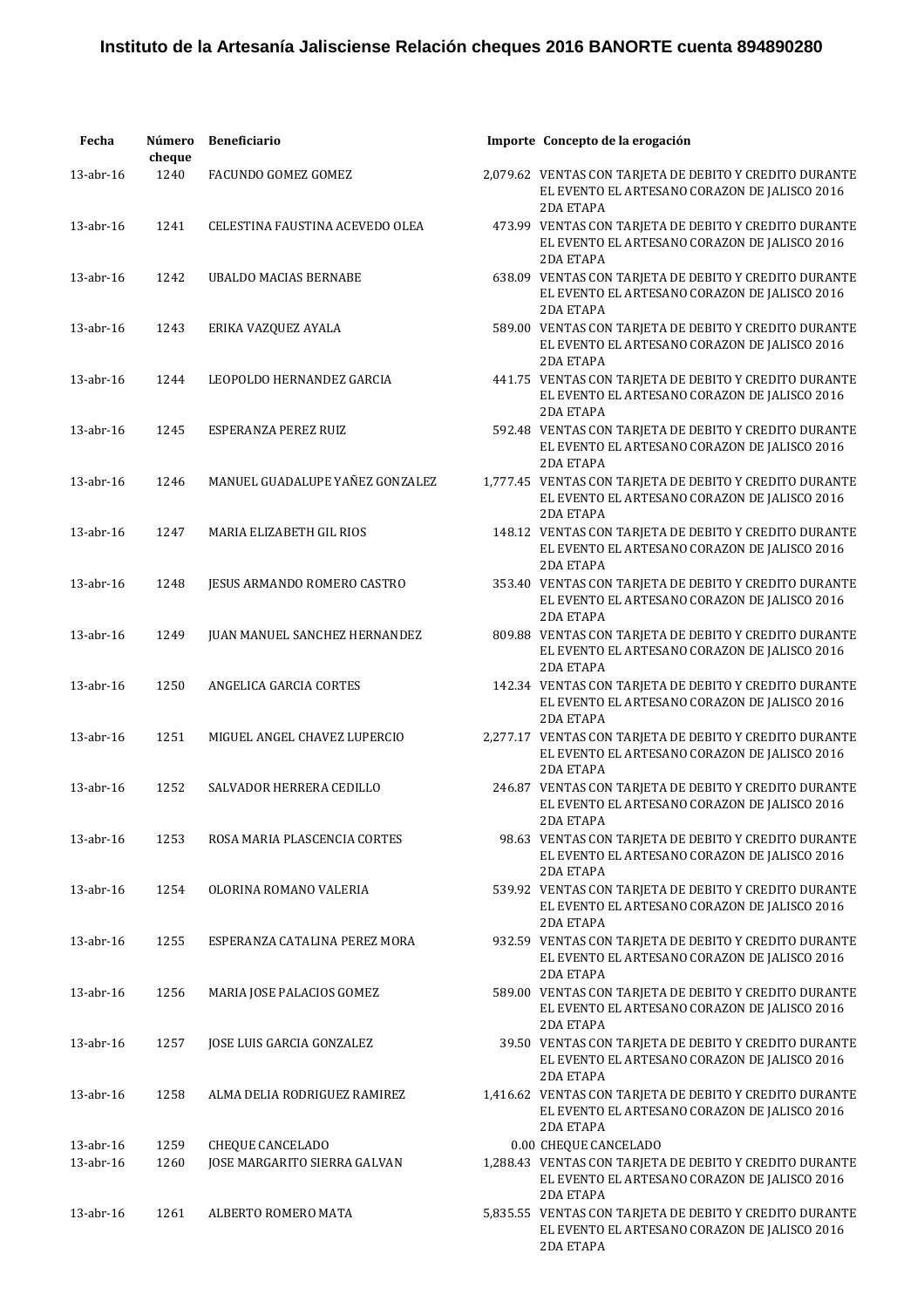| Fecha           | Número<br>cheque | <b>Beneficiario</b>                | Importe Concepto de la erogación                                                                                             |
|-----------------|------------------|------------------------------------|------------------------------------------------------------------------------------------------------------------------------|
| 13-abr-16       | 1262             | SOILA PATRICIA BECERRA BEJAR       | 1,873.30 VENTAS CON TARJETA DE DEBITO Y CREDITO DURANTE<br>EL EVENTO EL ARTESANO CORAZON DE JALISCO 2016<br>2DA ETAPA        |
| $13$ -abr- $16$ | 1263             | EDUARDO JAUREGUI HUERTA            | 4,906.76 VENTAS CON TARJETA DE DEBITO Y CREDITO DURANTE<br>EL EVENTO EL ARTESANO CORAZON DE JALISCO 2016<br><b>2DA ETAPA</b> |
| $13$ -abr- $16$ | 1264             | SILVIA ANGELINA GARCIA FLORES      | 875.43 VENTAS CON TARJETA DE DEBITO Y CREDITO DURANTE<br>EL EVENTO EL ARTESANO CORAZON DE JALISCO 2016<br><b>2DA ETAPA</b>   |
| 13-abr-16       | 1265             | CARLOTA SIMONE VILLA SALAZAR       | 3,821.01 VENTAS CON TARJETA DE DEBITO Y CREDITO DURANTE<br>EL EVENTO EL ARTESANO CORAZON DE JALISCO 2016<br>2DA ETAPA        |
| 13-abr-16       | 1266             | SANTIAGO GOMEZ SUAREZ              | 623.36 VENTAS CON TARJETA DE DEBITO Y CREDITO DURANTE<br>EL EVENTO EL ARTESANO CORAZON DE JALISCO 2016<br>2DA ETAPA          |
| $13$ -abr- $16$ | 1267             | JOSE APOLINAR LARIOS LARIOS        | 886.40 VENTAS CON TARJETA DE DEBITO Y CREDITO DURANTE<br>EL EVENTO EL ARTESANO CORAZON DE JALISCO 2016<br>2DA ETAPA          |
| $13$ -abr- $16$ | 1268             | JOSE ESCOTO GONZALEZ               | 1,528.38 VENTAS CON TARJETA DE DEBITO Y CREDITO DURANTE<br>EL EVENTO EL ARTESANO CORAZON DE JALISCO 2016<br>2DA ETAPA        |
| $13$ -abr- $16$ | 1269             | MARIA MERCEDES CABRERA TAGLE       | 1,022.74 VENTAS CON TARJETA DE DEBITO Y CREDITO DURANTE<br>EL EVENTO EL ARTESANO CORAZON DE JALISCO 2016<br>2DA ETAPA        |
| 13-abr-16       | 1270             | HUGO BALTAZAR MACIAS GARCIA        | 3,862.36 VENTAS CON TARJETA DE DEBITO Y CREDITO DURANTE<br>EL EVENTO EL ARTESANO CORAZON DE JALISCO 2016<br>2DA ETAPA        |
| 13-abr-16       | 1271             | ROSALVA RAMIREZ GARCIA             | 2,151.95 VENTAS CON TARJETA DE DEBITO Y CREDITO DURANTE<br>EL EVENTO EL ARTESANO CORAZON DE JALISCO 2016<br>2DA ETAPA        |
| $13$ -abr- $16$ | 1272             | MARIA ELENA GOMEZ MARTINEZ         | 1,164.75 VENTAS CON TARJETA DE DEBITO Y CREDITO DURANTE<br>EL EVENTO EL ARTESANO CORAZON DE JALISCO 2016<br><b>2DA ETAPA</b> |
| $13$ -abr- $16$ | 1273             | MARIA DE LA LUZ CONTRERAS RUBIO    | 4,086.41 VENTAS CON TARJETA DE DEBITO Y CREDITO DURANTE<br>EL EVENTO EL ARTESANO CORAZON DE JALISCO 2016<br><b>2DA ETAPA</b> |
| 13-abr-16       | 1274             | IRMA LORENA JAUREGUI MORA          | 1,879.00 VENTAS CON TARJETA DE DEBITO Y CREDITO DURANTE<br>EL EVENTO EL ARTESANO CORAZON DE JALISCO 2016<br>2DA ETAPA        |
| 13-abr-16       | 1275             | GERMAN GUTIERREZ GONZALEZ          | 2,281.50 VENTAS CON TARJETA DE DEBITO Y CREDITO DURANTE<br>EL EVENTO EL ARTESANO CORAZON DE JALISCO 2016<br>2DA ETAPA        |
| 13-abr-16       | 1276             | MIGUEL ANGEL CHAVEZ LUPERCIO       | 5,581.45 VENTAS CON TARJETA DE DEBITO Y CREDITO DURANTE<br>EL EVENTO EL ARTESANO CORAZON DE JALISCO 2016<br>2DA ETAPA        |
| 13-abr-16       | 1277             | MIGUEL VILLAFAN GUTIERREZ          | 11,052.51 VENTAS CON TARJETA DE DEBITO Y CREDITO DURANTE<br>EL EVENTO EL ARTESANO CORAZON DE JALISCO 2016<br>2DA ETAPA       |
| 13-abr-16       | 1278             | LEONARDO HERNANDEZ VEGA            | 1,463.74 VENTAS CON TARJETA DE DEBITO Y CREDITO DURANTE<br>EL EVENTO EL ARTESANO CORAZON DE JALISCO 2016<br>2DA ETAPA        |
| 13-abr-16       | 1279             | MARIA DEL CARMEN DE LA MORA VERDIN | 5,916.49 VENTAS CON TARJETA DE DEBITO Y CREDITO DURANTE<br>EL EVENTO EL ARTESANO CORAZON DE JALISCO 2016<br>2DA ETAPA        |
| 13-abr-16       | 1280             | MIRIAM EDITH SALAZAR GARCIA        | 6,954.63 VENTAS CON TARJETA DE DEBITO Y CREDITO DURANTE<br>EL EVENTO EL ARTESANO CORAZON DE JALISCO 2016<br>2DA ETAPA        |
| 13-abr-16       | 1281             | OFELIA MAQUEVA BECERRA BEJARANO    | 2,457.91 VENTAS CON TARJETA DE DEBITO Y CREDITO DURANTE<br>EL EVENTO EL ARTESANO CORAZON DE JALISCO 2016<br>2DA ETAPA        |
| 13-abr-16       | 1282             | MARTIN NUÑEZ ENRIQUEZ              | 220.88 VENTAS CON TARJETA DE DEBITO Y CREDITO DURANTE<br>EL EVENTO EL ARTESANO CORAZON DE JALISCO 2016<br>2DA ETAPA          |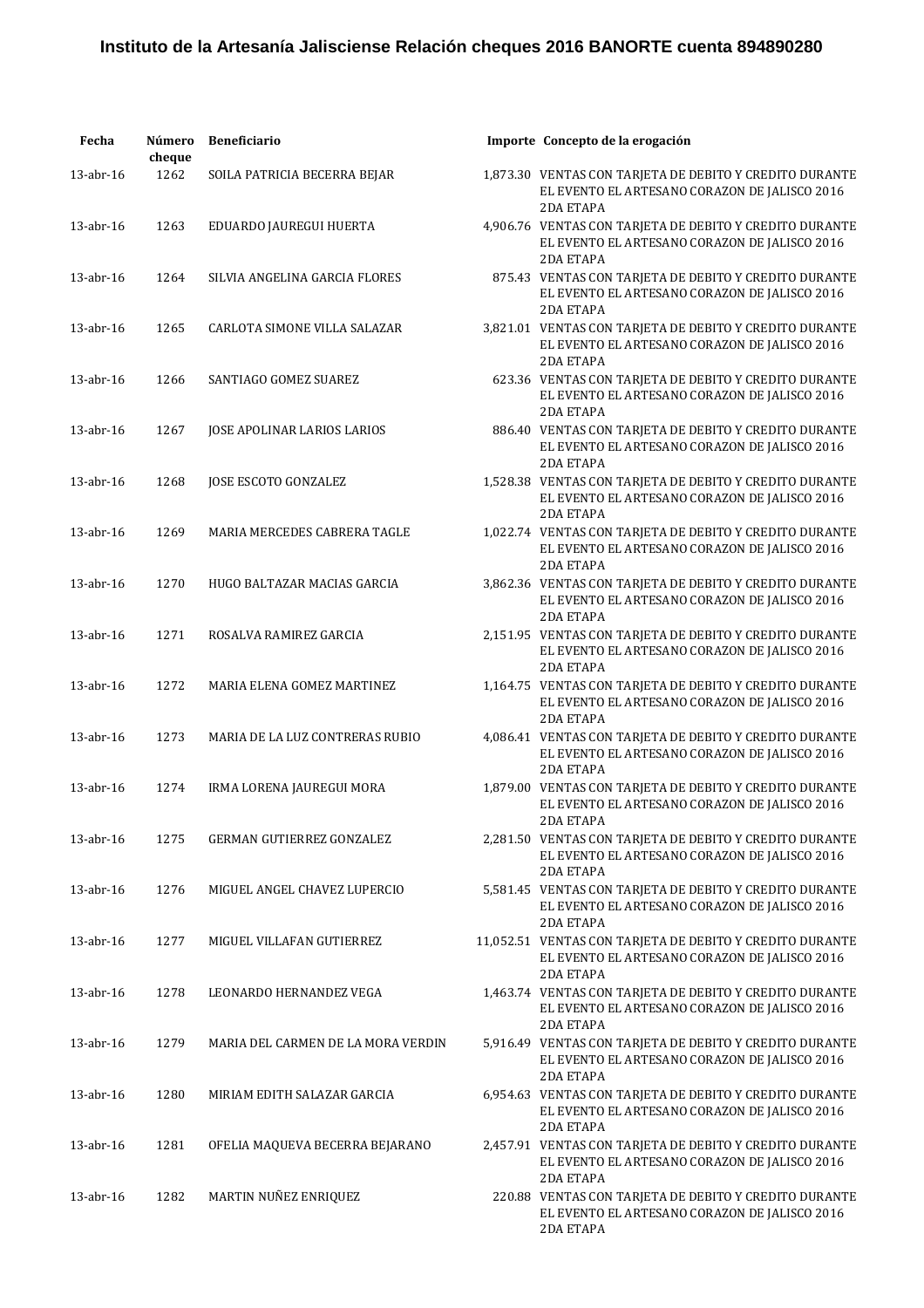| Fecha           | Número<br>cheque | <b>Beneficiario</b>                | Importe Concepto de la erogación                                                                                                           |
|-----------------|------------------|------------------------------------|--------------------------------------------------------------------------------------------------------------------------------------------|
| 13-abr-16       | 1283             | <b>CARLOS AVALOS BENITEZ</b>       | 898.23 VENTAS CON TARJETA DE DEBITO Y CREDITO DURANTE<br>EL EVENTO EL ARTESANO CORAZON DE JALISCO 2016<br>2DA ETAPA                        |
| 13-abr-16       | 1284             | MARIA DE JESUS CARRILLO CARRILLO   | 1,769.91 VENTAS CON TARJETA DE DEBITO Y CREDITO DURANTE<br>EL EVENTO EL ARTESANO CORAZON DE JALISCO 2016<br>2DA ETAPA                      |
| $13$ -abr- $16$ | 1285             | REGINO SALOMON MARQUEZ CAMPOS      | 6,697.61 VENTAS CON TARJETA DE DEBITO Y CREDITO DURANTE<br>EL EVENTO EL ARTESANO CORAZON DE JALISCO 2016<br>2DA ETAPA                      |
| 13-abr-16       | 1286             | ANA LUISA ESPARZA CARDENAS         | 1,347.12 VENTAS CON TARJETA DE DEBITO Y CREDITO DURANTE<br>EL EVENTO EL ARTESANO CORAZON DE JALISCO 2016<br>2DA ETAPA                      |
| 13-abr-16       | 1287             | <b>CARLOS MARTINEZ HERNANDEZ</b>   | 309.23 VENTAS CON TARJETA DE DEBITO Y CREDITO DURANTE<br>EL EVENTO EL ARTESANO CORAZON DE JALISCO 2016<br>2DA ETAPA                        |
| 13-abr-16       | 1288             | SONIA GONZALEZ ALVAREZ             | 1,528.84 VENTAS CON TARJETA DE DEBITO Y CREDITO DURANTE<br>EL EVENTO EL ARTESANO CORAZON DE JALISCO 2016<br>2DA ETAPA                      |
| $13$ -abr- $16$ | 1289             | FRANCISCO HURTADO RICALDE          | 2,217.64 VENTAS CON TARJETA DE DEBITO Y CREDITO DURANTE<br>EL EVENTO EL ARTESANO CORAZON DE JALISCO 2016<br>2DA ETAPA                      |
| $13$ -abr- $16$ | 1290             | ADELFO MARTINEZ SANTIAGO           | 1,847.57 VENTAS CON TARJETA DE DEBITO Y CREDITO DURANTE<br>EL EVENTO EL ARTESANO CORAZON DE JALISCO 2016<br>2DA ETAPA                      |
| $13$ -abr- $16$ | 1291             | MARIA ISABEL MERCADO               | 1,645.31 VENTAS CON TARJETA DE DEBITO Y CREDITO DURANTE<br>EL EVENTO EL ARTESANO CORAZON DE JALISCO 2016<br>2DA ETAPA                      |
| 13-abr-16       | 1292             | CESAR FABIAN DE LA CRUZ DEL REAL   | 1,734.59 VENTAS CON TARJETA DE DEBITO Y CREDITO DURANTE<br>EL EVENTO EL ARTESANO CORAZON DE JALISCO 2016<br>2DA ETAPA                      |
| $13$ -abr- $16$ | 1293             | MARCELA DEL SOL ALVAREZ ZARATE     | 5,506.82 VENTAS CON TARJETA DE DEBITO Y CREDITO DURANTE<br>EL EVENTO EL ARTESANO CORAZON DE JALISCO 2016<br><b>2DA ETAPA</b>               |
| $13$ -abr- $16$ | 1294             | MARIA DEL CARMEN CANDELAS VELAZQUE | 1,085.52 VENTAS CON TARJETA DE DEBITO Y CREDITO DURANTE<br>EL EVENTO EL ARTESANO CORAZON DE JALISCO 2016<br><b>2DA ETAPA</b>               |
| 13-abr-16       | 1295             | ZAIRA JANETH OCHOA MURO            | 3,128.10 VENTAS CON TARJETA DE DEBITO Y CREDITO DURANTE<br>EL EVENTO EL ARTESANO CORAZON DE JALISCO 2016<br>2DA ETAPA                      |
| 13-abr-16       | 1296             | <b>CHEQUE CANCELADO</b>            | 0.00 CHEQUE CANCELADO                                                                                                                      |
| 13-abr-16       | 1297             | ADELA RODRIGUEZ MONTOYA            | 4,933.21 VENTAS CON TARJETA DE DEBITO Y CREDITO DURANTE                                                                                    |
|                 |                  |                                    | EL EVENTO EL ARTESANO CORAZON DE JALISCO 2016<br>2DA ETAPA                                                                                 |
| 13-abr-16       | 1298             | ELVIRA RODRIGUEZ SANCHEZ           | 187.62 VENTAS CON TARJETA DE DEBITO Y CREDITO DURANTE<br>EL EVENTO EL ARTESANO CORAZON DE JALISCO 2016<br>2DA ETAPA                        |
| 13-abr-16       | 1299             | MA DEL REFUGIO DELGADILLO AGUILAR  | 3,239.52 VENTAS CON TARJETA DE DEBITO Y CREDITO DURANTE<br>EL EVENTO EL ARTESANO CORAZON DE JALISCO 2016<br>2DA ETAPA                      |
| 13-abr-16       | 1300             | MARIA MARTHA ARANA NUÑO            | 1,277.91 VENTAS CON TARJETA DE DEBITO Y CREDITO DURANTE<br>EL EVENTO EL ARTESANO CORAZON DE JALISCO 2016<br>2DA ETAPA                      |
| 13-abr-16       | 1301             | BRIGIDA ACEVEDO LOPEZ              | 482.01 VENTAS CON TARJETA DE DEBITO Y CREDITO DURANTE<br>EL EVENTO EL ARTESANO CORAZON DE JALISCO 2016<br>2DA ETAPA                        |
| 19-abr-16       | 1302             | ELENA ALDRETE GONZALEZ             | 3,480.00 PAGO POR LA ELABORACION DE CARRETA DE MADERA<br>QUE SERA PARA EXHIBIR MERCANCIA DEL<br>LABORATORIO DE AZUFRADO EN JOCOTEPEC MACMA |
| 19-abr-16       | 1303             | DANIEL LUIS GARCIA RAMIREZ         | 5,916.00 COMPRA DE ARTESANIA EN CUERNO PARA ABASTECER<br>LOS PUNTOS DE VENTA DEL IAJ ESTO A PETICION DE<br>DIRECCION DE COMERCIALIZACION   |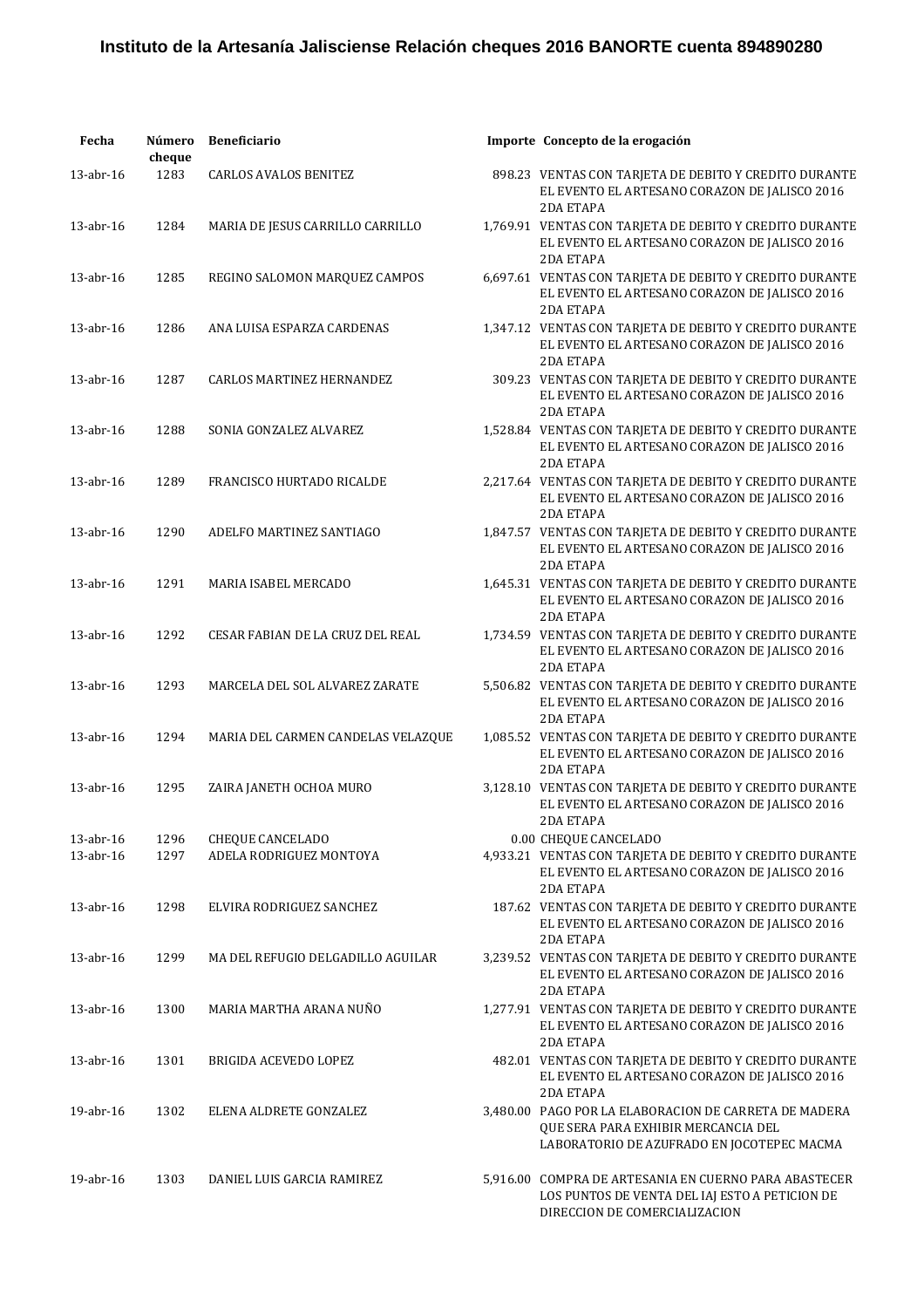| Fecha           | Número<br>cheque | <b>Beneficiario</b>                | Importe Concepto de la erogación                                                                                                                                                         |
|-----------------|------------------|------------------------------------|------------------------------------------------------------------------------------------------------------------------------------------------------------------------------------------|
| 19-abr-16       | 1304             | MARIA RODRIGUEZ LARA               | 363.22 REPOSICION DE CH 735, DADO DE BAJA POR CAMBIO DE<br>FIRMAS CONCEPTO VENTAS GENERADAS CON TARJETAS<br>DE CREDITO Y DEBITO EN EL EVENTO "EL ARTESANO,<br><b>CORAZON DE JALISCO"</b> |
| $20$ -abr- $16$ | 1305             | <b>JOSE PARRA LOPEZ</b>            | 13,640.00 COMPRA DE ARTESANIA WIXARIKA PARA ABASTECER<br>LAS TIENDAS DEL IAJ ESTO A PETICION DE DIRECCION<br>DE COMERCIALIZACION                                                         |
| $21$ -abr- $16$ | 1306             | <b>UBALDO MACIAS BERNABE</b>       | 834.42 VENTAS GENERADAS CON TARJETA DE DEBITO Y<br>CREDITO DURANTE EL EVENTO EXPO VENTA SAN<br>LAZARO 2016                                                                               |
| $21$ -abr- $16$ | 1307             | OLIVIA NUÑO MARTINEZ               | 620.83 VENTAS GENERADAS CON TARJETA DE DEBITO Y<br>CREDITO DURANTE EL EVENTO EXPO VENTA SAN<br><b>LAZARO 2016</b>                                                                        |
| $21$ -abr- $16$ | 1308             | MA ELENA LOPEZ SUAREZ              | 785.34 VENTAS GENERADAS CON TARJETA DE DEBITO Y<br>CREDITO DURANTE EL EVENTO EXPO VENTA SAN<br><b>LAZARO 2016</b>                                                                        |
| $21$ -abr- $16$ | 1309             | MA BERTA LIRA GONZALEZ             | 1,138.74 VENTAS GENERADAS CON TARJETA DE DEBITO Y<br>CREDITO DURANTE EL EVENTO EXPO VENTA SAN<br><b>LAZARO 2016</b>                                                                      |
| $21$ -abr- $16$ | 1310             | IGNACIO BASULTO GUZMAN             | 128.37 VENTAS GENERADAS CON TARJETA DE DEBITO Y<br>CREDITO DURANTE EL EVENTO EXPO VENTA SAN<br><b>LAZARO 2016</b>                                                                        |
| $21$ -abr- $16$ | 1311             | ALEJANDRA LOPEZ JIMENEZ            | 2,650.51 VENTAS GENERADAS CON TARJETA DE DEBITO Y<br>CREDITO DURANTE EL EVENTO EXPO VENTA SAN<br><b>LAZARO 2016</b>                                                                      |
| $21$ -abr- $16$ | 1312             | VICTOR PEREZ GUZMAN                | 98.75 VENTAS GENERADAS CON TARJETA DE DEBITO Y<br>CREDITO DURANTE EL EVENTO EXPO VENTA SAN<br><b>LAZARO 2016</b>                                                                         |
| $23$ -abr-16    | 1313             | <b>JUAN FERNANDO MATEOS ZESATE</b> | 2,059.00 COMPRA DE ARTESANIA DE BARRO VIDRIADO PARA<br>ABASTECER LOS PUNTOS DE VENTA DEL IAJ ESTO A<br>PETICION DE DIRECCION DE COMERCIALIZACION                                         |
| $23$ -abr-16    | 1314             | ANTONIO LOPEZ PINEDO               | 3,897.60 COMPRA DE ARTESANIA WIXARIKA PARA ABASTECER<br>LOS PUNTOS DE VENTA DEL IAJ ESTO A PETICION DE<br>DIRECCION DE COMERCIALIZACION                                                  |
| $23$ -abr-16    | 1315             | CHEQUE CANCELADO                   | 0.00 CHEQUE CANCELADO                                                                                                                                                                    |
| 25-abr-16       | 1316             | MARIO MONTOYA DE LA ROSA           | 580.00 VENTA DE DOS PIEZAS EXHIBIDAS EN LA PRIMER GALA<br>DE GRANDES MAESTROS 2016 EN MUSEO REGIONAL DE<br>LA CERAMICA EN TLAQUEPAQUE                                                    |
| 25-abr-16       | 1317             | ANA MARIA SIERRA GALVAN            | 638.09 VENTA DE SU PIEZA CON TARJETA DE CREDITO EN EL<br>MUSEO REGIONAL DE LA CERAMICA EN TLAQUEPAQUE                                                                                    |
| 28-abr-16       | 1318             | CANCELADO                          | 0.00 CHEQUE CANCELADO                                                                                                                                                                    |
| 28-abr-16       | 1319             | CANCELADO                          | 0.00 CHEQUE CANCELADO                                                                                                                                                                    |
| 28-abr-16       | 1320             | FRANCISCO HURTADO RICALDE          | 1,949.96 PAGO MERCANCIA A CONSIGNACION EN TIENDA AGUA<br>AZUL Y GALERIA TLAQUEPAQUE                                                                                                      |
| 28-abr-16       | 1321             | FRANCISCO PADILLA LOPEZ            | 17,585.60 PAGO POR LA COMPRA DE VAJILLA ARTESANAL DE<br>CERAMICA PARA ABASTECER LOS PUNTOS DE VENTA<br>DEL IAJ ESTO A PETICION DE DIRECCION DE<br>COMERCIALIZACION                       |
| 28-abr-16       | 1322             | EMILIA SERIO DE LA CRUZ            | 640.00 COMPRA DE ARTESANIA WIXARIKA PARA ABASTECER<br>LAS TIENDAS DEL IAJ ESTO A PETICION DE DIRECCION<br>DE COMERCIALIZACION                                                            |
| $02$ -may-16    | 1323             | VALENTIN CARRILLO BAUTISTA         | 2,040.00 COMPRA DE ARTESANIA WIXARIKA PARA EL IAJ ESTO A<br>PETICION DE DIRECCION DE COMERCIALIZACION                                                                                    |
| 02-may-16       | 1324             | ANTONIO DE LA CRUZ LOPEZ           | 8,480.00 COMPRA DE ARTESANIA WIXARIKA PARA EL IAJ ESTO A<br>PETICION DE DIRECCION DE COMERCIALIZACION                                                                                    |
| 02-may-16       | 1325             | ANTONIO LOPEZ PINEDO               | 3,897.60 COMPRA DE ARTESANIA WIXARIKA PARA EL IAJ ESTO A<br>PETICION DE DIRECCION DE COMERCIALIZACION                                                                                    |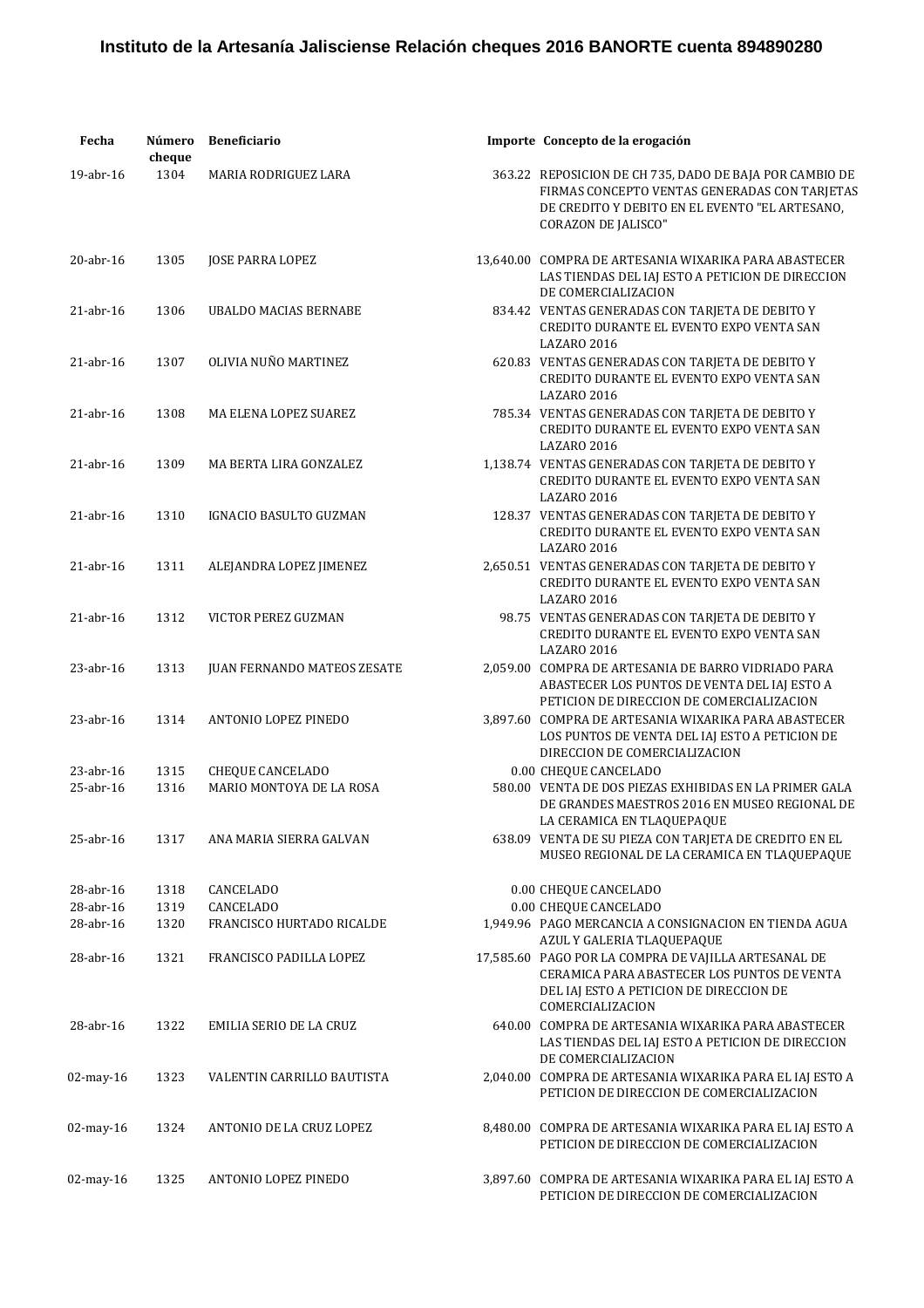| Fecha           | Número<br>cheque | <b>Beneficiario</b>             | Importe Concepto de la erogación                                                                                                                       |
|-----------------|------------------|---------------------------------|--------------------------------------------------------------------------------------------------------------------------------------------------------|
| 03-may-16       | 1326             | <b>MARCELINO AVILA ROBLES</b>   | 850.00 COMPRA DE ARTESANIA WIXARIKA PARA EL IAJ ESTO A<br>PETICION DE DIRECCION DE COMERCIALIZACION                                                    |
| 03-may-16       | 1327             | DOMINGO GARCIA NAZARIO          | 2,000.00 COMPRA DE ARTESANIA WIXARIKA PARA EL IAJ ESTO A<br>PETICION DE DIRECCION DE COMERCIALIZACION                                                  |
| 04-may-16       | 1328             | AURELIO CARRILLO DIAZ           | 830.00 COMPRA DE ARTESANIA WIXARIKA PARA ABASTECER<br>LAS TIENDAS DEL IAJ ESTO A PETICION DE DIRECCION<br>DE COMERCIALIZACION                          |
| 04-may-16       | 1329             | FELIPE CARRILLO DE LA CRUZ      | 2.675.00 COMPRA DE ARTESANIA WIXARIKA PARA ABASTECER<br>LAS TIENDAS DEL IAJ ESTO A PETICION DE DIRECCION                                               |
| 04-may-16       | 1330             | SERMINA DE LA CRUZ CARRILLO     | DE COMERCIALIZACION<br>6,500.00 COMPRA DE ARTESANIA WIXARIKA PARA ABASTECER<br>LAS TIENDAS DEL IAJ ESTO A PETICION DE DIRECCION<br>DE COMERCIALIZACION |
| 04-may-16       | 1331             | MARIA DEL REFUGIO CARRILLO DIAZ | 6,150.00 COMPRA DE ARTESANIA WIXARIKA PARA ABASTECER<br>LAS TIENDAS DEL IAJ ESTO A PETICION DE DIRECCION<br>DE COMERCIALIZACION                        |
| 09-may-16       | 1332             | CANCELADO                       |                                                                                                                                                        |
| 09-may-16       | 1333             | EULALIA ZAVALA SOTERO           | 2.000.00 COMPRA DE ARTESANIA WIXARIKA PARA ABASTECER<br>LAS TIENDAS DEL IAJ ESTO A PETICION DE DIRECCION<br>DE COMERCIALIZACION                        |
| 09-may-16       | 1334             | CANCELADO                       | 0.00 CHEQUE CANCELADO                                                                                                                                  |
| 09-may-16       | 1335             | <b>CASIMIRO TORRES RAMIREZ</b>  | 6,200.00 COMPRA DE ARTESANIA WIXARIKA PARA ABASTECER<br>LAS TIENDAS DEL IAJ ESTO A PETICION DE DIRECCION<br>DE COMERCIALIZACION                        |
| 09-may-16       | 1336             | CECILIO CARRILLO JIMENEZ        | 1,030.00 COMPRA DE ARTESANIA WIXARIKA PARA ABASTECER<br>LAS TIENDAS DEL IAJ ESTO A PETICION DE DIRECCION<br>DE COMERCIALIZACION                        |
| 11-may-16       | 1337             | <b>AURELIA PEREZ GOMEZ</b>      | 150.00 VENTA DE SU PIEZA EN EL CERTAMEN JOVENES<br><b>CREADORES 2015</b>                                                                               |
| 11-may-16       | 1338             | PAMELA MONSERRAT LOPEZ GONZALEZ | 3,435.85 VENTA DE SU PIEZA EN EL CERTAMEN JOVENES<br><b>CREADORES 2015</b>                                                                             |
| 11-may-16       | 1339             | ANDREA SIDONIO FLORES           | 981.67 VENTA DE SU PIEZA EN EL CERTAMEN JOVENES<br><b>CREADORES 2015</b>                                                                               |
| 11-may-16       | 1340             | JOSEU ALONSO MATA SANTIAGO      | 150.00 VENTA DE SU PIEZA EN EL CERTAMEN JOVENES<br><b>CREADORES 2015</b>                                                                               |
| 11-may-16       | 1341             | VIVIANA GOMEZ MONTOYA           | 1,472.51 VENTA DE SU PIEZA EN EL CERTAMEN JOVENES<br>CREADORES 2015                                                                                    |
| 11-may-16       | 1342             | GERMAN MONTOYA PEÑA             | 11,780.06 VENTA DE SU PIEZA EN EL CERTAMEN JOVENES<br><b>CREADORES 2015</b>                                                                            |
| 11-may-16       | 1343             | ANARELY SILVA ACEVEDO           | 700.00 VENTA DE SU PIEZA EN EL CERTAMEN JOVENES<br><b>CREADORES 2015</b>                                                                               |
| 11-may-16       | 1344             | RODRIGO DE LA CRUZ CABRERA      | 2,945.02 VENTA DE SU PIEZA EN EL CERTAMEN JOVENES<br><b>CREADORES 2015</b>                                                                             |
| 11-may-16       | 1345             | PAULINA CARRILLO LOPEZ          | 4,908.36 VENTA DE SU PIEZA EN EL CERTAMEN JOVENES<br><b>CREADORES 2015</b>                                                                             |
| 11-may-16       | 1346             | JOSUE ELEZAR CASTRO RAZO        | 1,481.21 VENTA DE SU PIEZA EN EL CERTAMEN JOVENES<br><b>CREADORES 2015</b>                                                                             |
| $11$ -may- $16$ | 1347             | ANDREA CLAVEL RAMIREZ FLORES    | 400.00 VENTA DE SU PIEZA EN EL CERTAMEN JOVENES<br><b>CREADORES 2015</b>                                                                               |
| $11$ -may- $16$ | 1348             | <b>CHEQUE CANCELADO</b>         | 0.00 CHEQUE CANCELADO                                                                                                                                  |
| 11-may-16       | 1349             | ALEJANDRO ARAUJO DELGADO        | 1,079.84 VENTA DE SU PIEZA EN EL CERTAMEN JOVENES<br><b>CREADORES 2015</b>                                                                             |
| 11-may-16       | 1350             | FERNANDO FELIX PEGUERO GARCIA   | 3,949.89 VENTA DE SU PIEZA EN EL CERTAMEN JOVENES<br><b>CREADORES 2015</b>                                                                             |
| $11$ -may- $16$ | 1351             | JOEL GONZALEZ MOTE              | 236.99 VENTA DE SU PIEZA EN EL CERTAMEN JOVENES<br><b>CREADORES 2015</b>                                                                               |
| 11-may-16       | 1352             | GABRIELA NOEMY ZAPATA BLANCO    | 200.00 VENTA DE SU PIEZA EN EL CERTAMEN JOVENES<br><b>CREADORES 2015</b>                                                                               |
| 11-may-16       | 1353             | NORMA VAZQUEZ GUTIERREZ         | 3,435.85 VENTA DE SU PIEZA EN EL CERTAMEN JOVENES<br><b>CREADORES 2015</b>                                                                             |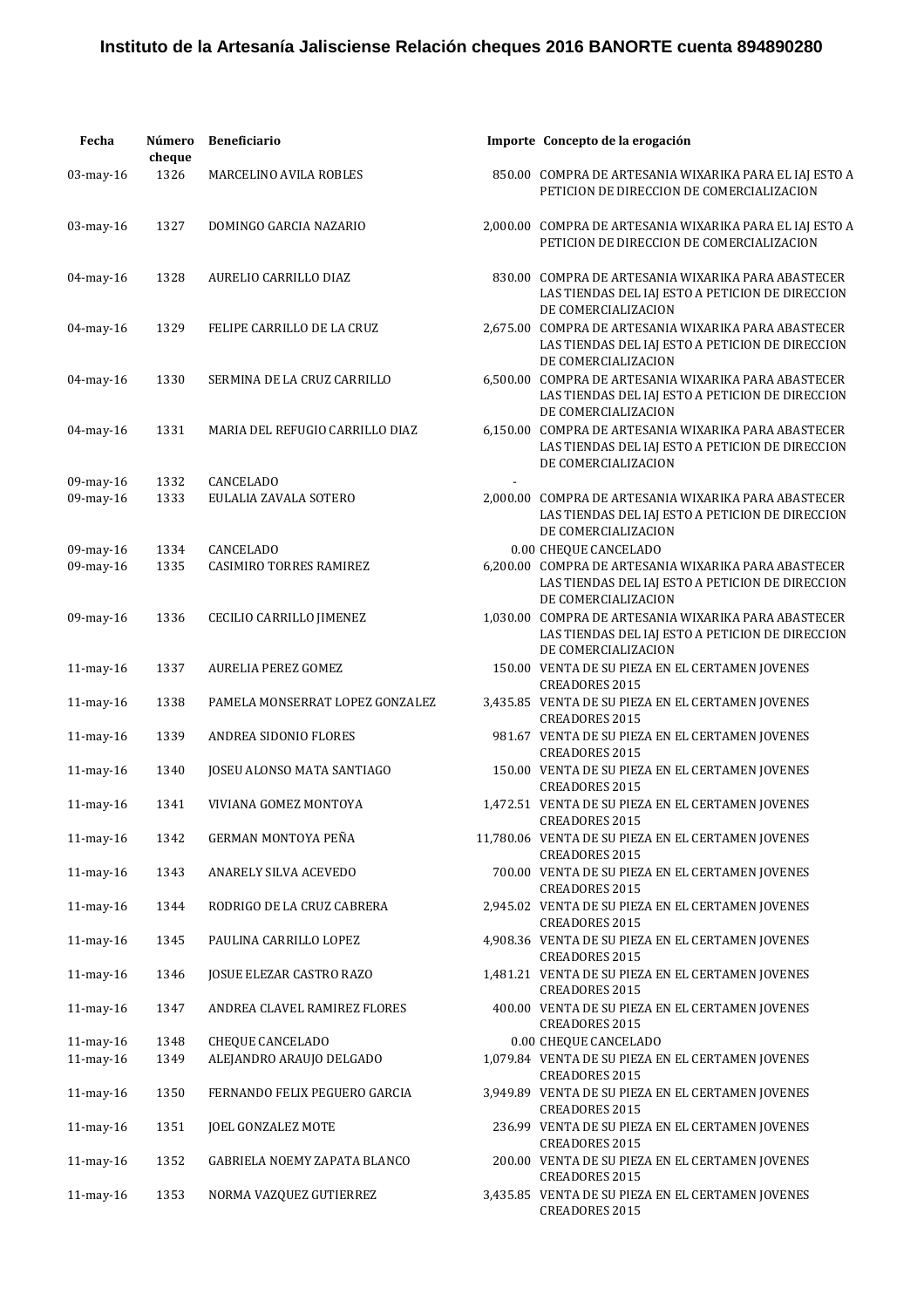| Fecha           | Número<br>cheque | <b>Beneficiario</b>               |           | Importe Concepto de la erogación                                                                                                                    |
|-----------------|------------------|-----------------------------------|-----------|-----------------------------------------------------------------------------------------------------------------------------------------------------|
| $11$ -may- $16$ | 1354             | PAULINA CARRILLO LOPEZ            |           | 3,550.00 COMPRA DE ARTESANIA WIXARIKA PARA ABASTECER<br>LOS PUNTOS DE VENTA DEL IAJ ESTO A PETICION DE                                              |
| 12-may-16       | 1355             | <b>JULIAN CARRILLO DIAZ</b>       |           | DIRECCION DE COMERCIALIZACION<br>2,990.00 COMPRA DE ARTESANIA WIXARIKA PARA ABASTECER<br>LOS PUNTOS DE VENTA DEL IAJ ESTO A PETICION DE             |
| 17-may-16       | 1356             | ROSENDA DE LA CRUZ VILLA          | 17,130.00 | DIRECCION DE COMERCIALIZACION<br>COMPRA DE ARTESANIA WIXARIKA PARA ABASTECER<br>LOS PUNTOS DE VENTA DEL IAJ ESTO A PETICION DE                      |
| 20-may-16       | 1357             | JOSE JUAN MEJIAZ CARRILLO         |           | DIRECCION DE COMERCIALIZACION<br>1,090.00 COMPRA DE MERCANCIA WIXARIKA PARA ABASTECER<br>LOS PUNTOS DE VENTA DEL IAJ ESTO A PETICION DE             |
| 20-may-16       | 1358             | J ISABEL PAJARITO FAJARDO         |           | DIRECCION DE COMERCIALIZACION<br>4,825.60 COMPRA DE ARTESANIA EN BARRO CANELO PARA<br>ABASTECER LOS PUNTOS DE VENTA DEL IAJ ESTO A                  |
| 23-may-16       | 1359             | <b>GILBERTO CARRILLO BAUTISTA</b> |           | PETICION DE DIRECCION DE COMERCIALIZACION<br>5,400.00 COMPRA DE ARTESANIA WIXARIKA PARA ABASTECER<br>LOS PUNTOS DE VENTA DEL IAJ ESTO A PETICION DE |
| 25-may-16       | 1360             | ANGELINA CARRILLO JIMENEZ         |           | DIRECCION DE COMERCIALIZACION<br>1,820.00 COMPRA DE ARTESANIA WIXARIKA PARA ABASTECER                                                               |
| 25-may-16       | 1361             | <b>IRMA PARRA LOPEZ</b>           |           | LOS PUNTOS DE VENTA DEL IAJ ESTO A PETICION DE<br>DIRECCION DE COMERCIALIZACION<br>3,500.00 COMPRA DE ARTESANIA WIXARIKA PARA ABASTECER             |
| 25-may-16       | 1362             | PETRA CARRILLO DE LA CRUZ         |           | LOS PUNTOS DE VENTA DEL IAJ ESTO A PETICION DE<br>DIRECCION DE COMERCIALIZACION<br>3,200.00 COMPRA DE ARTESANIA WIXARIKA PARA ABASTECER             |
| 25-may-16       | 1363             | TULIPANES HERNANDEZ LOPEZ         |           | LOS PUNTOS DE VENTA DEL IAJ ESTO A PETICION DE<br>DIRECCION DE COMERCIALIZACION<br>2,400.00 COMPRA DE ARTESANIA WIXARIKA PARA ABASTECER             |
| 25-may-16       | 1364             | MARIA GUADALUPE HERNANDEZ LOPEZ   |           | LOS PUNTOS DE VENTA DEL IAJ ESTO A PETICION DE<br>DIRECCION DE COMERCIALIZACION<br>5,480.00 COMPRA DE ARTESANIA WIXARIKA PARA ABASTECER             |
|                 |                  |                                   |           | LOS PUNTOS DE VENTA DEL IAJ ESTO A PETICION DE<br>DIRECCION DE COMERCIALIZACION                                                                     |
| 25-may-16       | 1365             | BLANCA ESTELA REYES GONZALEZ      |           | 7,070.00 COMPRA DE ARTESANIA EN HOJA DE MAIZ PARA<br>ABASTECER LOS PUNTOS DE VENTA DEL IAJ ESTO A<br>PETICION DE DIRECCION DE COMERCIALIZACION      |
| 27-may-16       | 1366             | SALVADOR HERRERA CEDILLO          |           | 215.97 VENTAS GENERADAS CON TARJETAS DE DEBITO Y<br>CREDITO DURANTE EL EVENTO EXPO ARTESANAL<br>JUAREZ 2016                                         |
| 27-may-16       | 1367             | FRANCISCO ALBERTO VARGAS BARAJAS  |           | 107.98 VENTAS GENERADAS CON TARJETAS DE DEBITO Y<br>CREDITO DURANTE EL EVENTO EXPO ARTESANAL<br><b>JUAREZ 2016</b>                                  |
| 27-may-16       | 1368             | OFELIA MAQUEVA BECERRA BEJARANO   |           | 1,722.28 VENTAS GENERADAS CON TARJETAS DE DEBITO Y<br>CREDITO DURANTE EL EVENTO EXPO ARTESANAL<br>JUAREZ 2016                                       |
| 27-may-16       | 1369             | ADALBERTO ROSALES CASTRO          |           | 127.62 VENTAS GENERADAS CON TARJETAS DE DEBITO Y<br>CREDITO DURANTE EL EVENTO EXPO ARTESANAL<br>JUAREZ 2016                                         |
| 27-may-16       | 1370             | MA CELIA BALLESTEROS ESTRADA      |           | 148.12 VENTAS GENERADAS CON TARJETAS DE DEBITO Y<br>CREDITO DURANTE EL EVENTO EXPO ARTESANAL<br>JUAREZ 2016                                         |
| 27-may-16       | 1371             | <b>CHEQUE CANCELADO</b>           |           | 0.00 CHEQUE CANCELADO                                                                                                                               |
| 27-may-16       | 1372             | <b>CHEQUE CANCELADO</b>           |           | 0.00 CHEQUE CANCELADO                                                                                                                               |
| 27-may-16       | 1373             | RAMON EDUARDO LOPEZ SOTELO        |           | 11,050.15 VENTAS GENERADAS CON TARJETAS DE DEBITO Y<br>CREDITO DURANTE EL EVENTO EXPO ARTESANAL<br>JUAREZ 2016                                      |
| $01$ -jun-16    | 1374             | JOSE LUIS GUTIERREZ LLAMAS        |           | 1,065.00 COMPRA DE ARTESANIA EN BARRO POLICROMADO<br>PARA ABASTECER LOS PUNTOS DE VENTA DEL IAJ ESTO<br>A PETICION DE DIRECCION DE COMERCIALIZACION |
| $01$ -jun-16    | 1375             | MIGUEL DIAZ CARRILLO              |           | 20,000.00 VENTA DE PIEZA DE CERTAMEN GALARDON JALISCO,<br>DENOMINADA ELEFANTE ENCHAQUIRADO                                                          |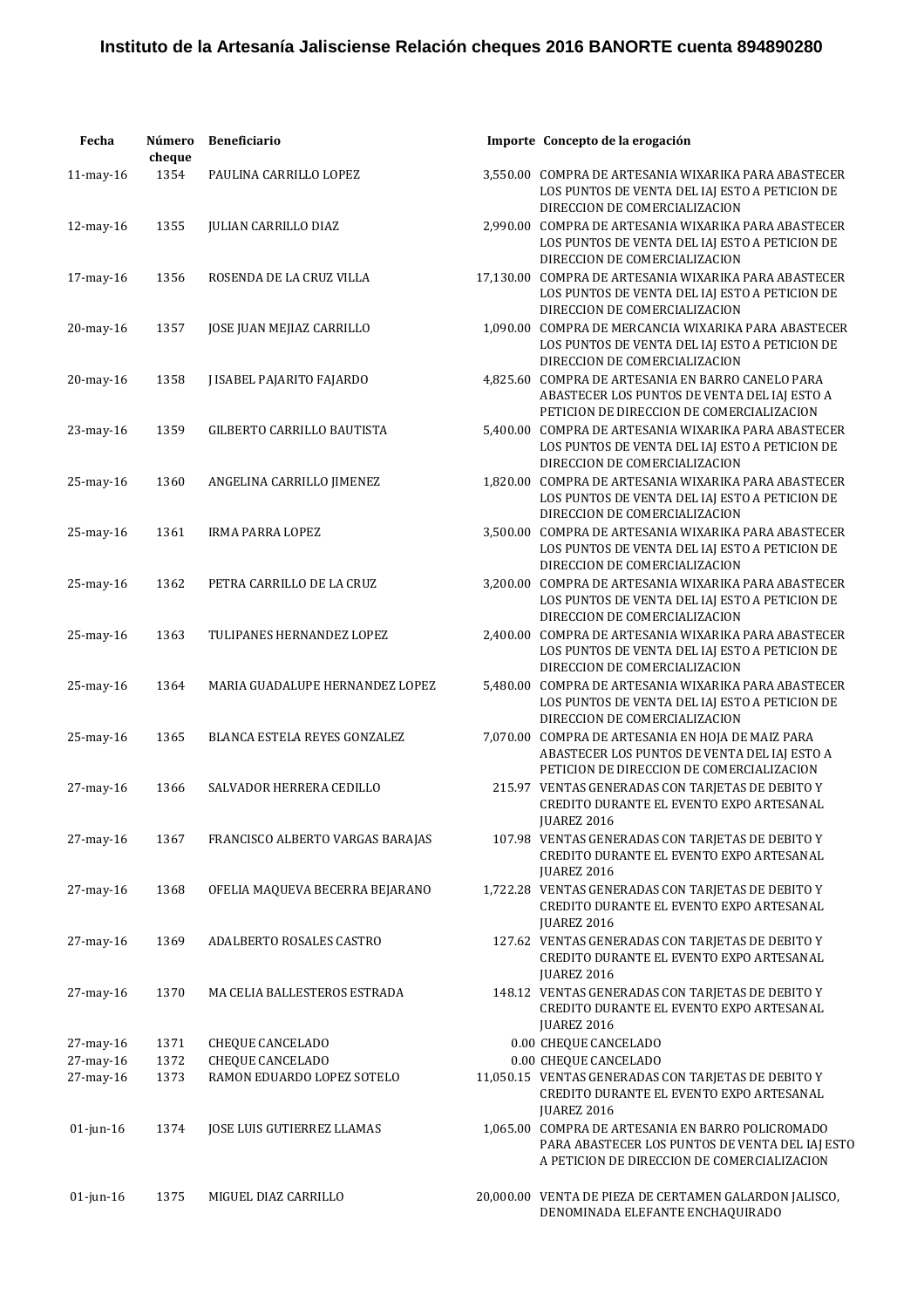| Fecha                        | Número<br>cheque | <b>Beneficiario</b>                         | Importe Concepto de la erogación                                                                                                                                               |
|------------------------------|------------------|---------------------------------------------|--------------------------------------------------------------------------------------------------------------------------------------------------------------------------------|
| $01$ -jun- $16$              | 1376             | JUAN IGNACIO LUGO CUETO                     | 904.50 VENTAS CON TARJETA DE CREDITO Y DEBITO DURANTE<br>EL EVENTO EL ARTESANO CORAZON DE JALISCO 2016                                                                         |
| $02$ -jun-16                 | 1377             | MARIA GUADALUPE DEL TORO CORONA             | 8,423.92 COMPRA DE ARTESANIA DE VIDRIO SOPLADO PARA<br>ABSTECER LOS PUNTOS DE VENTA DEL IAJ ESTO A<br>PETICION DE DIRECCION DE COMERCIALIZACION                                |
| $02$ -jun-16<br>$02$ -jun-16 | 1378<br>1379     | CHEQUE CANCELADO<br>ANTONIO BASULTO BERNABE | 0.00 CHEQUE CANCELADO<br>11,408.60 COMPRA DE ARTESANIA EN CERAMICA DE CORCHO<br>PARA ABASTECER LOS PUNTOS DE VENTA DEL IAJ ESTO<br>A PETICION DE DIRECCION DE COMERCIALIZACION |
| $02$ -jun-16                 | 1380             | JAVIER RAMIREZ GARCIA                       | 7,586.40 COMPRA DE ARTESANIA EN BARRO POLICROMADO<br>PARA ABASTECER LOS PUNTOS DE VENTA DEL IAJ ESTO<br>A PETICION DE DIRECCION DE COMERCIALIZACION                            |
| 08-jun-16                    | 1381             | ELIAS ANGUIANO ESTRADA                      | 4,060.00 COMPRA DE ARTESANIA EN BARRO BETUS PARA<br>ABASTECER LOS PUNTOS DE VENTA DEL IAJ ESTO A<br>PETICION DE DIRECCION DE COMERCIALIZACION                                  |
| 08-jun-16                    | 1382             | VALENTIN CARRILLO BAUTISTA                  | 1,810.00 COMPRA DE ARTESANIA WIXARIKA PARA ABASTECER<br>LOS PUNTOS DE VENTA DEL IAJ ESTO A PETICION DE<br>DIRECCION DE COMERCIALIZACION                                        |
| $01$ -jul-16                 | 1383             | RICARDO LOPEZ MONTOYA                       | 300.00 COMPRA DE MERCANCIA WIXARIKA PARA ABASTECER<br>LOS PUNTOS DE VENTA DEL IAJ ESTO A PETICION DE<br>DIRECCION DE COMERCIALIZACION                                          |
| $01$ -jul- $16$              | 1384             | MARIA LUISA JIMENEZ MARTINEZ                | 17,128.56 COMPRA DE MERCANCIA ARTESANAL DE HOJA DE MAIZ<br>PARA ABASTECER LOS PUNTOS DE VENTA DEL IAJ ESTO<br>A PETICION DE DIRECCION DE COMERCIALIZACION                      |
| $05$ -jul-16                 | 1385             | CLAUDIA OLIVIA MORALES REZA                 | 6,040.00 COMPRA DE ARTESANIA WIXARIKA PARA ABASTECER<br>LOS PUNTOS DE VENTA DEL IAJ ESTO A PETICION DE<br>DIRECCION DE COMERCIALIZACION                                        |
| $05$ -jul-16                 | 1386             | OFELIA MAQUEVA BECERRA BEJARANO             | 13,488.80 VENTAS CON TARJETAS DE DEBITO Y CREDITO<br>GENERADAS EN LA EXPO ARTESANAL TIJUANA 2016                                                                               |
| $05$ -jul-16                 | 1387             | MIGUEL ANGEL CHAVEZ LUPERCIO                | 6,496.83 VENTAS CON TARJETAS DE DEBITO Y CREDITO<br>GENERADAS EN LA EXPO ARTESANAL TIJUANA 2016                                                                                |
| $05$ -jul-16                 | 1388             | ANA IRMA MENDOZA LOPEZ                      | 1,613.48 VENTAS CON TARJETAS DE DEBITO Y CREDITO<br>GENERADAS EN LA EXPO ARTESANAL TIJUANA 2016                                                                                |
| $05$ -jul-16                 | 1389             | LAURA FLORES VELAZCO                        | 260.14 VENTAS CON TARJETAS DE DEBITO Y CREDITO<br>GENERADAS EN LA EXPO ARTESANAL TIJUANA 2016                                                                                  |
| $05$ -jul-16                 | 1390             | PABLO CERVANTES VELAZQUEZ                   | 908.47 VENTAS CON TARJETAS DE DEBITO Y CREDITO<br>GENERADAS EN LA EXPO ARTESANAL TIJUANA 2016                                                                                  |
| $05$ -jul-16                 | 1391             | MARTHA HERNANDEZ MARTINEZ                   | 159.97 VENTAS CON TARJETAS DE DEBITO Y CREDITO<br>GENERADAS EN LA EXPO ARTESANAL TIJUANA 2016                                                                                  |
| $05$ -jul-16                 | 1392             | CHEQUE CANCELADO                            | 0.00 CHEQUE CANCELADO                                                                                                                                                          |
| 05-jul-16                    | 1393             | RICARDO NAVARRO RODRIGUEZ                   | 7,593.38 VENTAS CON TARJETAS DE DEBITO Y CREDITO<br>GENERADAS EN LA EXPO ARTESANAL TIJUANA 2016                                                                                |
| $05$ -jul-16                 | 1394             | SOILA PATRICIA BECERRA BEJAR                | 1,523.68 VENTAS CON TARJETAS DE DEBITO Y CREDITO<br>GENERADAS EN LA EXPO ARTESANAL TIJUANA 2016                                                                                |
| $05$ -jul-16                 | 1395             | EDNA LIZETH JAUREGUI MORAN                  | 1,507.93 VENTAS CON TARJETAS DE DEBITO Y CREDITO<br>GENERADAS EN LA EXPO ARTESANAL TIJUANA 2016                                                                                |
| $05$ -jul-16                 | 1396             | LUIS FERNANDO ALCALA GUIA                   | 3,926.69 VENTAS CON TARJETAS DE DEBITO Y CREDITO<br>GENERADAS EN LA EXPO ARTESANAL TIJUANA 2016                                                                                |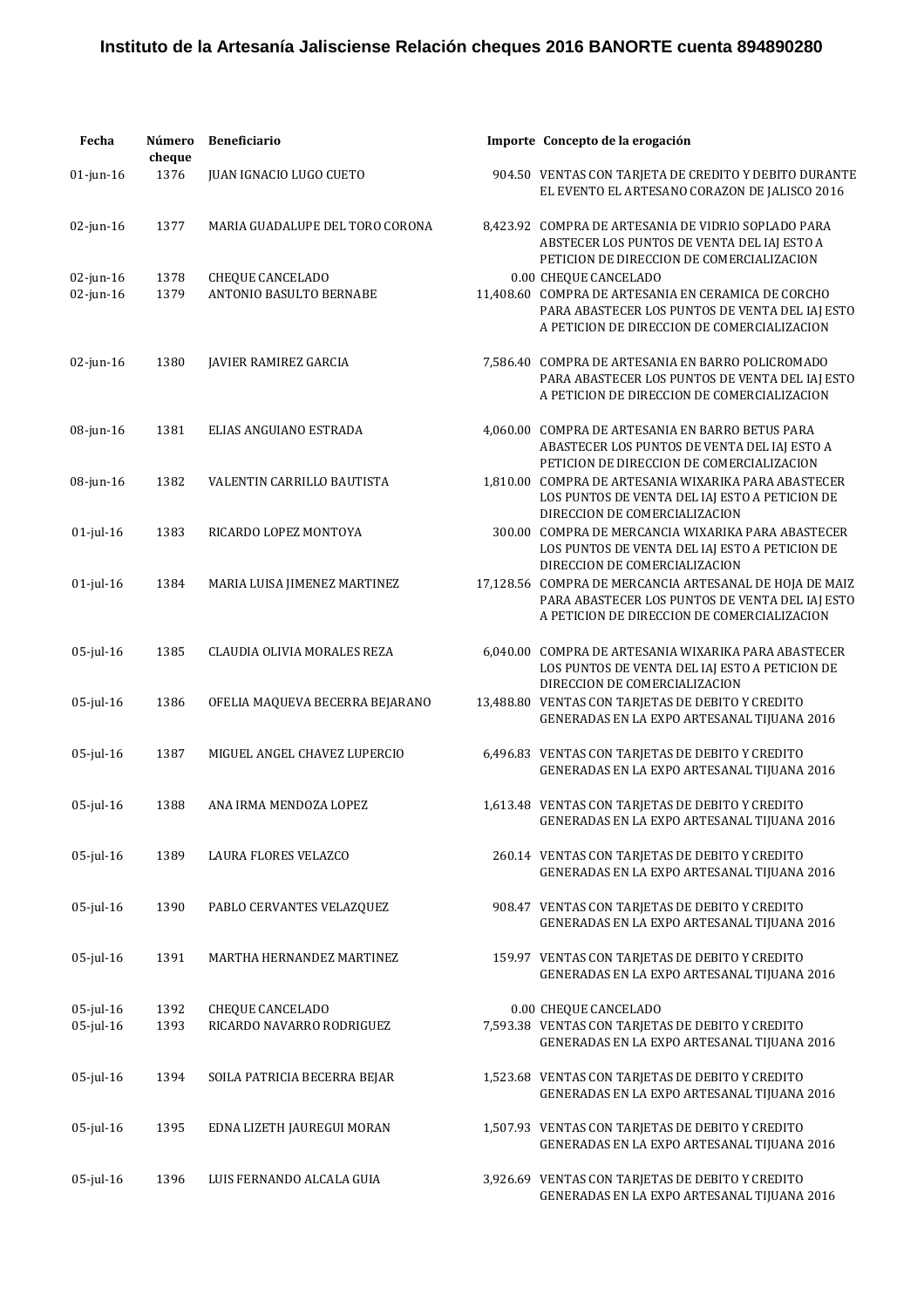| Fecha           | Número<br>cheque | <b>Beneficiario</b>                 | Importe Concepto de la erogación                                                                                                         |
|-----------------|------------------|-------------------------------------|------------------------------------------------------------------------------------------------------------------------------------------|
| $05$ -jul-16    | 1397             | FRANCISCO CHAVEZ GOMEZ              | 8,835.05 VENTAS CON TARJETAS DE DEBITO Y CREDITO<br>GENERADAS EN LA EXPO ARTESANAL TIJUANA 2016                                          |
| $05$ -jul-16    | 1398             | <b>CHEQUE CANCELADO</b>             | 0.00 CHEQUE CANCELADO                                                                                                                    |
| 05-jul-16       | 1399             | <b>CHEQUE CANCELADO</b>             | 0.00 CHEQUE CANCELADO                                                                                                                    |
| $05$ -jul-16    | 1400             | JESUS BLAS RODRIGUEZ BAUTISTA       | 1,609.94 VENTAS CON TARJETAS DE DEBITO Y CREDITO<br>GENERADAS EN LA EXPO ARTESANAL TIJUANA 2016                                          |
| $05$ -jul-16    | 1401             | MA ROSARIO ANDREA COCULA HERNANDEZ  | 736.25 VENTAS CON TARJETAS DE DEBITO Y CREDITO<br>GENERADAS EN LA EXPO ARTESANAL TIJUANA 2016                                            |
| $05$ -jul-16    | 1402             | FRANCISCO ALBERTO VARGAS BARAJAS    | 2,255.74 VENTAS CON TARJETAS DE DEBITO Y CREDITO<br>GENERADAS EN LA EXPO ARTESANAL TIJUANA 2016                                          |
| $05$ -jul-16    | 1403             | JUAN MANUEL FLORES AGUILAR          | 11,780.06 VENTAS CON TARJETAS DE DEBITO Y CREDITO<br>GENERADAS EN LA EXPO ARTESANAL TIJUANA 2016                                         |
| $05$ -jul-16    | 1404             | ELPIDIA RAMIREZ CHAVEZ              | 304.32 VENTAS CON TARJETAS DE DEBITO Y CREDITO<br>GENERADAS EN LA EXPO ARTESANAL TIJUANA 2016                                            |
| $05$ -jul-16    | 1405             | RAFAEL PINEDA TORRES                | 539.92 VENTAS CON TARJETAS DE DEBITO Y CREDITO<br>GENERADAS EN LA EXPO ARTESANAL TIJUANA 2016                                            |
| $05$ -jul-16    | 1406             | CRISTIAN ANTONIO RODRIGUEZ CERVANTE | 785.34 VENTAS CON TARJETAS DE DEBITO Y CREDITO<br>GENERADAS EN LA EXPO ARTESANAL TIJUANA 2016                                            |
| $05$ -jul-16    | 1407             | JOCHIMIN DIAZ MARTINEZ              | 866.54 VENTAS CON TARJETAS DE DEBITO Y CREDITO<br>GENERADAS EN LA EXPO ARTESANAL TIJUANA 2016                                            |
| $05$ -jul-16    | 1408             | <b>JORGE REYES FAZ</b>              | 932.59 VENTAS CON TARJETAS DE DEBITO Y CREDITO<br>GENERADAS EN LA EXPO ARTESANAL TIJUANA 2016                                            |
| $05$ -jul-16    | 1409             | ARMANDO BARRERA RODRIGUEZ           | 3,584.52 VENTAS CON TARJETAS DE DEBITO Y CREDITO<br>GENERADAS EN LA EXPO ARTESANAL TIJUANA 2016                                          |
| $08$ -jul-16    | 1410             | FRANCISCO HURTADO RICALDE           | 5.628.00 PAGO DE MERCANCIA A CONSIGNACION EN LA TIENDA<br>AGUA AZUL Y GALERIA TLAQUEPAQUE SE ANEXAN<br><b>FACTURAS</b>                   |
| $21$ -jul-16    | 1411             | ANTONIO DE LA CRUZ LOPEZ            | 16,500.00 COMPRA DE ARTESANIA WIXARIKA PARA ABASTECER<br>LOS PUNTOS DE VENTA DEL IAJ ESTO A PETICION DE<br>DIRECCION DE COMERCIALIZACION |
| $21$ -jul-16    | 1412             | RODRIGO MARQUEZ DIAZ                | 1.800.00 COMPRA DE ARTESANIA WIXARIKA PARA ABASTECER<br>LOS PUNTOS DE VENTA DEL IAJ ESTO A PETICION DE<br>DIRECCION DE COMERCIALIZACION  |
| $26$ -jul- $16$ | 1413             | CERAMICA PADILLA S.A. DE C.V.       | 15,230.80 COMPRA DE ARTESANIA EN CERAMICA PARA<br>ABASTECER PUNTOS DE VENTA IAJ                                                          |
| $28$ -jul-16    | 1414             | CHEQUE CANCELADO                    | 0.00 CHEQUE CANCELADO                                                                                                                    |
| 28-jul-16       | 1415             | LEONARDO ERNESTO JIMENEZ MAGDALENO  | 200,000.00 FONDO PARA COMPRA DE MERCANCIA WIXARIKA EN LA<br>ZONA NORTE.                                                                  |
| 28-jul-16       | 1416             | LEONARDO ERNESTO JIMENEZ MAGDALENO  | 30,000.00 FONDO PARA COMPRA DE MERCANCIA WIXARIKA EN LA<br>ZONA NORTE.                                                                   |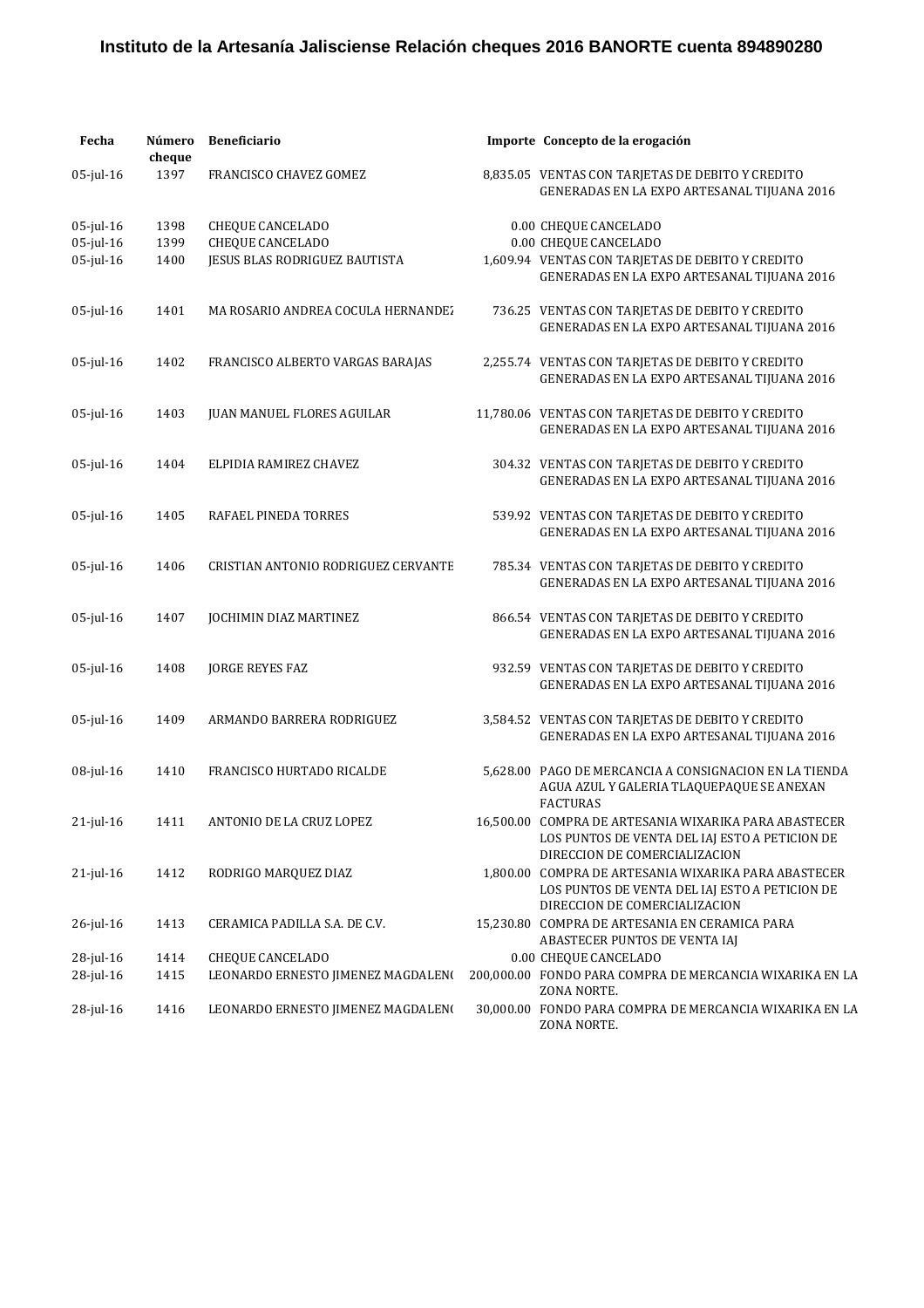**Fecha Número cheque Beneficiario Importe Concepto de la erogación**